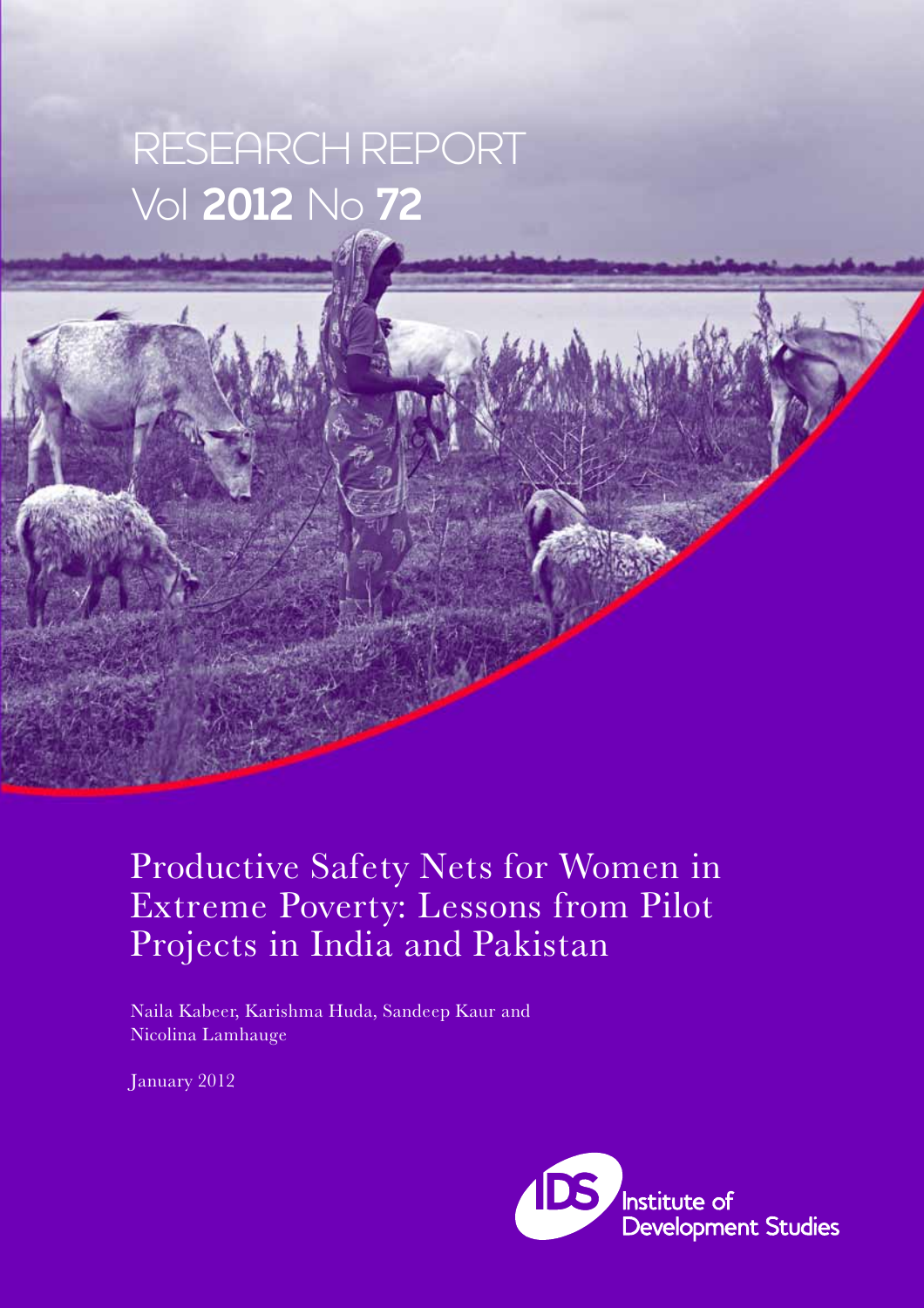#### **About IDS**

The Institute of Development Studies is one of the world's leading charities for research, teaching and communications on international development. Founded in 1966, the Institute enjoys an international reputation based on the quality of its work and the rigour with which it applies academic skills to real world challenges. Its purpose is to understand and explain the world, and to try to change it – to influence as well as to inform.

IDS hosts five dynamic research programmes, five popular postgraduate courses, and a family of worldclass web-based knowledge services. These three spheres are integrated in a unique combination – as a development knowledge hub, IDS is connected into and is a convenor of networks throughout the world.

The Institute is home to approximately 80 researchers, 50 knowledge services staff, 50 support staff and about 150 students at any one time. But the IDS community extends far beyond, encompassing an extensive network of partners, former staff and students across the development community worldwide.



For further information on IDS publications and for a free catalogue, contact: IDS Communication Unit Institute of Development Studies Brighton BN1 9RE, UK

Tel: +44 (0) 1273 915637 Fax: +44 (0) 1273 621202 E-mail: bookshop@ids.ac.uk Web: www.ids.ac.uk/ids/bookshop

IDS is a charitable company, limited by guarantee and registered in England (No. 877338).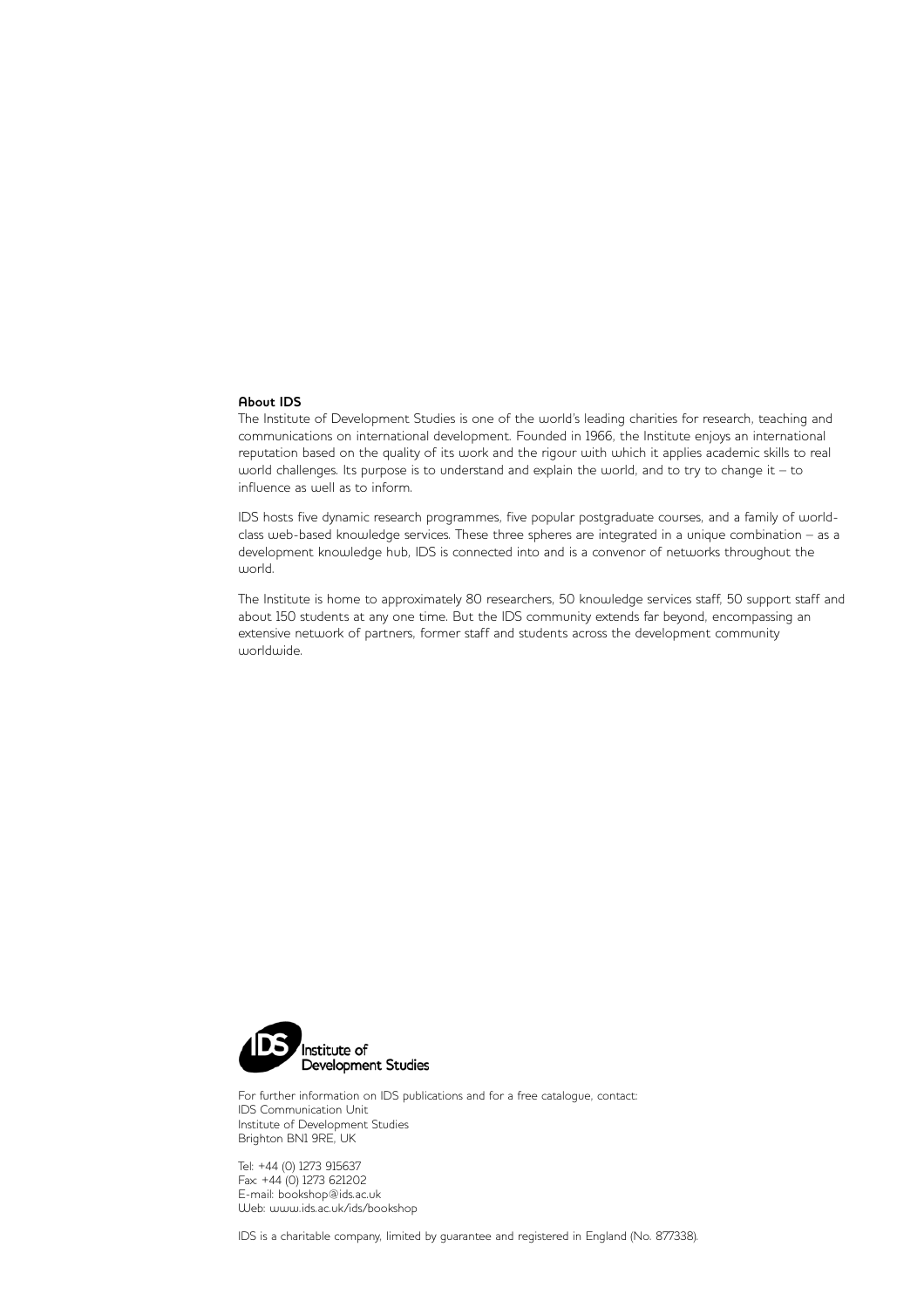IDS RESEARCH REPORT 72

### Productive Safety Nets for Women in Extreme Poverty: Lessons from Pilot Projects in India and Pakistan

Naila Kabeer, Karishma Huda, Sandeep Kaur and Nicolina Lamhauge

January 2012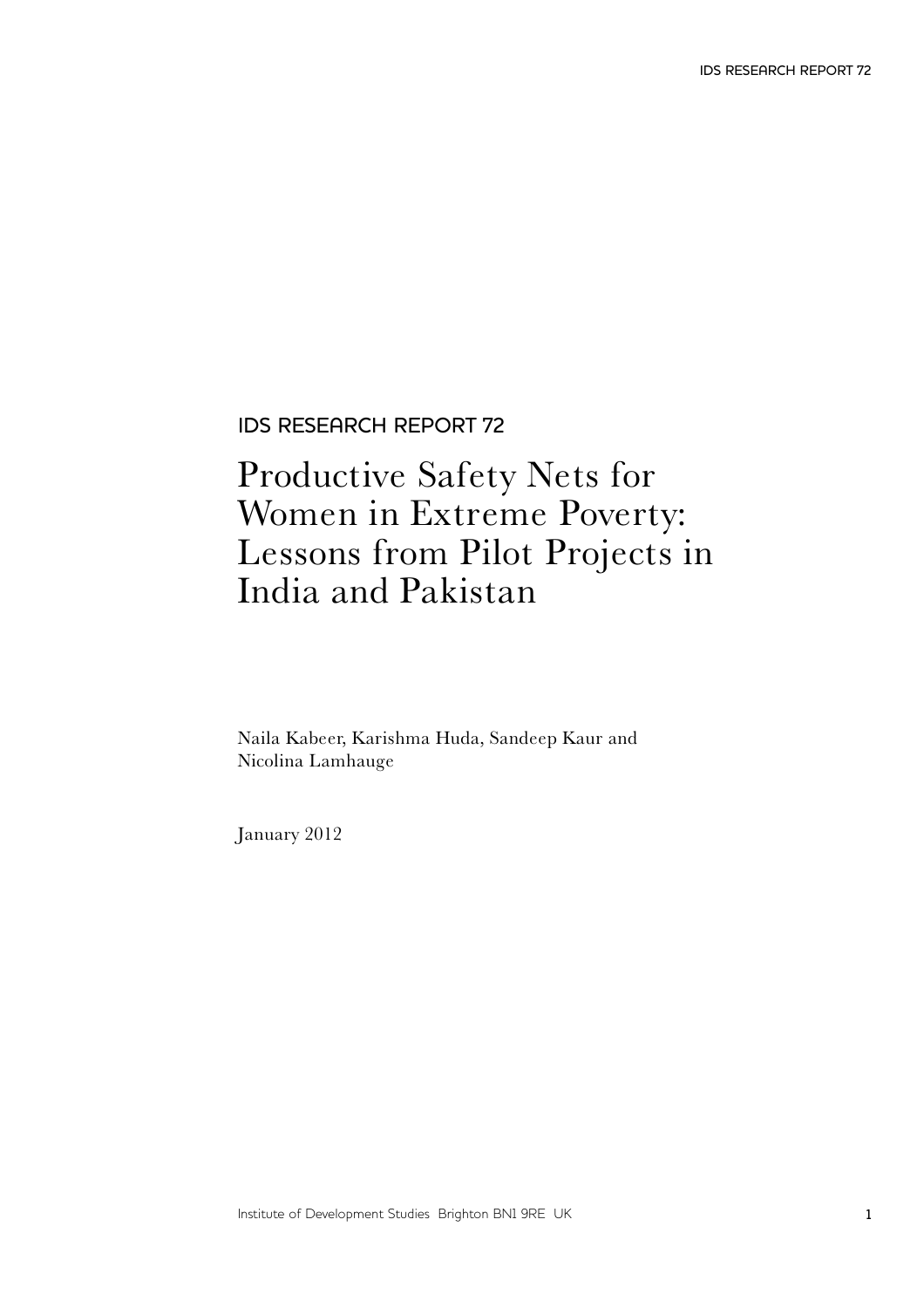Productive Safety Nets for Women in Extreme Poverty: Lessons from Pilot Projects in India and Pakistan Naila Kabeer, Karishma Huda, Sandeep Kaur and Nicolina Lamhauge IDS Research Report 72

First published by the Institute of Development Studies in January 2012 Cover photo: G.M.B. Akash Photo caption: Bangladesh, Satar Kandi Char, Gaibandha: Shahida Khatun grazing her sheep. Farming sheep has become very popular in flood-affected areas because sheep can survive scarcity of food and have more antibody protection than goats. © Institute of Development Studies 2012 ISSN 0141-1314 ISBN 978-1-78118-030-3

A catalogue record for this publication is available from the British Library. All rights reserved. Reproduction, copy, transmission, or translation of any part of this publication may be made only under the following conditions: • with the prior permission of the publisher; or • with a licence from the Copyright Licensing Agency Ltd., 90 Tottenham Court Road, London W1P 9HE, UK, or from another national licensing agency; or

• under the terms set out below.

This publication is copyright, but may be reproduced by any method without fee for teaching or nonprofit purposes, but not for resale. Formal permission is required for all such uses, but normally will be granted immediately. For copying in any other circumstances, or for re-use in other publications, or for translation or adaptation, prior written permission must be obtained from the publisher and a fee may be payable.

Available from: Communications Unit Institute of Development Studies Brighton BN1 9RE, UK Tel: +44 (0) 1273 915637 Fax: +44 (0) 1273 621202 Email: bookshop@ids.ac.uk Web: www.ids.ac.uk/ids/bookshop

Typeset by Barbara Cheney, Bath, UK. Printed by Nexus, Brighton UK. IDS is a charitable company limited by guarantee and registered in England (No. 877338).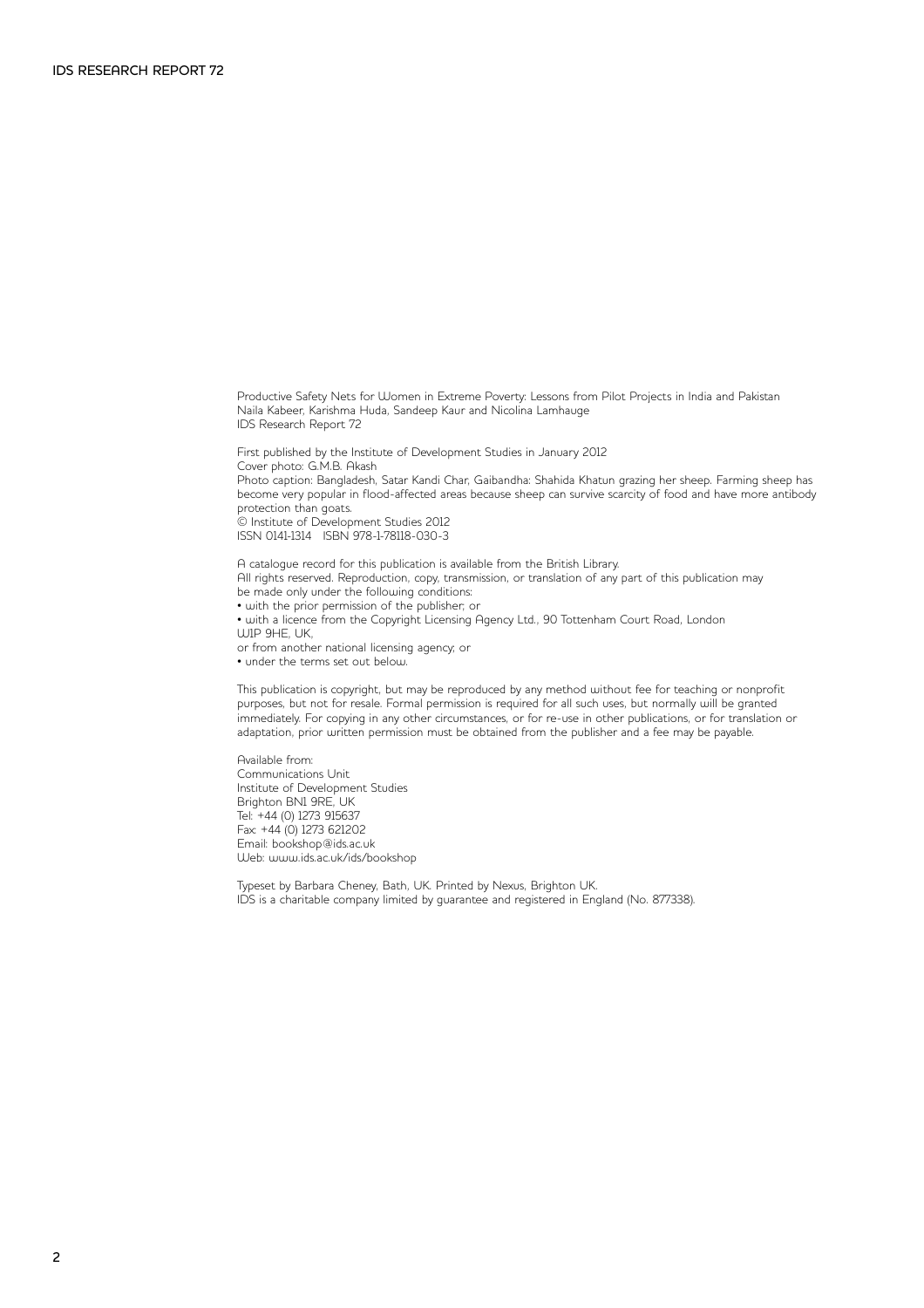### Summary

Conventional government schemes and microfinance interventions have struggled to reach the poorest people and help them escape the confines of extreme poverty. In response, BRAC, Bangladesh's largest non-governmental organisation (NGO), developed an innovative approach that combined livelihood creation, financial services and safety nets in order to 'graduate' participants out of extreme poverty and toward a sustainable livelihood. Inspired by BRAC's success, the Consultative Group to Assist the Poor (CGAP) and the Ford Foundation launched an initiative to test and adapt BRAC's approach in a diversity of countries and contexts through their Graduation Programme. This paper focuses upon two Graduation Programme implementations – one by Trickle Up in West Bengal, India, and the other by Orangi Charitable Trust (OCT) in Sindh, Pakistan. We use the 'critical moments' framework developed in Kabeer (2008) to understand the conceptualisation of this project in response to a particular set of constraints (and opportunities), its translation into a concrete set of proposals for action, the implementation of these proposals, the monitoring and evaluation of the process of implementation, and finally, the utilisation of the lessons thus learnt. As a part of this process, we explain the way in which individual participants have experienced the Graduation Programme – the extent to which they benefited, the extent to which it is not so clear, and the multitude of factors behind these dynamics.

**Keywords:** extreme poverty; India; life histories; livelihoods; microfinance; Pakistan; social safety nets.

**Naila Kabeer** is Professor of Development Studies at the School of Oriental and African Studies (SOAS). She is a social economist working on the social and economic interactions between households, communities and the wider economy. Areas of specialisation include gender, poverty, social exclusion, livelihoods and labour markets and social protection. Her main areas of research have been in South and Southeast Asia. Professor Kabeer has published extensively, has been active in developing frameworks and methodologies for integrating gender concerns into policy and planning, and has substantial experience of training and advisory work with governments, bilateral and multilateral agencies and NGOs. Her books include *Reversed Realities: Gender Hierarchies in Development Thought*, *The Power to Choose: Bangladeshi Women and Labour Market Decisions in London and Dhaka* and, most recently, *Gender and Social Protection in the Informal Economy*. She was lead author of the UN's *World Survey on the Role of Women in Development, 2009* and *Can the MDGs Provide a Pathway to Social Justice: The Challenge of Intersecting Inequalities*.

Prior to joining SOAS, Professor Kabeer was a Professorial Fellow at the Institute of Development Studies (IDS). She has a BSc from the London School of Economics (LSE), an MSc from University College London, (UCL), and a PhD from LSE. Email: nk34@soas.ac.uk

**Karishma Huda** is a Research Manager at the BRAC Development Institute (BDI). She manages the qualitative research for the CGAP-Ford Foundation Graduation Programme in Haiti, Ethiopia, India, and Pakistan. Prior to joining BDI, she was an evaluation consultant for Concern Worldwide and researcher for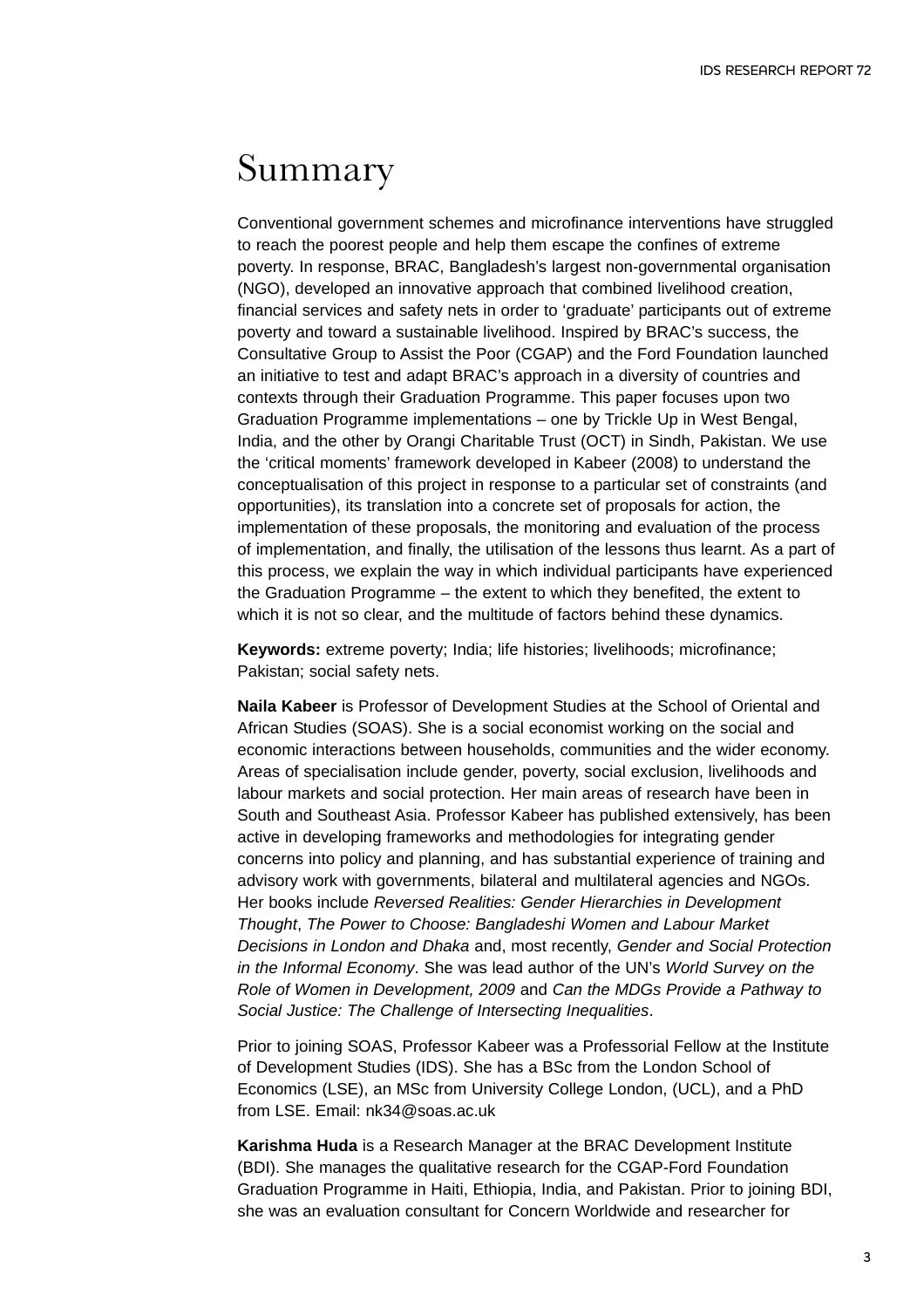BRAC's Targeting the Ultra Poor (TUP) programme in Bangladesh. She has published in several academic journals on microfinance, livelihoods, extreme poverty and social protection. She has a BA in Economics from the University of California, Berkeley and an MPhil in Development Studies from the Institute of Development Studies (IDS). Email: khuda@bracu.ac.bd

**Sandeep Kaur** is the Communications and Monitoring Officer at the BRAC Development Institute (BDI). During 2009–2010, she was a Research Associate at BDI and worked on the qualitative research for the CGAP-Ford Foundation Graduation Programme in West Bengal, India. She is now involved in implementing the Graduation Programmes in Ethiopia and Yemen. She received a BA in Sociology from Edinburgh, and an MA (with Honours) in Sociology from the University of Sussex. Email: sandekaur@gmail.com

**Nicolina Lamhauge** worked as a Research Associate at the BRAC Development Institute in Dhaka, Bangladesh from 2008–2010. In her role, she managed pilot projects in Pakistan and India, and was responsible for the qualitative research in Sindh, Pakistan. She is currently at the Organisation for Economic Co-operation and Development (OECD), Environment Directorate, where she works as a policy analyst on climate change adaptation. Email: n.lamhauge@gmail.com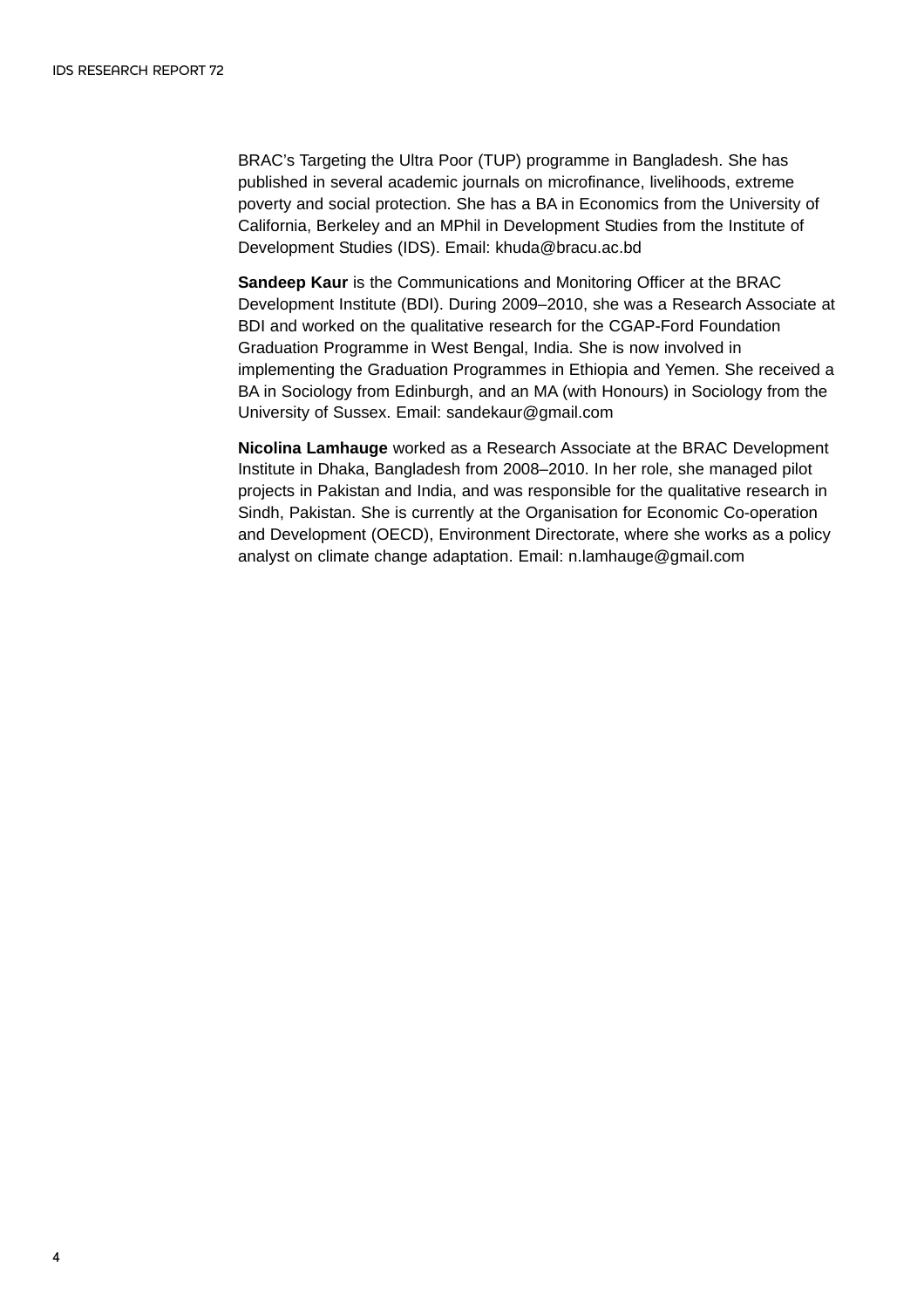# **Contents**

| Summary, keywords and author notes                                          |                                                                             |                                                                    | 3  |  |  |
|-----------------------------------------------------------------------------|-----------------------------------------------------------------------------|--------------------------------------------------------------------|----|--|--|
| Acknowledgements<br>6                                                       |                                                                             |                                                                    |    |  |  |
| Acronyms<br>6                                                               |                                                                             |                                                                    |    |  |  |
| 1.                                                                          | Introduction<br>7                                                           |                                                                    |    |  |  |
| $\mathbf{2}$                                                                | The conceptualisation of the TUP programme                                  |                                                                    |    |  |  |
| 3                                                                           | <b>Research methodology</b><br>11                                           |                                                                    |    |  |  |
| 4                                                                           |                                                                             | The Pakistan pilot                                                 | 12 |  |  |
|                                                                             | 4.1                                                                         | The context of the research                                        | 12 |  |  |
|                                                                             |                                                                             | 4.2 Programme implementation                                       | 14 |  |  |
|                                                                             |                                                                             | 4.3 Participants' experiences of the Graduation Programme in Sindh | 18 |  |  |
|                                                                             |                                                                             | Analysing the fast climbers<br>4.3.1                               | 18 |  |  |
|                                                                             |                                                                             | 4.3.2 Analysing the slow climbers                                  | 22 |  |  |
|                                                                             |                                                                             | 4.4 Explaining project impacts                                     | 28 |  |  |
| 5                                                                           |                                                                             | Targeting the ultra poor in West Bengal, India                     | 33 |  |  |
|                                                                             | 5.1                                                                         | The programme context                                              | 33 |  |  |
|                                                                             |                                                                             | 5.2 Programme implementation                                       | 35 |  |  |
|                                                                             | 5.3 Participants' experiences of the Graduation Programme in West Bengal 40 |                                                                    |    |  |  |
|                                                                             |                                                                             | Analysing the fast climbers<br>5.3.1                               | 40 |  |  |
|                                                                             |                                                                             | 5.3.2 Analysing the slow climbers                                  | 44 |  |  |
|                                                                             |                                                                             | 5.4 Explaining project impacts                                     | 49 |  |  |
|                                                                             |                                                                             | 6 Conclusion                                                       | 54 |  |  |
| Appendix 1 Design features of graduation pilots in West Bengal and Sindh 58 |                                                                             |                                                                    |    |  |  |
| <b>References</b><br>60                                                     |                                                                             |                                                                    |    |  |  |
|                                                                             |                                                                             |                                                                    |    |  |  |
| <b>Tables</b>                                                               |                                                                             |                                                                    |    |  |  |
|                                                                             | Table 2.4 Depute of Indebt oversign in West Dengal<br>44                    |                                                                    |    |  |  |

| Table 3.1 Results of ladder exercise in West Bengal |  |
|-----------------------------------------------------|--|
| Table 3.2 Results of ladder exercise in Sindh       |  |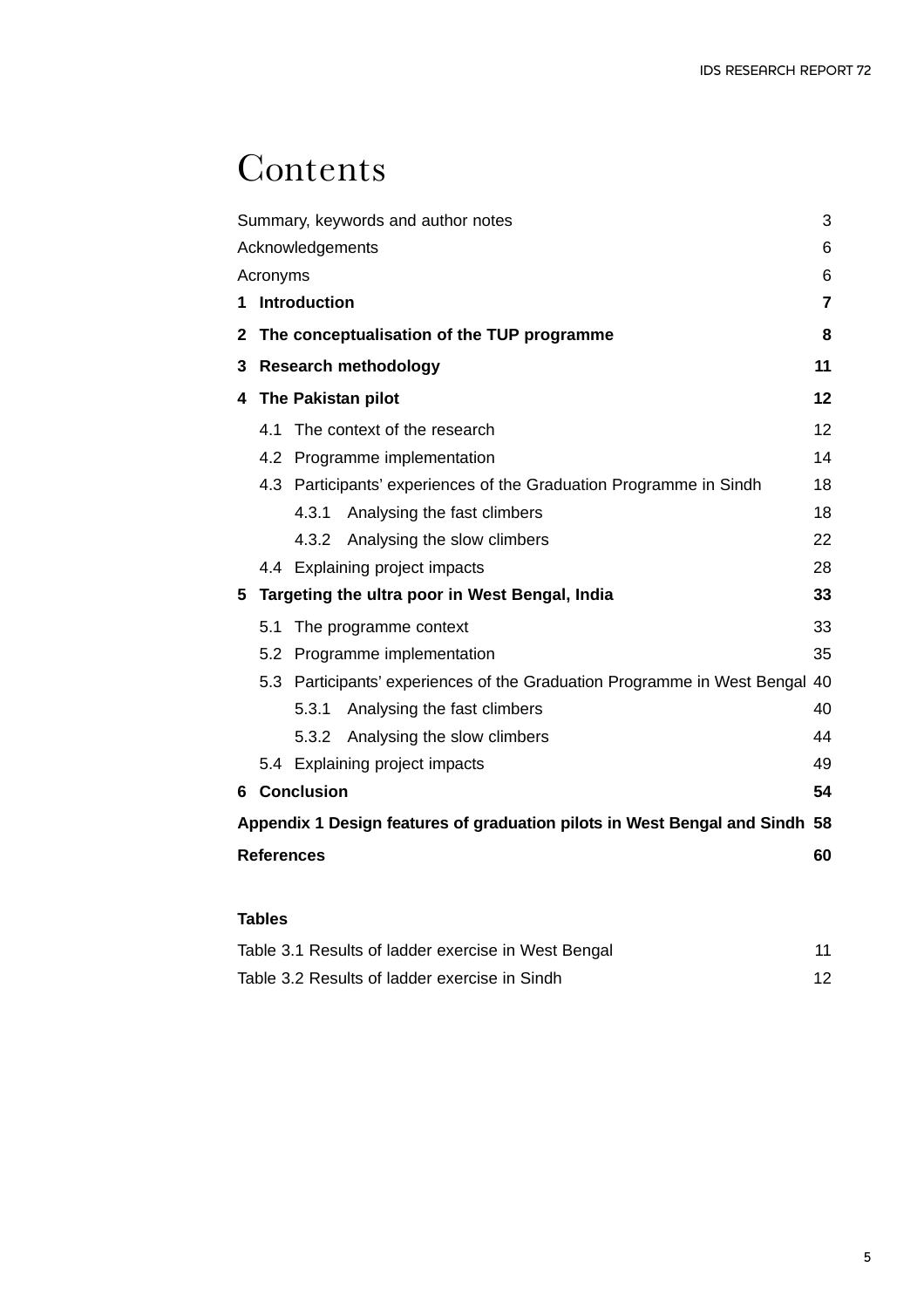# Acknowledgements

The authors are grateful to our fantastic field researchers, Sanchari Datta and Sajjad Abro, for their tireless efforts; to all Trickle Up and OCT staff for accommodating our research; Janet Heisey and Shahid Khan for reviewing drafts and providing very useful insights; and finally, the respondents for opening up their doors and their lives to us, and enabling us to learn so much from their personal stories. Further comments and questions are always welcome, and can be sent to Khuda@bracu.ac.bd

This research report was completed by BRAC Development Institute, in partnership with the Mastercard Foundation.

**The MasterCard Foundation** 



# Acronyms

| BPL          | below the poverty line                             |
|--------------|----------------------------------------------------|
| <b>BRAC</b>  | Bangladesh Rural Advancement Committee             |
| <b>CGAP</b>  | Consultative Group to Assist the Poor              |
| HDC          | Human Development Centre                           |
| <b>ICDS</b>  | <b>Integrated Child Development Services</b>       |
| <b>IGVGD</b> | Income Generation for Vulnerable Group Development |
| LHW          | lady health worker                                 |
| <b>NGO</b>   | non-governmental organisation                      |
| NMG          | Noor Mohamed Goth                                  |
| ОСТ          | Orangi Charitable Trust                            |
| <b>OPP</b>   | Orangi Pilot Project                               |
| <b>PPAF</b>  | Pakistan Poverty Alleviation Fund                  |
| <b>PWR</b>   | Participatory Wealth Ranking                       |
| RMN          | Rais Mehmood New                                   |
| <b>RMO</b>   | Rais Mehmood Old                                   |
| <b>SHG</b>   | self-help group                                    |
| TUP          | Targeting the Ultra Poor                           |

WFP World Food Programme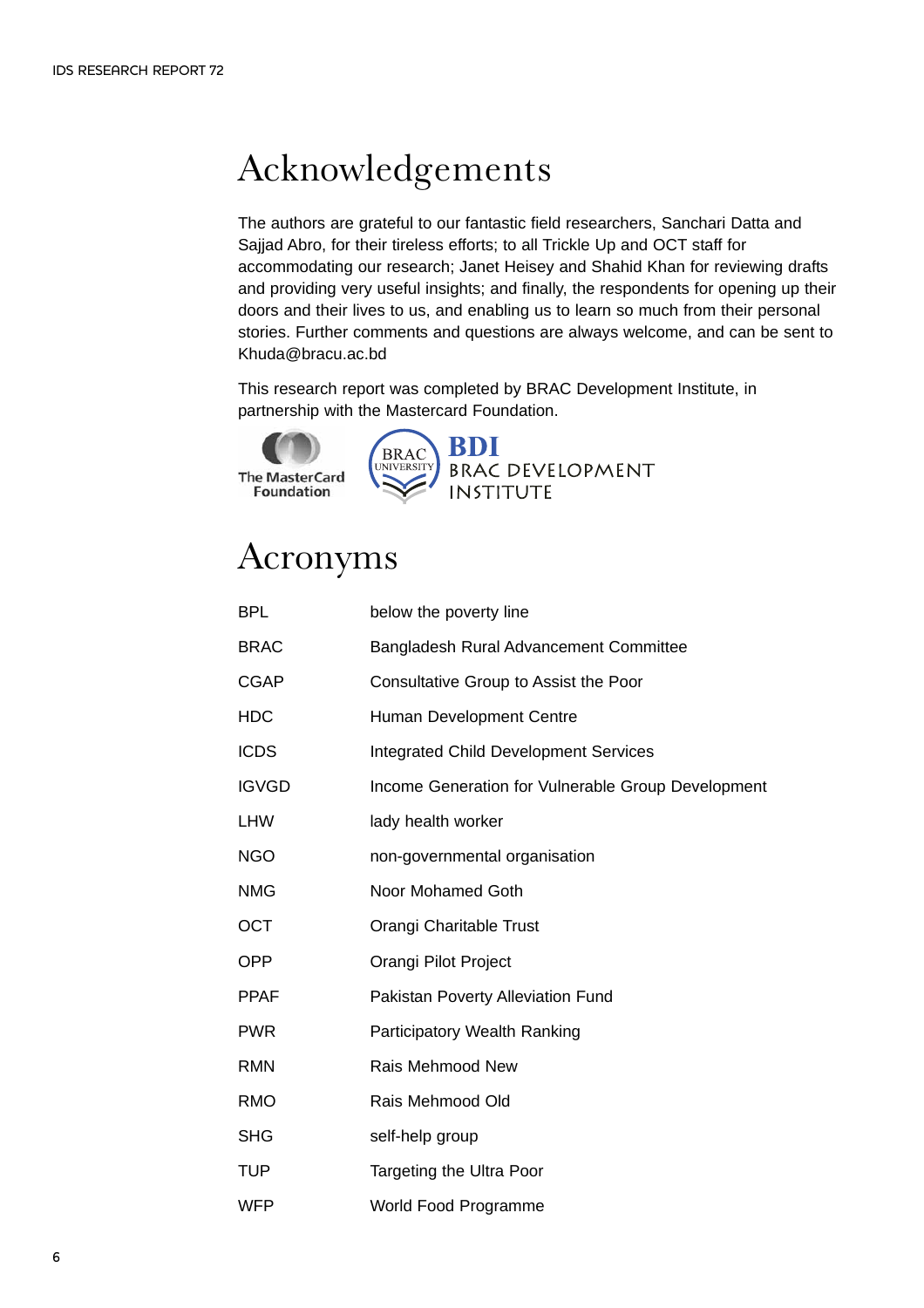### 1 Introduction

Poverty is now widely recognised as a multidimensional phenomenon. It reflects not only deficits in material resources such as income and assets (as it has been conventionally understood in the poverty literature), but also deficits in human resources (labour, education, skills) and social resources (the claims and obligations embedded in relations of solidarity and/or patronage within the community). It is also increasingly recognised that the inadequacy of their material resources means that poor people rely disproportionately on the human resources at their disposal, primarily unskilled physical labour. What is less well recognised is the extent to which they rely upon the social networks available to them – their family, kinship relations, patrons, and relationships of solidarity.

The poor are not a homogenous category. The distinction between extreme and moderate poverty, which underpins this paper, is one way to capture their heterogeneity. Extreme forms of poverty generally reflect the intersection of resource deficits with other kinds of inequality. In the South Asia region, social inequalities based on caste, religion and ethnicity exacerbate the economic dimensions of poverty. The data show that people from the lower castes, tribal groups and minority religions tend to earn less than the rest of the population, to own fewer assets, and to enjoy less favourable terms of access to the various institutions of society, state, market and community. They are often geographically concentrated in disadvantaged locations, and occupationally concentrated in a small range of poorly paid, often socially stigmatised, livelihood activities.

Gender cuts across these different forms of inequality. Broadly speaking, dominant cultural norms and values in South Asia stress male responsibility for providing for household members, and construct women as their lifelong dependants. Men are therefore expected to shoulder the burden of the breadwinning role, are given authority within the household and prior claim to its resources. Women, on the other hand, can expect to be provided for, but are assigned a subordinate status within their households (and in society at large). Devalued by the prevailing culture, denied equal access to resources, and their physical mobility often restricted by cultural norms, women's dependent status leaves them open to what Cain, Khanam and Nahar (1979) termed 'patriarchal risk'. This is the likelihood of abrupt declines in their economic welfare and social status should they find themselves bereft of male guardianship.

Poorer women, required still to engage in some form of paid work to support their families, continue to occupy a disadvantaged position *vis-à-vis* men from their communities, both within their own households, and in relation to labour market opportunities and state provision. For poorer men, the failure to fulfil social expectations about their breadwinning roles can lead to considerable stress and demoralisation. This often results in domestic violence, high levels of alcoholism, and abandonment of their families and responsibilities.

This paper examines two pilot projects targeted to women in extreme poverty in West Bengal, India and Sindh, Pakistan. The pilots in question are based on a successful intervention by BRAC, a large non-governmental organisation (NGO) in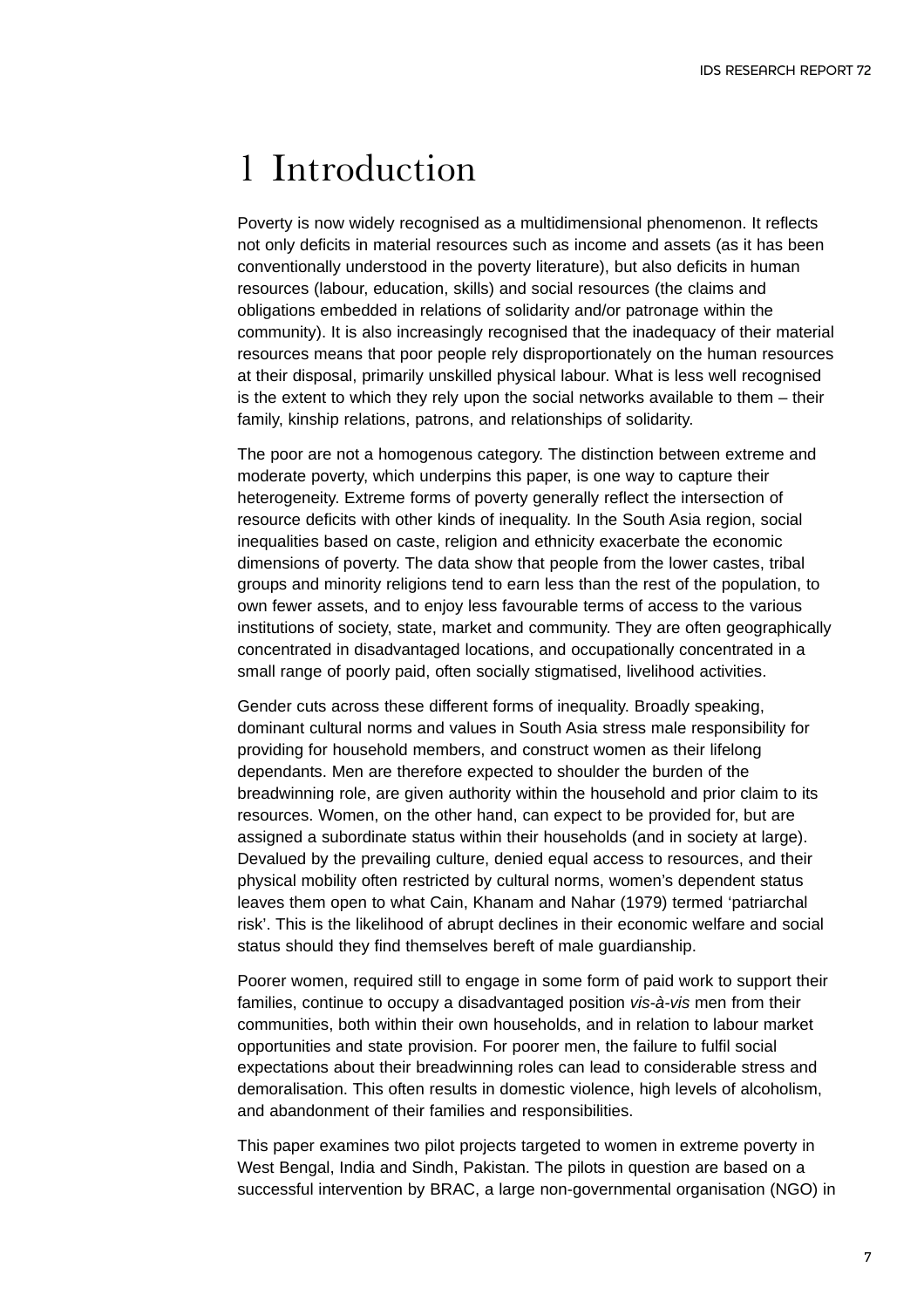Bangladesh, to address the multiple constraints embodied in the intersection between gender and extreme poverty. Our analysis of the pilots, which adapted this intervention in West Bengal and Sindh, is organised around the 'critical moments' framework developed in Kabeer (2010). The framework is based on the idea that the 'cognitive' dimensions of a development intervention – the ideas, values, assumptions and information that shape people and practice at various points in its life history – will influence how it unfolds. Ultimately, it will also influence the kind of intended and unintended impacts it generates. If development interventions are thought of as purposive flows of activities, we can identify certain 'critical moments' in the life of an intervention when actions taken, and the ideas, values, assumptions and information drawn on by relevant actors, will have profound implications for the kinds of change that it is able to bring about. We will be classifying these moments with reference to the project cycle as the conceptualisation of a project in response to a particular problem or opportunity; its translation into a concrete set of proposals for action; the implementation of these proposals; the monitoring and evaluation of the process of implementation; and finally, the utilisation of the lessons thus learnt.

Section 2 of this paper explains the foundation of the global Graduation Programme, and Section 3 describes the research methodology utilised. Sections 4 and 5 describe the TUP implementation in Pakistan and India, convey stories of 'fast' and 'slow' performing participants, and analyse their case studies to draw out programmatic lessons learnt. Within these sections, we discuss the overall constraints that afflicted the TUP participants in each country; the dynamics of extreme poverty among TUP participants and the role that the programmes played within their lives; the overall changes that participants experienced; and the sustainability of outcomes. Section 6 concludes by providing a summary of the main findings.

# 2 The conceptualisation of the TUP programme

The origins of the two pilot projects, their conceptualisation and design, lie in BRAC's efforts to learn from over two decades of attempting to tackle extreme poverty in rural Bangladesh. While BRAC's mainstream development programme has been organised around the delivery of microfinance (combined with various forms of other support), it became involved quite early in its life with efforts aimed at the extreme poor. In 1985, it approached the World Food Programme (WFP) with the idea of adding a livelihoods component to its Vulnerable Group Feeding programme. The WFP had set up this programme in the aftermath of the 1974 famine to provide food transfers to households deemed to be extremely poor – those reliant on casual wage labour and generally headed by women.

BRAC's Income Generation for Vulnerable Group Development (IGVGD) programme combined these food transfers with skills training, microcredit and compulsory savings to build up a lump sum for investment at the end of two years. It was expected that the women participating in the programme would 'graduate' into the organisation's mainstream microfinance programme at the end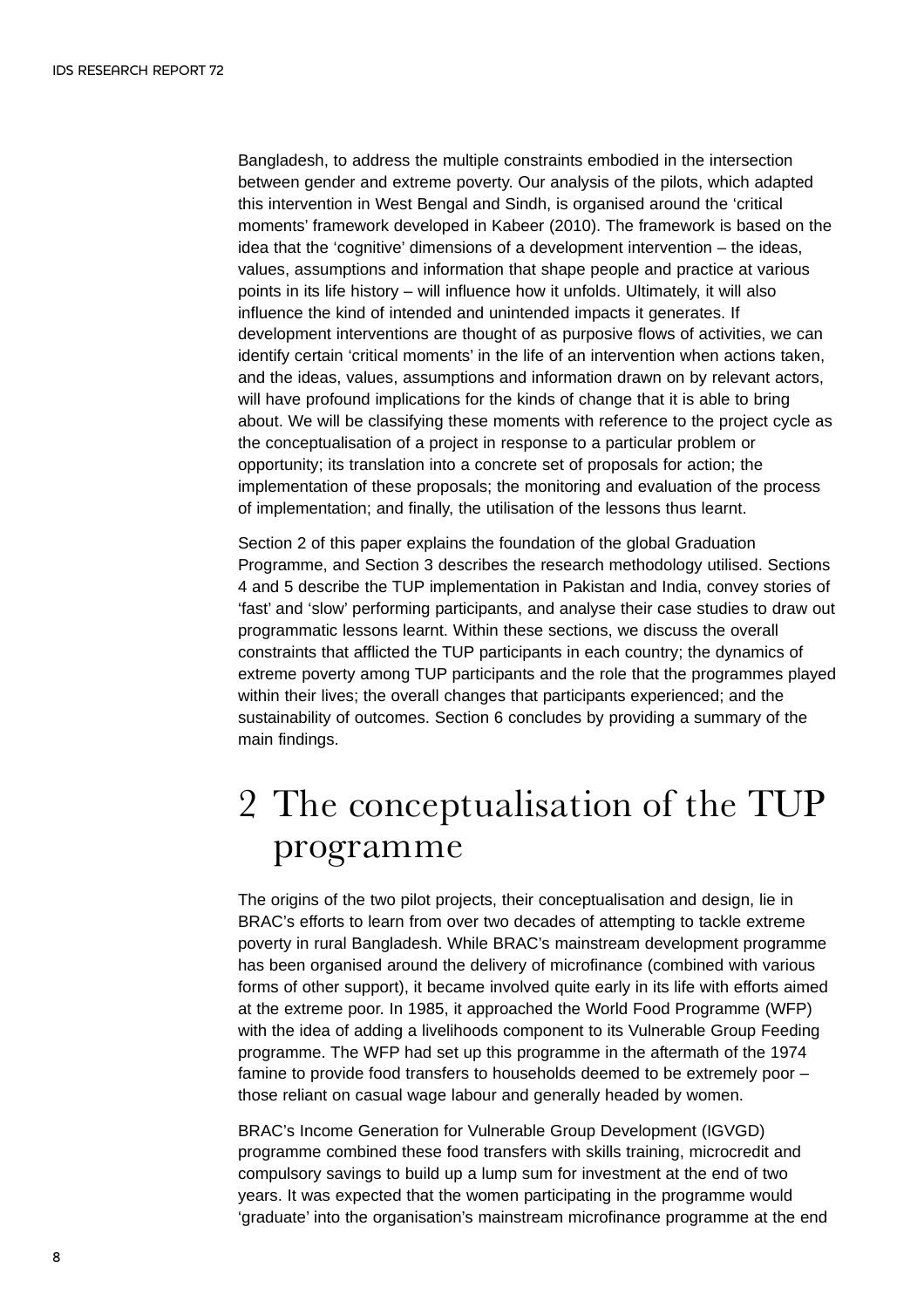of this period. Evaluations of the programme at the end of the 1990s found that many of the participant women were failing to benefit from it. In a country with strong restrictions on women's mobility in the public domain, and hence their capacity to earn a livelihood, households such as these without any adult male breadwinners were unable to take advantage of the income generation component of the scheme.

In 2002, BRAC embarked on a new programme designed very explicitly for this group of women. It was intended to move them out of extreme poverty within a two-year period and on to a stage where they could participate in BRAC's mainstream microfinance programme. The different elements making up the new programme – 'Challenging the Frontiers of Poverty Reduction: Targeting the Ultra Poor' – (henceforth referred to as TUP) indicate the multiple constraints that the organisation believed were blocking the capacity of very poor women from taking advantage of the economic opportunities offered by the IGVGD programme (Matin, Sulaiman and Rabbani 2008; Hashemi and Umaira 2011).

First of all, BRAC developed *a mixed-method targeting methodology*. This approach combined geographical mapping to identify the most food-insecure areas of the country, participatory wealth ranking to identify the poorest households, and a survey to ascertain their programme eligibility on the basis of simple inclusion/exclusion criteria, followed by field visits to the households. The attention given to this process was as much about building field staff's understanding of the programme objectives and community they were working in, as it was to ensure effective targeting.

The second element of the approach was *enterprise development* as the basis of the intended pathways out of extreme poverty. While most economically active women from poor households in Bangladesh are involved in some form of selfemployment or labour, it is highly unlikely that they will ever earn sufficient income to undertake any form of 'lumpy' investment that might increase the productivity of their efforts. The enterprise development element of the programme thus sought to *transfer a mix of productive assets*.

This was accompanied by an *intensive process of interaction and training*, which was adopted to help women identify enterprises that they could manage. There was a strong element of mentoring by designated field staff, as it involved building up women's self-confidence and entrepreneurial spirit. The assets to be transferred were decided on as part of this process.

Fourth, programme participants received a *cash stipend* until their enterprise had begun to yield an income. The stipend was intended to boost members' consumption levels, and provide them with 'breathing space' until their new enterprises began to generate income.

Fifth, there was a *mandatory weekly savings requirement*. Participants were required to save a minimum amount of money with the programme every week from their daily wage earnings, which they could use to smooth their consumption and boost their resilience against shocks and stresses.

Sixth, *health support* was provided for the duration of the programme in recognition of the fact that health-related costs are frequently a major drain on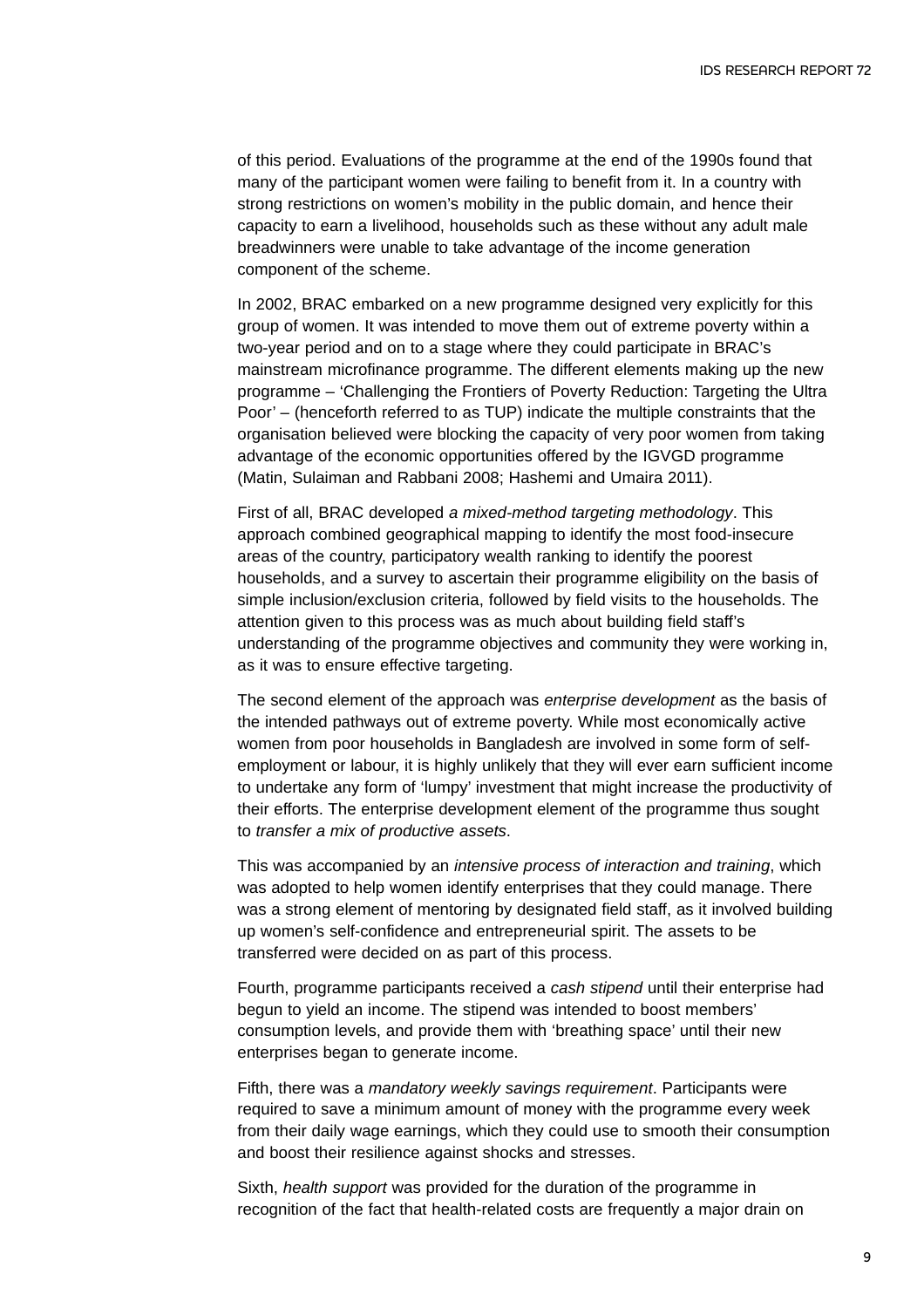household resources and prevent households from reaping the benefits of programme support.

Finally, BRAC sought to *mobilise local elite support* through the establishment of *Gram Shahayak* Committees, or Village Assistance Committees. The committees consisted of selected members of the local elite (e.g. teachers, local government officials, businessmen, etc), a TUP representative, and BRAC staff. They were intended to use the traditional paternalistic role generally played by village elites on a proactive basis to provide support for TUP members – such as enterprise advice, conflict mediation with others in the village, funds mobilisation in the face of a disaster, etc. (see Huda, Rahman and Guirguis 2006).

Subsequent evaluations of the programme have been sufficiently positive to attract international attention, and in 2006, the Consultative Group to Assist the Poor (CGAP) and the Ford Foundation partnered with ten local organisations in nine countries in South Asia, sub-Saharan Africa, Latin America and the Caribbean to pilot the TUP approach.<sup>1</sup> Each pilot retained the core elements of the approach, but sought to adapt it to local conditions.

In terms of our 'critical moments' framework, therefore, the conceptualisation of the TUP pilots, and key features of their design, were based on BRAC's experience in Bangladesh. The organisations responsible for carrying out the pilots in the different countries brought to bear their own knowledge, experiences, values and ideas in shaping some of the other critical moments of the pilots. This includes their adaptation to local conditions, implementation, monitoring and evaluation efforts, and the lessons drawn from the experience.

In West Bengal, the pilot project was implemented by Trickle Up, an international NGO in partnership with the Human Development Centre (HDC) – a local NGO which was responsible for operating the programme on the ground. Around 300 women from villages in the 24 South Parganas district were selected for the pilot, which was implemented over 33 months (November 2006 to August 2009). In Pakistan, the Pakistan Poverty Alleviation Fund (PPAF) funded a number of organisations to implement the pilot, including the Orangi Charitable Trust (OCT).<sup>2</sup> OCT is the microfinance arm of the larger, better-known NGO, Orangi Pilot Project (OPP). OCT's programme was carried out with 200 women over a 15-month period (February 2008 to May 2010).

<sup>1</sup> The countries adapting the Graduation Programme are Honduras, Haiti, Peru, India, Pakistan, Yemen, Ethiopia, and Ghana.

<sup>2</sup> PPAF funded a consortium of five NGOs to implement the graduation model. OCT is one of the five implementers.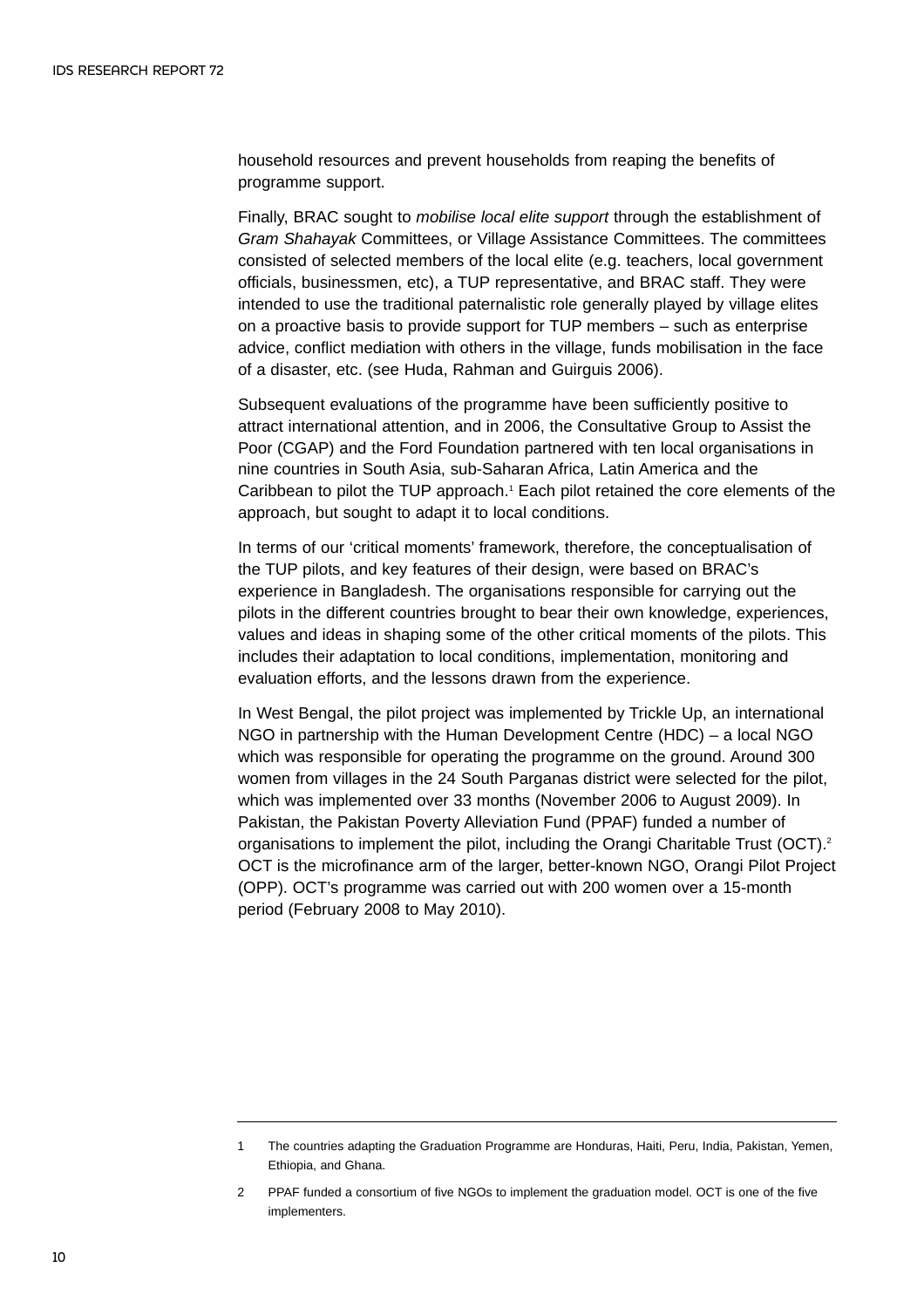# 3 Research methodology

A mixed methodology combining quantitative and qualitative methods would have been ideal for assessing whether, and how, the two pilot projects in question achieved their overall goals. However, budgetary constraints led us to focus on qualitative methods, and to draw out what they told us about critical moments in the process of social change. We adopted a phased life history approach based on interviews with 20 women in each of the two contexts. These interviews were carried out every two months over the period of a year (May 2009 to May 2010). We also interviewed other key informants, both from the participating households and from the implementing organisations. A local field researcher was responsible in each context for carrying out the interviews and discussing them in detail with a research team based in the BRAC Development Institute, Dhaka and at the School of Oriental and African Studies, London.

The women in the study sample were selected with the help of project staff to represent 'fast' and 'slow' climbers in relation to the process of graduation out of extreme poverty. The first set of interviews was used to establish the early life history of each woman and the processes through which they came into the programme. Later interviews tracked their experience of the project, and the changes it had made – or failed to make. In addition, each respondent was asked in the concluding interview to place themselves on a ladder representing the progress they had made over the life of the project. The bottom rung of the ladder represented a state of extreme hardship, while the top represented a state of security and happiness. They were asked which rung of the ladder they had occupied at the start of the project, and where they were currently positioned. This information gave us the self-evaluations of the participants as a supplement to the evaluations of the programme officers. The results are reported in Tables 3.1 and 3.2.

| <b>Starting position</b> | <b>Current position</b> | Change | Number of respondents |
|--------------------------|-------------------------|--------|-----------------------|
|                          |                         | +1     |                       |
|                          |                         | $+2$   |                       |
|                          |                         | +3     |                       |
|                          |                         | +4     |                       |
|                          |                         | +4     |                       |
|                          |                         | ÷      |                       |
|                          |                         | +3     |                       |
|                          |                         | +4     |                       |
|                          |                         |        |                       |
|                          |                         |        |                       |

#### **Table 3.1 Results of ladder exercise in West Bengal**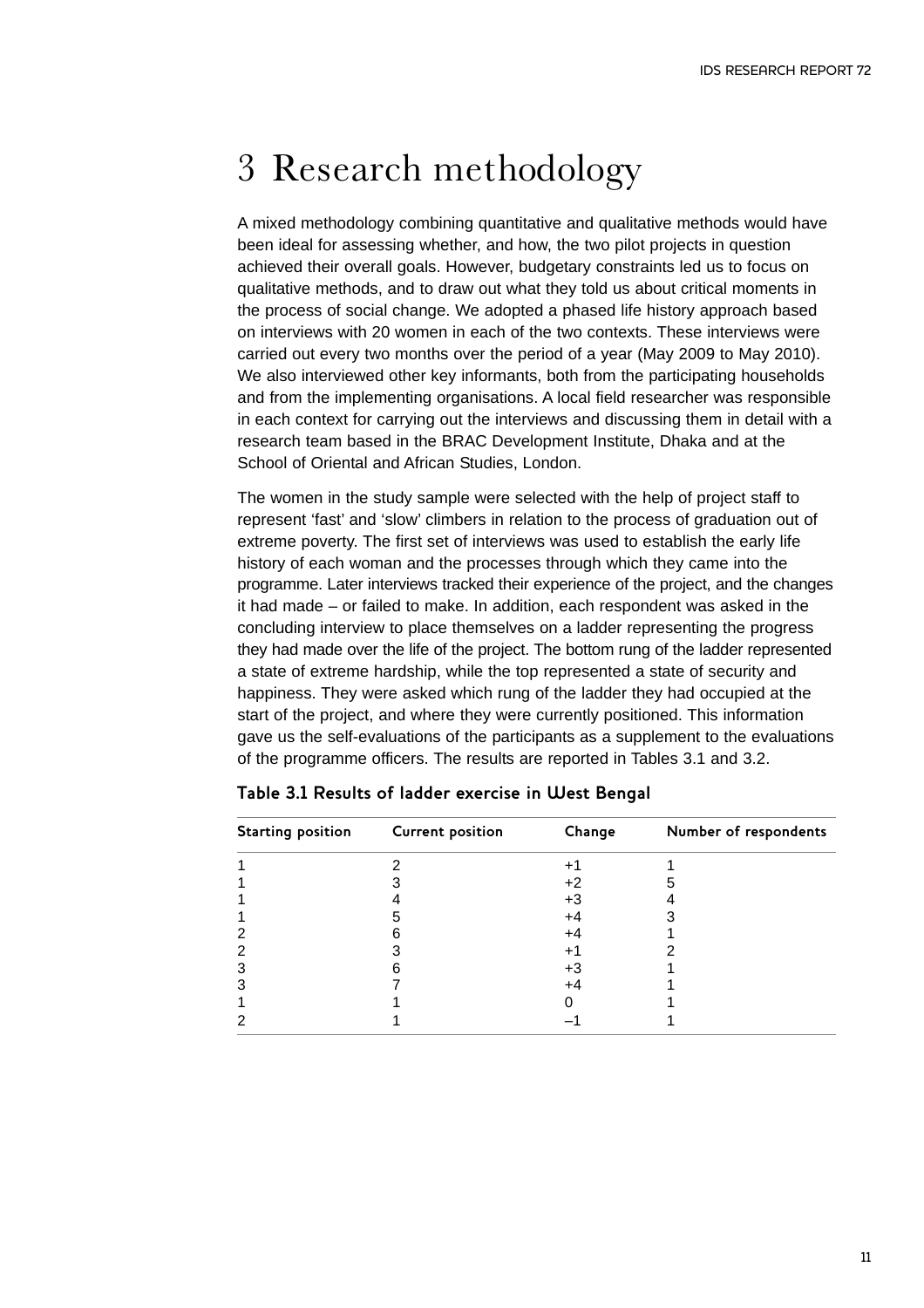| <b>Starting position</b> | <b>Current position</b> | Change | Number of respondents |
|--------------------------|-------------------------|--------|-----------------------|
|                          |                         |        |                       |
|                          |                         |        |                       |
|                          |                         |        |                       |
|                          |                         |        |                       |
|                          |                         | Ŧ.     |                       |
|                          |                         | +2     |                       |
| З                        |                         |        |                       |
|                          |                         |        |                       |

**Table 3.2 Results of ladder exercise in Sindh**

Clearly, the ladder exercise represents a highly subjective evaluation on the part of a very small sample of women. It does not lend itself to interpersonal comparisons, since one person's idea of what a particular rung of the ladder represents is likely to be very different from another's. The timing of the research also meant that it was carried out during very different stages of the two pilots. In West Bengal, the research covered the final four months of project implementation and nine months thereafter. It was therefore able to provide insights into how participants were faring some time after the project had ended. In Sindh, the research started with the beginning of programme and ended a year into its 18-month implementation process. Given that we are assessing programme performance at very different stages of their life cycle, it is clearly not possible to make any direct comparison between the two programmes in terms of success or failure. Instead, we treat the research into each pilot as a standalone case study, but we do try to draw out some general lessons in the concluding sections of the paper.

### 4 The Pakistan pilot

#### **4.1 The context of the research**

The Sindh study was located in four villages – Rais Mehmood Old (RMO), Rais Mehmood New (RMN), Noor Mohamed Goth (NMG) and Kundu Goth. They were situated on link roads to the highway connecting Karachi (Sindh) and Hub Chowki (Balochistan). The latter is also the nearest market, located five to ten kilometres from the villages. The villages are also very close to Hub Chowki River, which used to provide water for irrigation that resulted in very fertile agricultural land. However, in 1981 the government of Pakistan built a dam on the river about 20km from the villages. While this initiated the growth of Hub Chowki as an industrial area, it choked off water supply to the villages. The lack of irrigation water, combined with irregular rainfall, means the land is now arid. While sudden rains can lead to unanticipated opportunities for cultivation, one must be able to mobilise funds quickly in order to purchase agricultural inputs. The drying up of water supplies for drinking and bathing led to reliance on private water tanks.

The study villages are made up of around ten to twelve related families of Balochi origin. Their ancestors had migrated to coastal Sindh from the neighbouring province of Balochistan during British times, attracted by the prospect of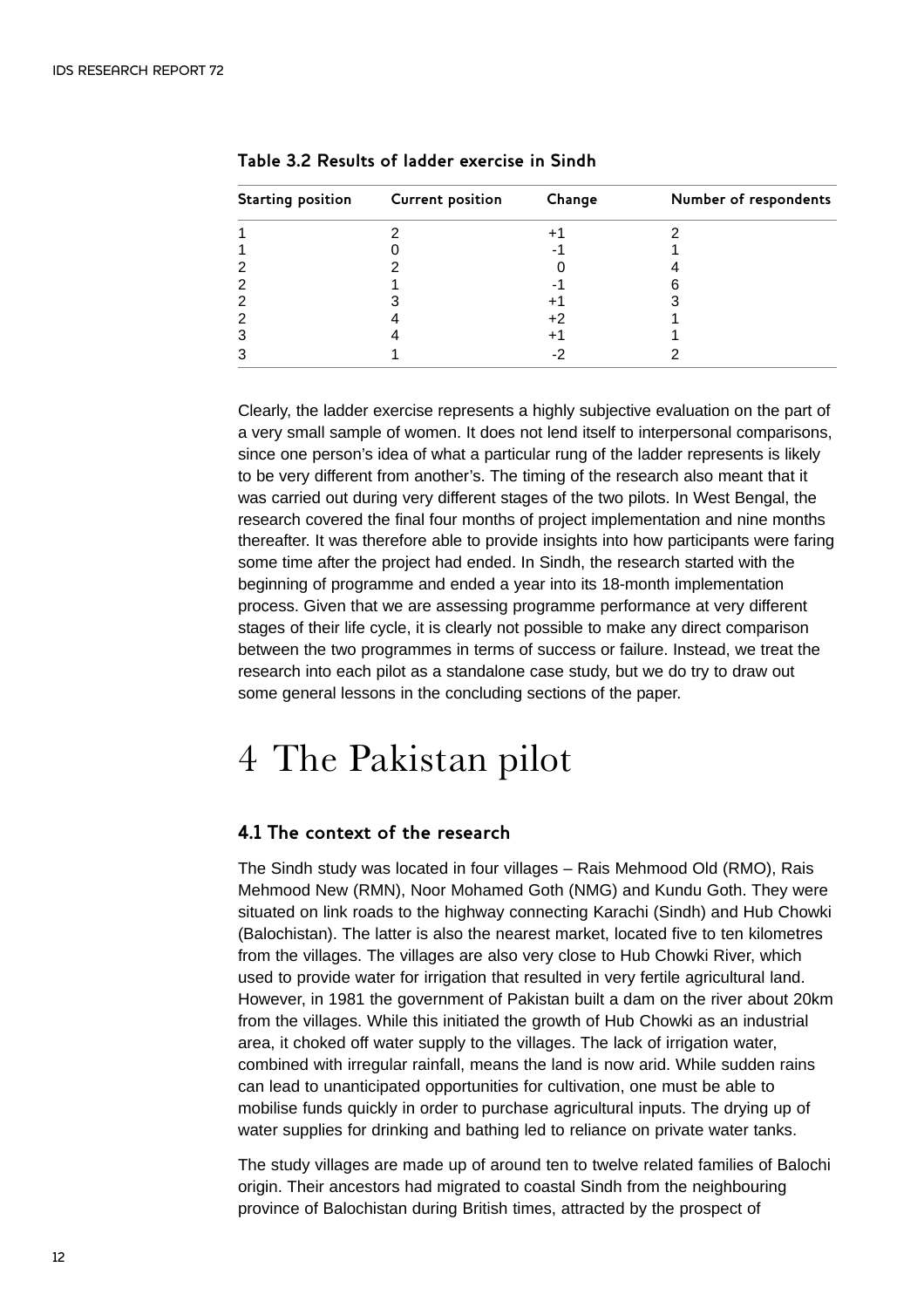employment from the local businessmen who owned orchards, farms and livestock. As elsewhere in rural Sindh, social relations at the village level are organised around the *biraderi* which is defined in terms of kinship or common descent. The *biraderi* is an endogamous unity with cross-cousin marriage as the norm to maintain cohesive kinship networks. *Biraderi* groups usually live in separate hamlets, each comprising a group of households inhabited by blood relatives and their families. Families living in the same hamlets act as safety nets for each other. However, although horizontal social structures are strong in these villages, most families are poor and the financial assistance they can provide one another is limited. Patron–client relationships (which typically yield greater material assistance) are relatively uncommon, although there were examples of poorer families benefiting through their links with more affluent employers and landlords.

The government is largely conspicuous by its absence in the study villages. It had built water tanks in some of the villages around ten years ago, but the villagers themselves were required to replenish and replace them. They order water tanks from Hub Chowki for Rs 600, which lasts for a week shared between two or three households. During heavy rains, water is stored in natural depressions in and around the villages. Depending on rainfall, the stored water can last up to two months.

The villages also lack power supply. A local NGO had introduced solar powered lights in the villages free of cost, but families were required to save Rs 50 a month for their maintenance. For many households, this is a relatively high cost, and as a result some of the lights stopped working shortly after they were installed.

The villages are lined with 'ghost schools'– schools that the government had once set up, but are now dilapidated and unused. There are NGO schools in Kandu and RMO where literate residents have been recruited to teach. The local *maulvi* (religious figure) in Kandu also runs his own informal school, mainly giving religious instruction. These schools, however, are not registered by the government, and should parents wish to send their children for higher education, their education will not be recognised. Children from RMN and NMG can attend schools in neighbouring villages, but few do. While mothers are reluctant for their children to walk to the schools unaccompanied, many parents feel that the school is of little benefit. Teachers are often absent or do not take their job seriously.

The nearest public health facility is in the town of Hub Chowki, but transport costs are often higher than the treatment costs, making it out of reach for many families. Most families consult *quacks*, unregistered and unqualified medical practitioners who are closer to home. The enterprising local *maulvi* in Kandu has also set himself up as a medical practitioner, despite lack of any kind of training. There is a government-run Lady Health Worker (LHW) programme, whereby LHWs are to visit rural areas on a weekly basis and provide treatment against common illnesses such as coughs, flu, fever and diarrhoea. However, like most government services, there have never been any LHWs in these villages.

The people in the four study villages appear to have been engaged in the same restricted set of occupations for generations. The diversion of water from the Hub River has led landlords in the locality to close their animal pens, reducing opportunities for villagers to work as milkmen or caretakers of animal pens. There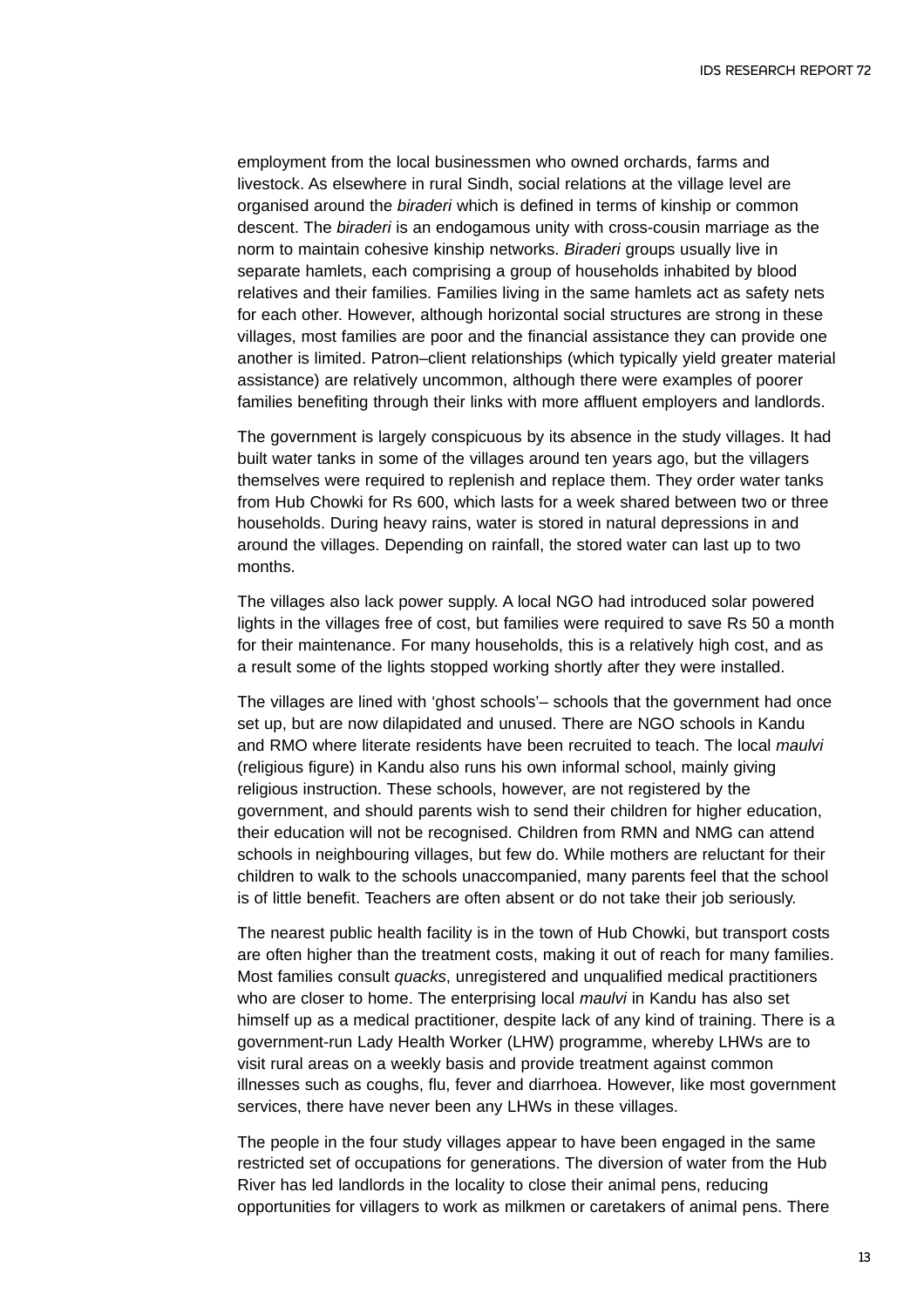are still some opportunities for work in agriculture, either on their own land or on a sharecropping basis for others. Most of the men are engaged in cutting wood or breaking stones. Some also fish along the coast, or migrate illegally to Iran, returning periodically with savings which provide a lifeline to their families.

Almost all the women in our sample were involved in basket-weaving. They did not necessarily do so because they were poor, but because it was a way to spend their time usefully.

*This is our old occupation. I learned basket-making from my mother, and my daughter learned it from me, and she will teach this to her daughter. This has been going on since past many generations.*  (TUP respondent)

A few women also engaged in sewing and embroidery work. These are all activities that can be carried out within the home, and reflect the strict enforcement of *purdah* (female seclusion) which restricts their mobility in the public domain and their social interactions outside the kinship group. The women can move freely inside the village, but must always travel in groups when they go to fetch water or wash the clothes by Hub River. An exception to *purdah* is made when the women or their children need to access health facilities. Restricted physical mobility limits women's earning opportunities and puts much pressure on men to provide for the family.

#### **4.2 Programme implementation**

While the basic design of the TUP programme originated in lessons drawn from the BRAC experience, its adaptation to the local context was the responsibility of OCT management, while OCT field staff were responsible for implementation. The OCT defined its end goal in terms of two possible pathways out of extreme poverty:

- Eligible participants graduate into OCT's mainstream microfinance programme;
- Participants continue saving formally through bank accounts set up in their names.

The operationalisation of the pilot in Sindh deviated from the original programme design in a number of ways. For instance, OCT decided against the idea of mobilising elite support through Village Assistance Committees because they feared that local government officials would bias the selection of participants, and co-opt the programme for personal or political gains. Unfortunately, the method it used to select its participants resulted in the kind of biased outcomes it had hoped to avoid. Instead of the complex targeting process associated with the BRAC TUP approach, OCT staff consulted influential figures within each community to identify potential participants, and then visited the households in question to ascertain their condition. It was assumed by the staff that villagers would openly and freely disclose who the poorest households were within their community.

In reality, these influential figures, often heads of the extended family networks that made up the village, used their own criteria to decide who should be selected.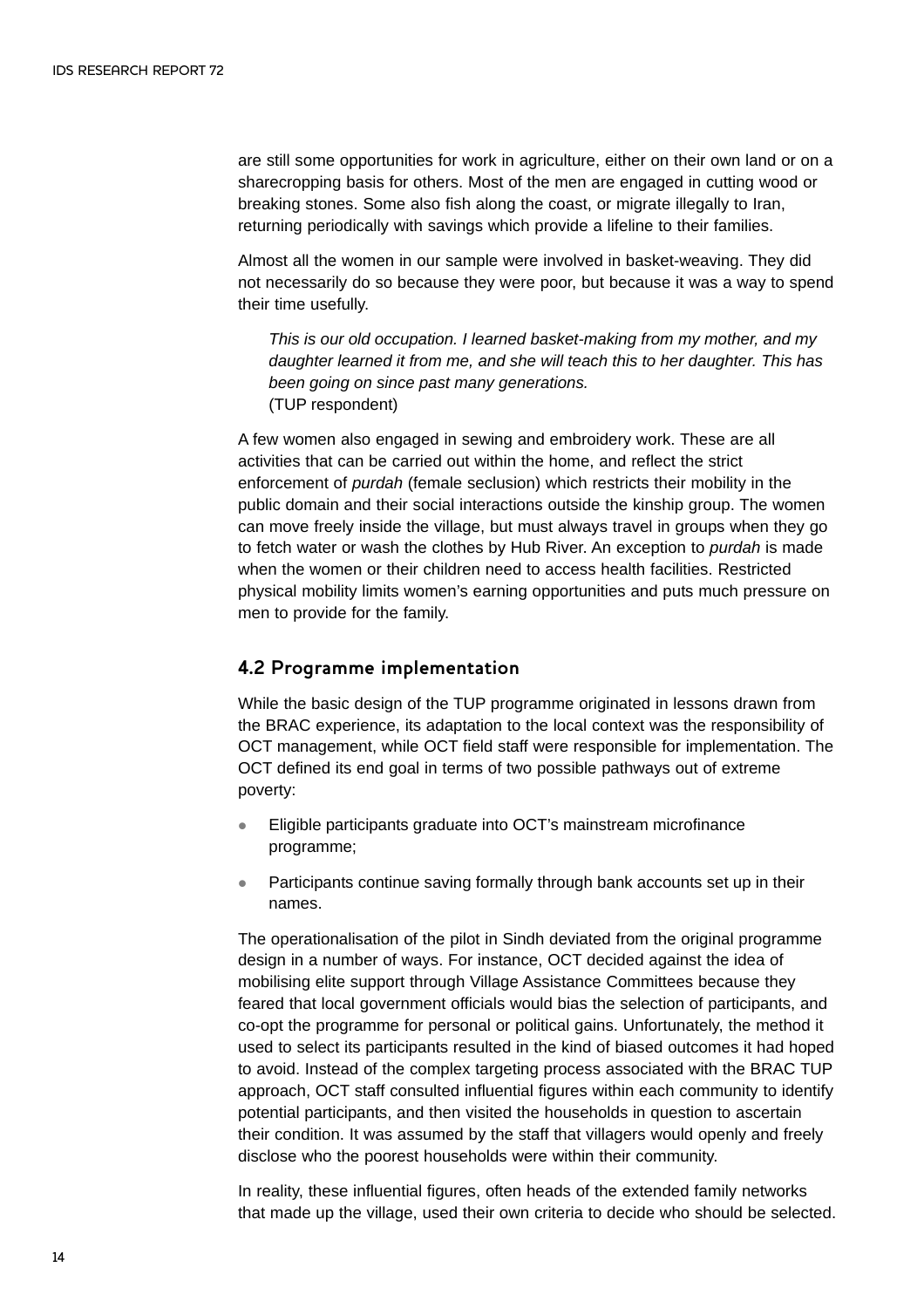They advised the households in question to conceal any information about their situation that might jeopardise the likelihood of selection. As Zeenat, one of the better-off participants from RMO explained,

*The village head is my relative. He advised me to hide the fact that my husband earns, and told all our other relatives in the village not to disclose this. He knew that there was an organisation coming to give things to the poor. As family we should help each other, and everyone listens to the village head.*

In the case of TUP participants from RMO and NMG, it was found out later in the programme that all families owned some land, even though not all families had ownership papers. Most therefore were engaged in cultivation. The land in NMG was also the most fertile of the four villages, giving its poorer families the opportunity to acquire livestock through the practice of share-rearing. This entailed raising livestock on behalf of others and receiving one of every four offspring produced as payment. Consequently, NMG households were likely to own both land and livestock. No one in these villages had informed OCT staff of these facts, nor had the staff thought to ask.

In the poorer two villages of RMN and Kandu, villagers had to work as wage labourers or sharecroppers for local landlords. Where the landlord bore all the costs of cultivation, the sharecropper received one third of the profit. If the sharecropper bore all the costs, they received 50 per cent of the profit. However, this latter option was only available to those with prior resources.

A second set of problems was encountered in the implementation process, and related to the asset transfer component of the project. The management of OCT had decided that goats, hens and cash for purchasing *peesh<sup>3</sup>* would be the main form of asset transfer to be offered to project participants in rural areas. Some thought had gone into these choices. The women purchased the *peesh* on credit from an agent living locally who subtracted the cost of the material, plus interest from the price he gave for the finished product. OCT hoped that by providing a cash transfer to a number of women to purchase *peesh* outright, they would save on interest payments and earn larger profits, and break the cycle of purchasing on credit. The rationale for hens and goats was that the sale of eggs would start providing a regular flow of income within a fairly short period of time, while goats would provide milk for household consumption. They also represent a saleable asset in an emergency.

However, it became clear very early that the viability of these proposed transfers, given local conditions, had not been properly investigated. Problems were encountered with each of the assets selected for transfer, although not all of them were of OCT's making. First, all the women who made baskets in the study villages relied on the same local agent, Urs. He sold *peesh* to the women, purchased their baskets and sold them to a wholesaler in Karachi. Faced with a reduction in his profits as a result of the women no longer needing to purchase *peesh* on loan, he declared that he would no longer sell *peesh* to those women who followed OCT advice. The other major problem associated with the transfer, although this could not be blamed on OCT, was that some months into the life of

3 Dried leaves of dwarf palm. *Peesh* is the raw material used for making baskets.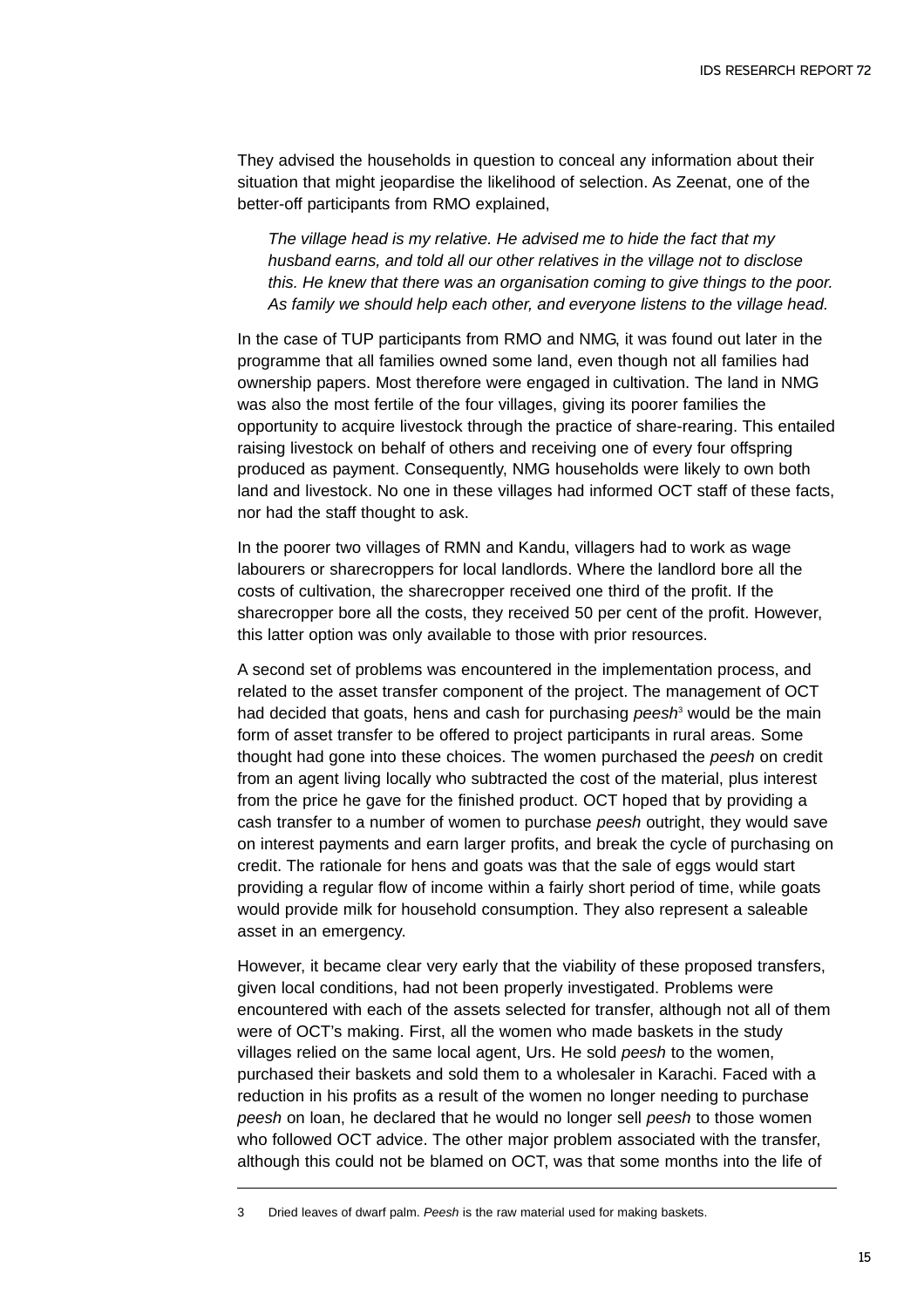the project, the price of *peesh* soared, making it impossible for a number of the women to continue making baskets.

As far as the goats were concerned, OCT staff had decided to purchase 'Bengali' goats for transfer purposes because they were smaller and cheaper than the local Sindhi variety. However, they had not been told that these goats were also less well adapted to the arid conditions of the villages. Furthermore, OCT staff had been advised (and had in turn advised villagers) that the Bengali goats were not suitable for breeding with local goats. The plan had therefore been to provide inseminated goats, but in reality, very few of the goats were successfully inseminated. As a result, very few produced either kids or milk.

Hardly any advice or training was provided to transfer recipients about caring for their livestock or poultry. A large number of goats died within a few months of distribution. They may have died of hunger because they were distributed during a period when the rains failed, there was no fodder growing locally, and not all participants could afford to purchase fodder from the market. Or, as OCT staff suggested, they were not accustomed to local conditions, and none of the participants followed their advice to build shelter for the goats. While a vet was provided by the programme, few had any confidence in his effectiveness. Given this experience, OCT staff decided to provide participants with the cash to purchase their own hens. This had a more successful outcome, but in Kandu village, the purchase of a virus-infected hen by one participant led to the spread of the virus to the rest. This killed off most of the hens in Kandu, and OCT had to caution others against the purchase of hens.

Other components of the project encountered fewer problems. The consumption stipend was distributed for a year as planned. Households were encouraged to save out of their stipends, and to deposit their savings in a bank in the nearest town. It had been decided to give Rs 500 a month to families with five or fewer members, and Rs 1000 to larger families. Project participants were also given a food packet during the month of Ramadan which contained wheat flour, rice, cooking oil, sugar and a sweet drink. This was highly appreciated, since food prices had generally risen during this month. In addition, and unrelated to OCT, the government had taken the decision to sell sacks of subsidised wheat flour during the month of Ramadan. This had never been done before and was also highly appreciated, but only those participants with savings were able to take advantage of the provision. The poorest did not benefit.

OCT also partnered with the Rotary Club to build the first primary school in the area, which was accessible to all children (programme and non-programme). A respondent's husband (one of the few literate in the village) was hired as the primary school teacher. Villagers contributed Rs 100 (~US\$1.15) a month towards his salary and school supplies, and the Rotary Club contributed the rest. Programme participants were grateful for this opportunity to educate their children, although the prevailing sentiment was that it would not help them to get a job or go on to secondary school (which did not exist in the area). Rather, participants felt that learning to read and write would give them the practical skills of negotiating better prices with agents, reading receipts to avoid being cheated, and prescriptions/medical tests so they can better understand their ailments.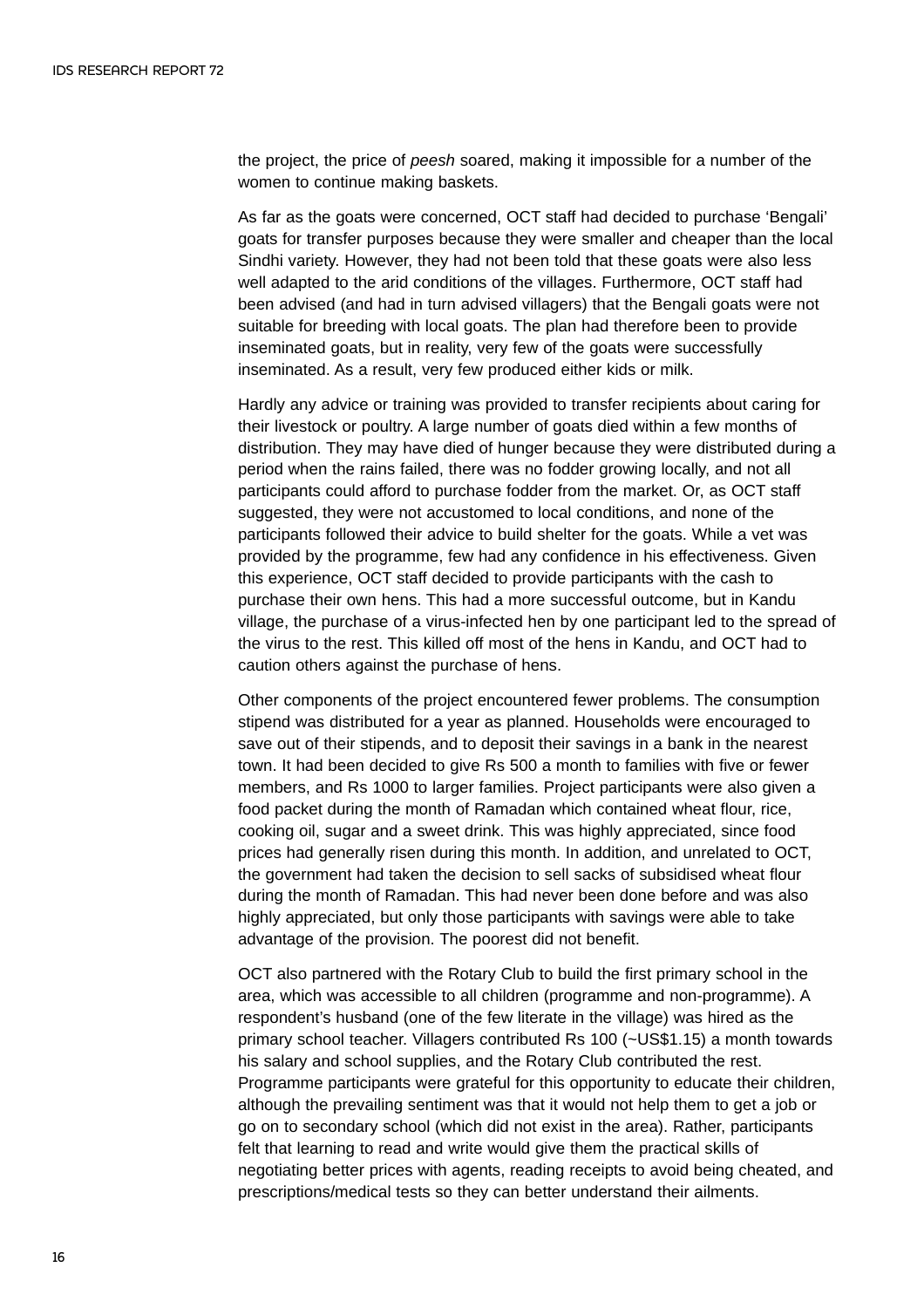As far as health support was concerned, OCT purchased a 'medical van' and hired female health visitors to visit the programme villages each week. They provided free medicines for minor ailments to TUP participants and subsidised rates for non-participants. Free health tests were provided for serious illnesses. In addition, they distributed *matkas*, or water filters, as a preventive health measure.

The field staff visited participants regularly and were spoken of warmly – although their knowledge of the rural economy was sometimes questioned. However, a general problem with the implementation process was the lack of understanding on the part of the participants of the purposes of the programme or its duration. Many participants did not understand the concept of graduation. No one seemed to know when the programme was going to end, and some seemed to think it was going to continue indefinitely.

In May 2010, shortly after the field research ended, the programme conducted an evaluation to ascertain how many beneficiaries had graduated. Their estimates were based upon the following criteria:

- The value of assets transferred should have increased by up to 25–30 per cent over the period of the project;
- $\bullet$  The beneficiary should have at least Rs 2,000 as savings;
- $\bullet$  The beneficiary family should be eating at least two meals in a day;
- $\bullet$  The beneficiary should have at least two sources of income;
- $\bullet$  The haemoglobin level of the beneficiary household should be normal;
- $\bullet$  All the children aged 5–10 years in the beneficiary families should be going to school whenever a school was available within a radius of 1.5km.

These criteria suggested that 62 per cent of the programme members had successfully graduated out of extreme poverty. However, since no baseline had been established at the start of the pilot, there was no way to ascertain whether satisfaction of graduation criteria could be attributed to the project intervention. In reality, project staff had only their own observations and knowledge of beneficiaries' situations to rely upon in deciding whether or not there had been any progress over the life of the project. It was on the basis of this that they classified the sample respondents into 'fast climbers', and those who were slow or had fallen behind.

A comparison of these two categories revealed a consistent pattern. Of the nine participants who came from the two better-off villages, RMO and NMG, seven were classified as fast climbers. Of the 11 from the poorer villages, ten were classified as slow climbers, and one as intermediate ('neither fast nor slow'). In other words, the socioeconomic conditions of participants at the start of the programme made a great deal of difference to the extent to which they benefited from the programme. This was acknowledged by OCT staff, particularly in relation to households in NMG.

*Beneficiaries from Noor Goth have benefited more from the programme than those of other villages. There are wells dug by landlords that make the land*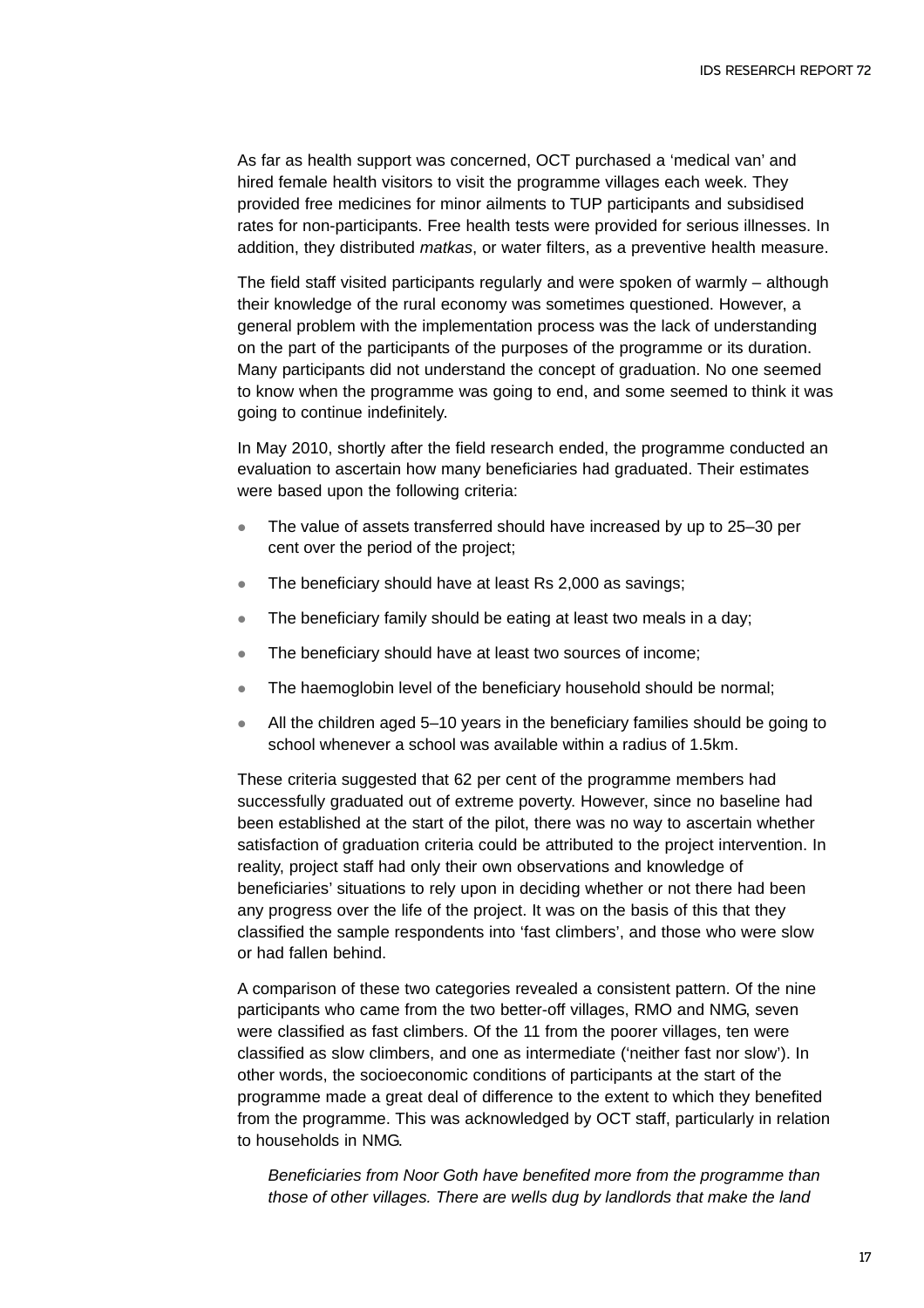*more fertile, and that's why they are chosen as animal caretakers. So if no death occurs, they will have the biggest herds of all. They will continue to receive animals from caretaking, plus the goats we gave them will reproduce. And they do not have to purchase fodder since it is all around them, so that is savings.*

To that extent it could be said that the project served to reinforce, and even widen pre-existing economic inequalities among those classified as poor. The aspects of these initial conditions that appeared to matter most relate to three categories of resources we outlined at the start of the paper: access/ownership of material resources, including income and assets; human resources, including the pool of family labour; and social resources, both familial and others. We will elaborate on these broad categories in the specific context of our study villages in the course of the analysis.

### **4.3 Participants' experiences of the Graduation Programme in Sindh**

### *4.3.1 Analysing the fast climbers*

All of the 'fast climbers' in our sample came from the two better-off villages, NMO and RMO. Chagli from NMO was one of these. She was 32 years old and lived with her husband, six sons and three daughters. They were among the more affluent families in the village. Her husband owned around four acres of land, more than anyone else in the village (although he did not have the ownership papers). Her family had sole use of one of the only two water tanks in the village – another indication of their position.

Her husband and two eldest sons (14 and 12), worked as wage labourers in a stone quarry, and earned Rs 250 (~US\$3) a day between them. Her husband also claimed to cure people using talismans and Quranic verses, and could earn between Rs 100 to Rs 500 (~US\$1– 6) for each visit from a patient. He owned a motorbike which he had bought using money he had borrowed from a local landlord, a wealthier relative, which he was gradually repaying. The bike allowed him to get to work more quickly and do the household marketing. He also rented it out for additional income, and the family were able to access medical services whenever required. They were raising four Sindhi goats for the local landlord, as well as a cow and four calves.

Chagli, along with her 14-year-old daughter, had been making baskets when the programme began, but had stopped because of the rise in the price of *peesh*. She had used the cash transfer from the project to buy 12 hens and had expanded her flock to 30. There was steady local demand for their eggs, and she was able to sell around two dozen every third day. She had also received three goats, and was one of the lucky ones who received an inseminated goat which later had a kid. Her household now had more livestock than anyone else in the village, and she was able to save most of her consumption stipend.

According to Chagli, her family had started out on the third rung of the ladder.

*We were not so poor, we didn't sleep with empty stomachs… we ate three times a day, didn't borrow money from others... We did not face any emergency. All of my children are healthy… The only problem was that our*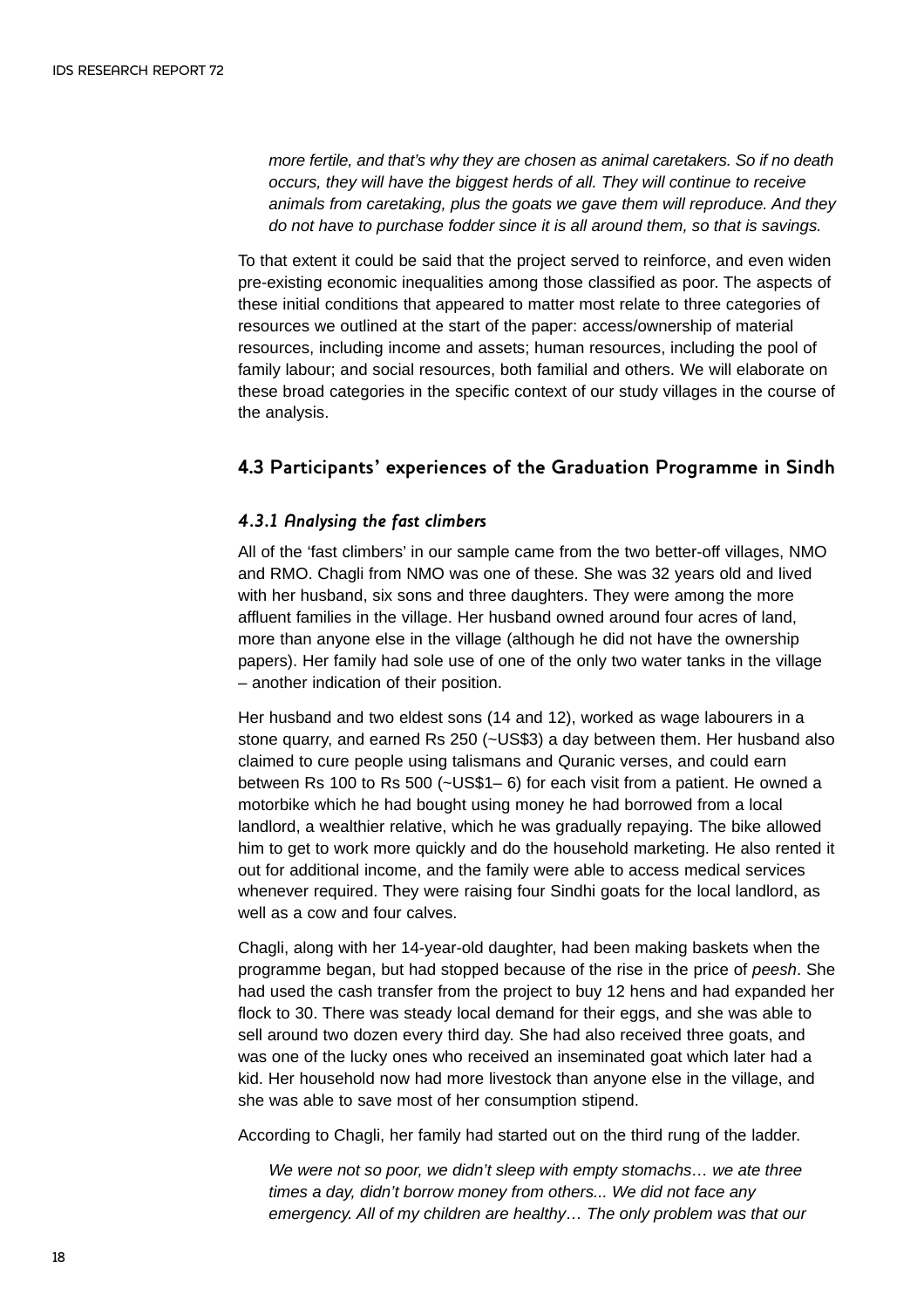*income was just enough to run the house and we were not able to save. As a result we had to buy seeds and pesticides on credit and we could only buy clothes for the children after we received income from our land. We just needed a small support to get out of that position.* 

The programme had provided that 'small support'. She saw basket-making as something that earned women income but would not make them rich. 'A woman would always be just a basket-maker, even if she earned 50 rupees a day'. But ownership of goats and hens brought about real economic and social change. 'You have more time to see your relatives, you buy new clothes, you eat good food, and people look at your differently'. As a result, her family had climbed to the fourth rung and expected to climb to the fifth very soon.

*I did not have my own livestock before. I now also have some savings… We will earn more from land this year because we won't buy seeds on credit, and we won't sell our vegetables to the same agent. Now everything is in our hand. Imagine if I get a dozen more chickens, how much I will earn next year. I'll be able to buy a cow. I had never dreamed in my life that I'll buy a cow. But this has become possible now.*

In this process, she had become more confident – about herself and about the future.

*It is usually believed that a woman has to depend on her husband. But I feel economically independent. My husband's income is very important but I earn as much as many men do. We no longer need the stipend or OCT support. I don't have to worry about anything. ... I will not worry if the project ends tomorrow.*

Zeenat from RMO was 32 years old, the daughter of a landlord and married to the brother of the head of the village. She had three sons and four daughters. Her husband worked as a teacher in a primary school in a nearby village for a salary of Rs 2,500 (~US\$29) a month. He also cultivated four acres of land registered in his brother's name. A good rainfall that year meant that he had earned about 40,000 Rs (~US\$459) from the sale of vegetables. Her children were all studying, except for a 17-year-old son who had migrated that year to Iran to work on a fishing boat. Zeenat herself made baskets and earned around Rs 800–1000 (~US\$10) a month.

OCT gave her a cash transfer to purchase *peesh* and set up a grocery shop which she could run from her home while making baskets. Her daughters took care of all the housework, leaving her free to look after the shop. She was given an additional Rs 2,800 to make up the full value of her asset transfer, which she had saved in the bank account. She was also able to save most of her monthly consumption stipend of Rs 1,000 because, as she said, 'Everyone was healthy, no rain, no catastrophe, no damage. Nothing caused us harm'. Their savings had allowed them to invest in hiring a tractor for their land, purchasing pesticides, and purchasing four Sindhi goats (three females and one male).

According to Zeenat, her family had started out on the second rung of the ladder.

*We were poor but not destitute, depending on others. We would not have died of hunger. But we needed support to be in a better position. We depended on*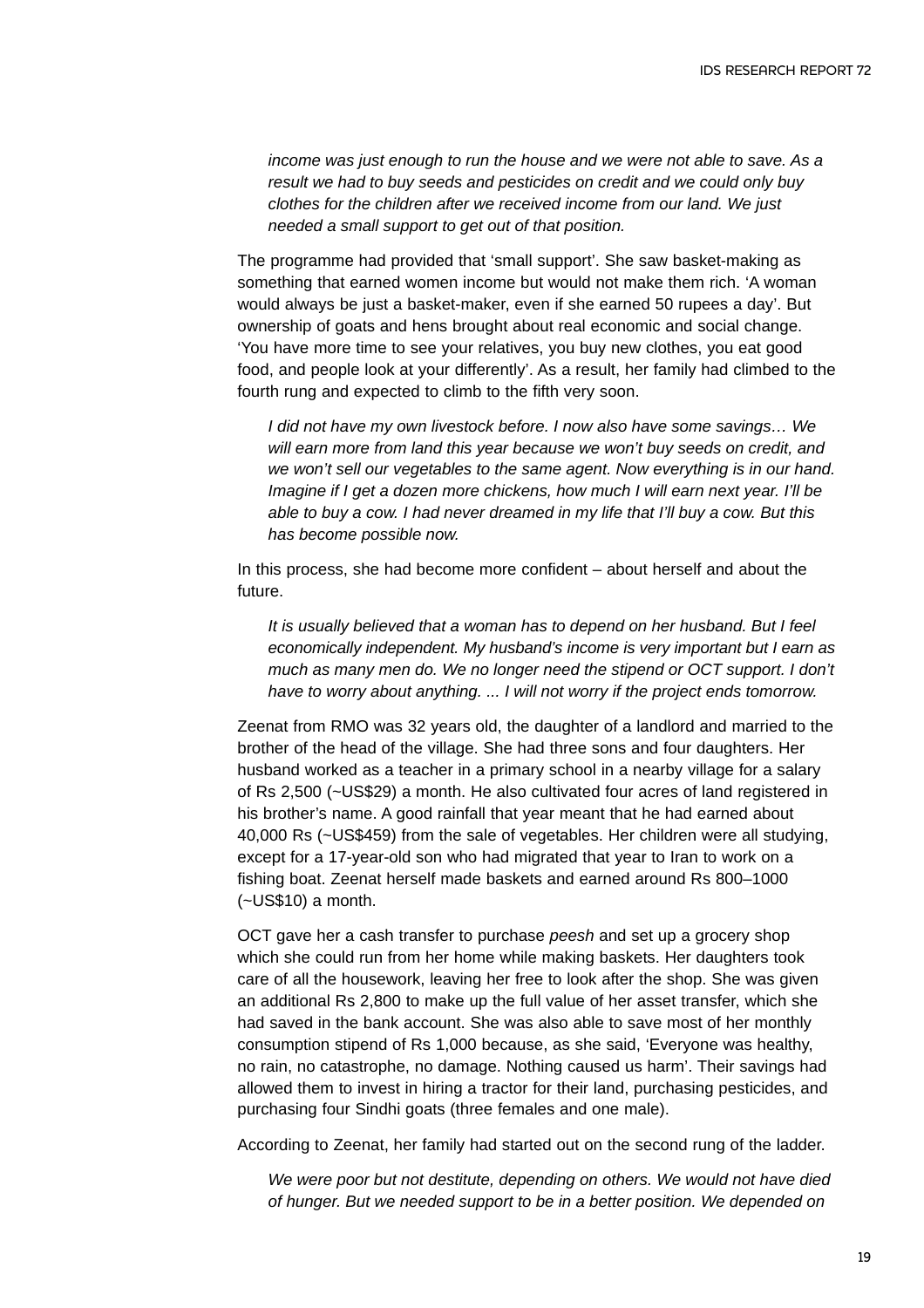*the rains in order to be able to cultivate our land. Sometimes there was enough rain, sometimes not. Last year my son came back from Iran empty-handed. We were not able to save. We bought* peesh*, seeds, and pesticide on credit.*

She believed that they had now progressed to the fourth step. She had a shop, she could buy *peesh* outright, her husband drew two salaries, they had purchased goats, and they were now eating better than most people in her village. They no longer bought food on credit, they had three meals a day, including meat and fish once or twice a week. While she did not believe their social status in the village had changed much, since she and her husband were both children of landlords, she felt a change in herself.

*You are not talking to the same Zeenat who was a basket-maker; you are now talking to Zeenat who is a shopkeeper. People see you differently… When I made baskets, everyone thought I depended on my husband. And it was true. But now I earn more. You could say I was earning as much as my husband. We have mental peace, when you are freed from worry you have mental peace.* 

She does not know when OCT will withdraw, but she is not concerned: 'Shopkeeper Zeenat is independent now. I am very grateful to the programme officer (PO). While the land is our best asset, it provided only seasonal support'.

Neither of the two poorer villages had any fast climbers, according to the classifications offered by the POs. Hawa is an example of a woman who was classified by her PO as a slow climber, but whose own account of her experiences and evaluation of progress suggest that she fell into an intermediate category. She was 50 years old and lived in Kandu village with her husband, Arab, his two brothers, a son and two daughters. Her husband had lost both parents at an early age and had been taken under the patronage of Shaik. He had worked herding Shaik's goats while his sister worked in his house. Shaik had organised Arab's marriage to Hawa and lent them money to build a single-room brick house. Arab was engaged in cutting wood. They had been earning enough to support their daily expenditure until he began to suffer from ill health. He began looking after livestock for a landlord in a nearby village. Their son began working on fishing boats and migrated to Iran in search of higher wages.

Hawa's asset transfer from OCT consisted of Rs 2,000 to purchase *peesh*, three goats and 11 hens. Two of her goats died before producing any kids or milk, she had sold the third one for just Rs 1000 (~US\$11) because it was diseased, and some of her hens had died from the widespread virus. Her decision to buy *peesh* outright brought her and others in the project into conflict with Urs, the local intermediary, who refused to buy their baskets. Project staff were not able to provide any help, but Hawa was able to find a collective solution through her own initiative.

*We had told the PO about the rising peesh prices. She said she would do something for us, but we are still waiting for the solution. A few months ago we were shocked when Urs had told us that he was going to end his business. But thank God, we got another agent. He was introduced by my sister-in-law who lives in Karachi. Since she was to stay here for some time, she had asked her agent to collect baskets from her from this village. When the agent observed that there were many women here who were engaged in this activity, he offered to do business with us. So, now most of the women make baskets*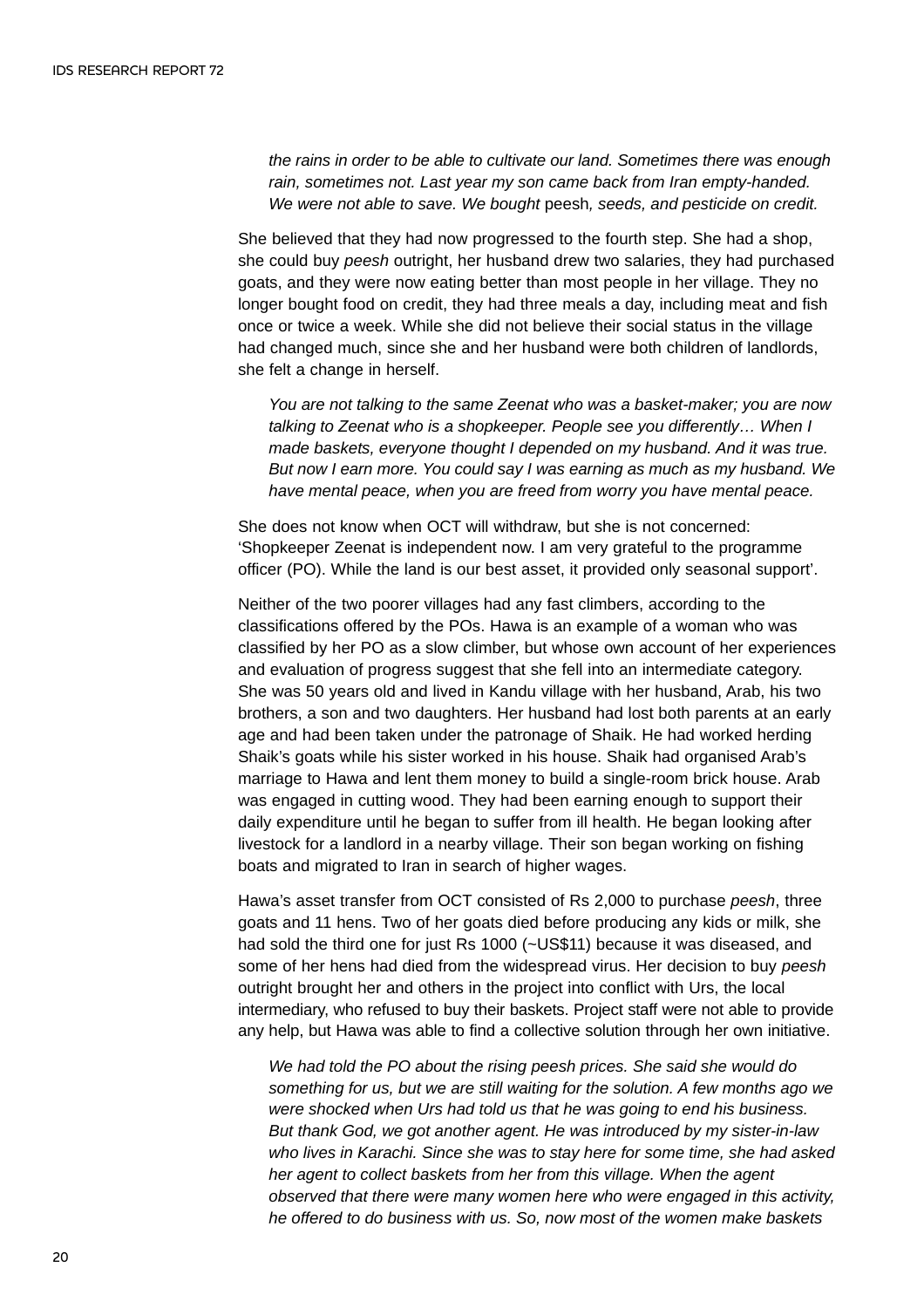*for him… It is better to earn something than nothing at all. We'll earn Rs 25 on each bundle instead of Rs 100, but we'll earn it for a long time.*

Another demonstration of Hawa's enterprising spirit was her idea of selling the use of the mobile phone her son had brought back from Iran to other women in the village. She got it recharged from a shop in Hub Chowki. When the phone stopped functioning, she asked project staff to lend her money to purchase another phone and she would repay the loan in instalments.

*I had told them how good that business was. During happy occasions like Eid, weddings, or circumcisions, women talk to all their relatives, and this would have benefited me a lot. Even in the current situation when many people are killed every day, women also want to talk to their relatives to make sure they are safe. You can imagine how much I would have earned from the cell phone.*

However, OCT had not included mobile phones as a possible asset.

Hawa's experience of OCT support had been an uneven one. According to her, they were on the second rung of the ladder when she joined the programme.

*Before I joined the scheme, we did not earn much income. Due to my husband's bad health, he found it difficult to continue cutting wood. My son returned from Iran empty-handed. I bought* peesh *on credit. Many times, we could not eat three times a day. When my husband got sick, I had to borrow food from other women. We had thought that we would live forever in that condition.*

The initial six or seven months of the scheme went very well and she had been able to save Rs 3,000 (~US\$35) in the bank. However, as the price of food and *peesh* soared, it was only the support of the consumption stipend that prevented her from falling to the bottom rung of the ladder. The stipend also allowed her to seek treatment for her husband's health without having to resort to buying food on credit. She continued to make baskets for both the old agent, who had resumed his business with them, as well as the new one, as she no longer wanted to be reliant on just one. But because her son returned from Iran with only Rs 3,000, they were unable to pay for the food they had previously bought on credit. They were going through intense hardship, eating just *chapattis* and boiled chillies which she had borrowed from relatives in the village.

However, the situation improved when her hens began to lay eggs, and she found a steady market for them. She believed that they were now on the third step.

*I am now much better. I eat three times a day. I don't think I'll ever eat two times a day in future. If I had not joined the scheme, I would have continued to buy peesh on credit. But, with the grace of God... we are self-sufficient now. Though my husband's health is still as it was, our economic position has certainly changed.*

An analysis of Hawa's account suggests that although she may have been classified as a slow climber by OCT staff, she displayed a great deal of initiative in pursuit of any opportunities that came her way. She managed to find an alternative intermediary to purchase baskets when their old one refused to deal with OCT participants. She decided to weave baskets for both old and new agents to reduce her dependence on any one of them. She also had the idea of starting a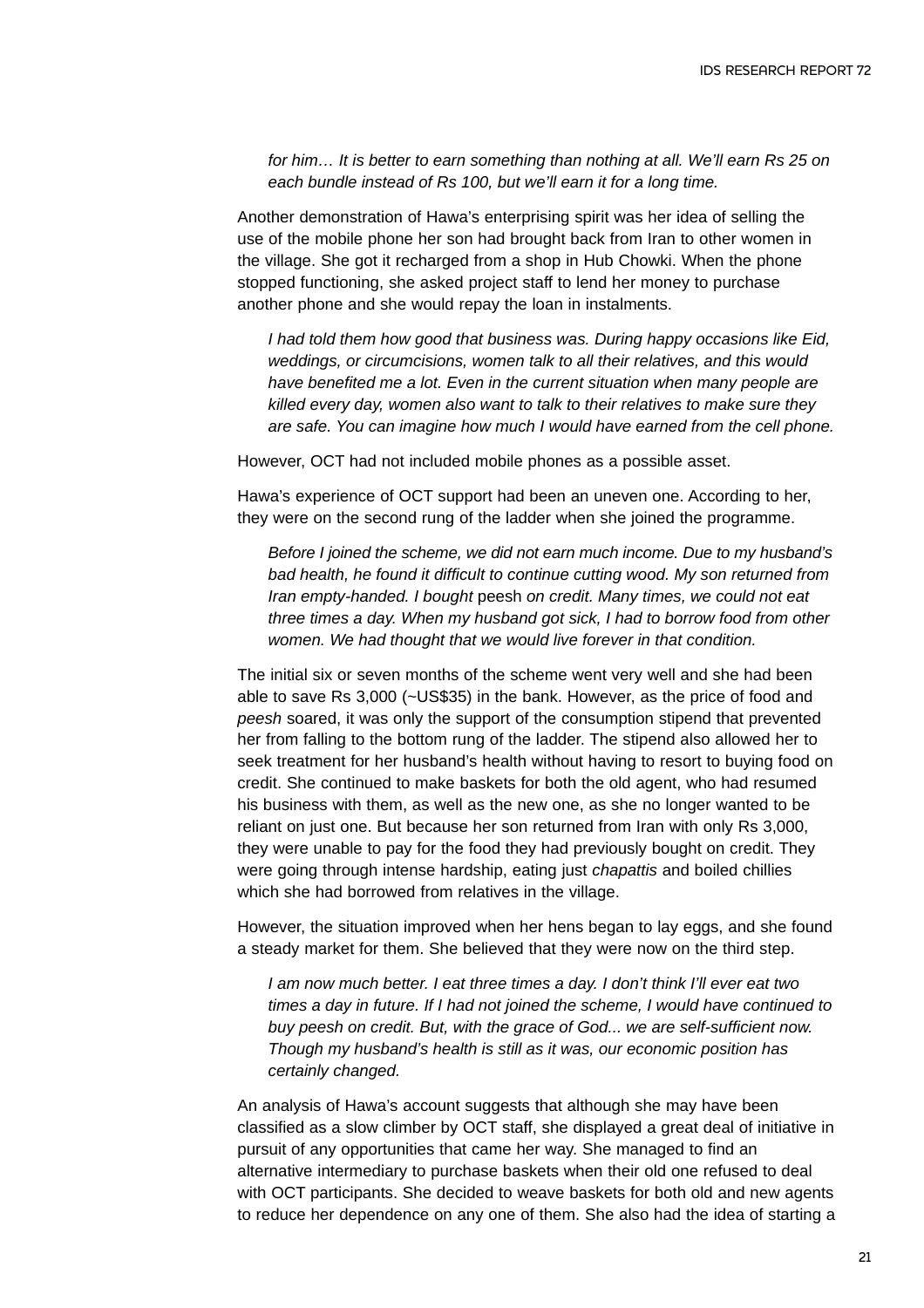business based on selling time on her mobile phone. What held her back were circumstances outside her control: her husband's illness, the virus that killed off so many of her hens and the bad choice of livestock made by the project. Despite this, her own view was that she had made significant progress as a result of the project support. She no longer went to the *maulvi* for health treatment, having realised he had no qualifications and simply made up his own medicines. She was extremely optimistic about her future, and it was here that the project may have had its most important impact. While she may not have made much progress up the ladder, it had at least alerted her to the possibility of a ladder.

*Now I can say that I will not die poor. Now that I realise that I can change my economic position, I can say I will not remain in this condition forever. My attitude has completed changed. Now I believe that if one gets good support, even once, one can change one's situation.* 

#### *4.3.2 Analysing the slow climbers*

Only two of the nine beneficiaries from the two better-off villages were classified as slow climbers and, significantly, both were widows. However, they had somewhat divergent views of their own progress. Fatima from NMG believed that her situation had remained roughly the same since the project began, while Hajra from RMO believed that her situation had deteriorated. We examine what lies behind these diverging views before analysing examples of slow climbers from the other poorer villages.

Fatima was 50 years old. She had been a widow for 12 years. She had six sons and five daughters. She now lived with two daughters (28 and 26 years old) and two sons (the rest of her children were married and had moved into their own homes nearby). While she and her daughters made baskets to earn some income, her daughters also sewed clothes, earning around Rs 1,000 (~US\$11.50) a month each. One of her sons had been working for the past year as a stonebreaker, earning Rs 500 a week, while the other was studying. Her son's earnings meant that they did not have to buy food on credit. She also owned about two acres of arid land (though with no ownership papers), the cultivation of which earned her family around Rs 10–30,000 (US\$150–345), depending on the rains.

She had two main sources of worry. One was to marry off her remaining daughters, and the other was that for the past year she had been afflicted by a kidney problem. Her health had eroded her basket-making capacity, but her desire to save for her daughters' marriages prevented her from seeking treatment.

She was given three goats as her asset transfer by OCT, money to buy *peesh* and hens, and Rs 1,000 for 12 months as her consumption stipend. Two goats died soon after because of the heavy rains, but she was able to graze the third one on the local fodder that sprang up after the rains. She was fortunate in being given one of the few inseminated goats and it produced a kid. She purchased 12 hens, and although nine died, the others laid eggs and she reared 16 chicks. On her suggestion, OCT bought a sewing machine for her daughters with her remaining asset transfer allowance. This proved a blessing as they had to temporarily give up basket-making when the price of *peesh* rose.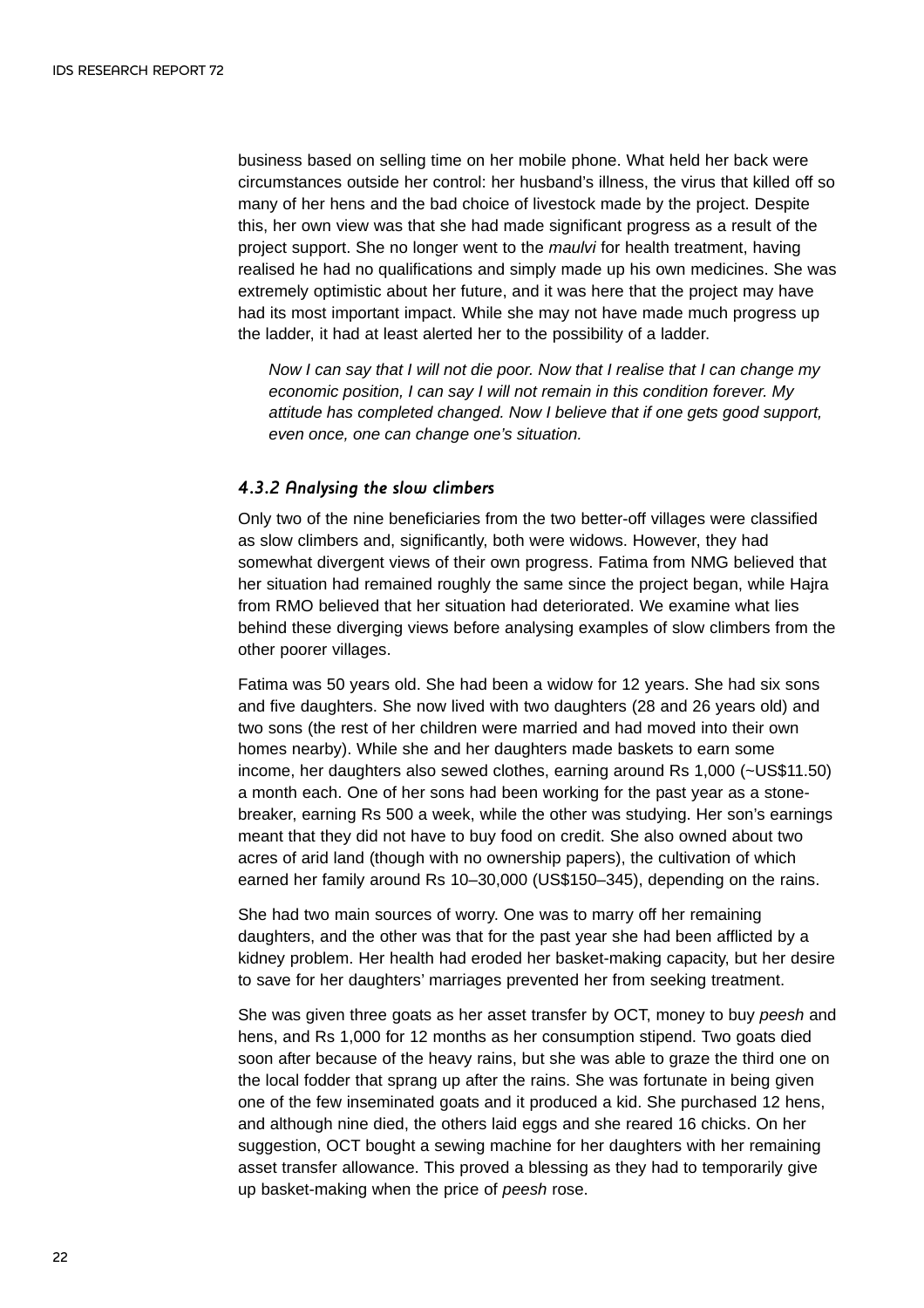Similar to Hawa, Fatima is classified as a slow climber, although she has not been a passive recipient of programme benefits. A great deal of her failure to progress reflected external circumstances: the rise in *peesh* prices, and the death of her goats and hens. In addition, her preoccupation with saving for the purpose of marrying off her daughters meant that she refused to have her kidney problem seen to, which slowed down her ability to weave baskets. While most families are anxious about marrying off their daughters, the concern may have been greater in Fatima's case because of her widowed status.

Fatima herself believed that she made very little progress over the life of the project. She placed herself on the second rung of the ladder at the start of the project.

*I was not a destitute without any kind of support. I could eat three times a day, I could run the house very well. I had only two problems – the weddings of my daughters and my kidney problem. Otherwise, we faced no other emergency or crisis. Even if I had faced an emergency, I had my sons to support me.*

She felt that she had remained on the second rung a year later – she could no longer make as many baskets as she used to because of her health. While she had succeeded in marrying off one of her daughters, it had lost her an incomeearner. At the same time, she believed that the programme had prevented her from descending down the ladder: she had been able to cultivate her land; she had married off her daughter without going into debt; and she was now raising her own goats rather than raising goats for others.

Hajra was the other slow climber from the two better-off villages, but one who believed that her situation had deteriorated over the course of the project. She had been suffering from kidney and liver problems from the early years of her marriage. Her husband, a woodcutter, had died when she was pregnant with their third child. She was fortunate enough to be living in a brick house belonging to her brother who had gone to Karachi with his family. She was living with a son (12) and a daughter (10), both of whom were going to the local primary school where her brother was the teacher. Her other brother was chairman of the local *zakat* (alms) committee, and she received Rs 500 a month (~US\$6) as a *zakat* stipend, which she spends on her treatment. He had also given her a piece of his land, and she has been cultivating vegetables for the past three years with her son. An agent from Karachi provided them with inputs and bought their produce.

She joined the TUP programme hoping to earn enough for her health treatment. She used her Rs 500 consumption stipend on her health, so she temporarily stopped relying on her brother for help. She would have liked support to start a grocery shop, but two other women had already selected this option. She opted instead for support for her basket-making, and goats. Her health worsened over the period of the project so she was barely able to make one bundle of baskets a month. When the price of *peesh* soared, she gave it up entirely. She was given three goats which her young son looked after, but until the rains came, had to rely on her brother to buy fodder. Unlike many of the other villagers, she did not have the money to buy any sacks of subsidised wheat which were distributed by the government during the month of Ramadan.

Hajra believed that she was on the second step when she joined the programme. 'Though I earned less from baskets, my health condition was not so severe. I rarely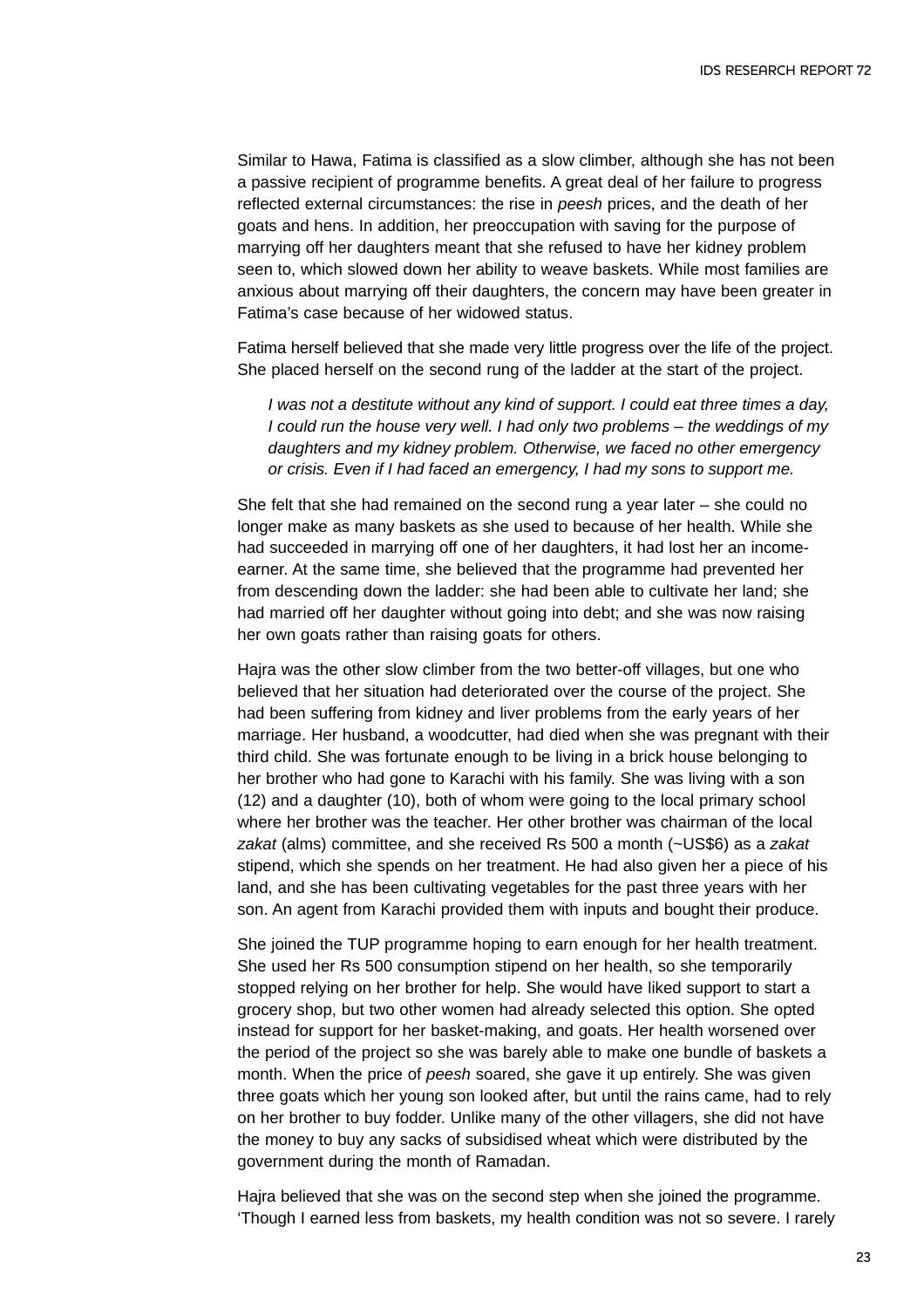sought financial support from my brothers and aunts'. A year later, she sees herself as having descended to the first step. She had no savings, as her consumption stipend had gone on her health expenses. Her ability to make baskets had deteriorated and in any case, basket-making was no longer profitable.

*If food prices continue rising with such speed, we'll die of hunger. I know my brothers and aunts will support me, but they cannot support me forever. I can pass a few days by selling my goats, but again I'll have nothing to provide me food in future. My health condition has become severe and I can hardly make a bundle a month.*

While she knows that the rise in food prices cannot be blamed on the project, she is convinced that she would have prospered more if she had been given a grocery shop, and resented the fact that women better off than her had received such support. But her main resentment is the failure of the project to help her with her health.

*The project should have helped me get my health problem removed. If they had done this, I would not have asked for anything else. I was the patient before [the programme] came here, I am still the patient, and I think I'll remain the patient for the rest of my life.*

Turning to the poorer villages, where almost all participants were classified as slow climbers, we begin our analysis with Hani from Kandu village. She lived with her husband, two sons (5 and 3) and her mother-in-law. Her husband was a water tank driver and earned Rs 250 (~US\$3) a day, while Hani wove baskets which she had been doing since the age of ten. She made 8–10 bundles a month and earned Rs 100 (~US\$1) on each bundle. In addition, Hani's father-in-law owned about an acre of land which he cultivated jointly with her husband. The income from this was around Rs 2,000 (~US\$23) but, more importantly, they enjoyed a supply of vegetables for six months of the year. They bought food on credit and paid the shopkeeper at the end of the month. Because they were illiterate, they had to rely on the shopkeeper's honesty in keeping accurate accounts. Similar to the other respondents, she hoped to educate her sons through OCT's school so they would never be cheated. Her mother-in-law was also a heart patient, and a huge drain on their earnings. Hani opted for support for her basket-weaving, goats and hens. She valued the support for her basket-weaving and continued doing it until she got pregnant. She was given the goats and 12 hens, and although most were wiped out due to the virus, the remaining hens produced eggs which she used for household consumption. Two of her three goats had died and the other produced neither milk nor kids. She believed that they should have been given at least one male goat to ensure breeding. She was very careful to save from the Rs 1,000 monthly stipend she was given, running the household on her husband's income as much as she could. But despite her efforts, they found themselves facing huge debt of Rs 100,000 (~US\$1150) needed for her mother-in-law's health: 'We were going backwards. Other people who ate meals with chillies and watery vegetables in the past are now eating vegetables and meat, but we used to eat meat and we were now eating watery vegetables'.

Hani believed that her family was on the bottom rung of the ladder when she joined the programme.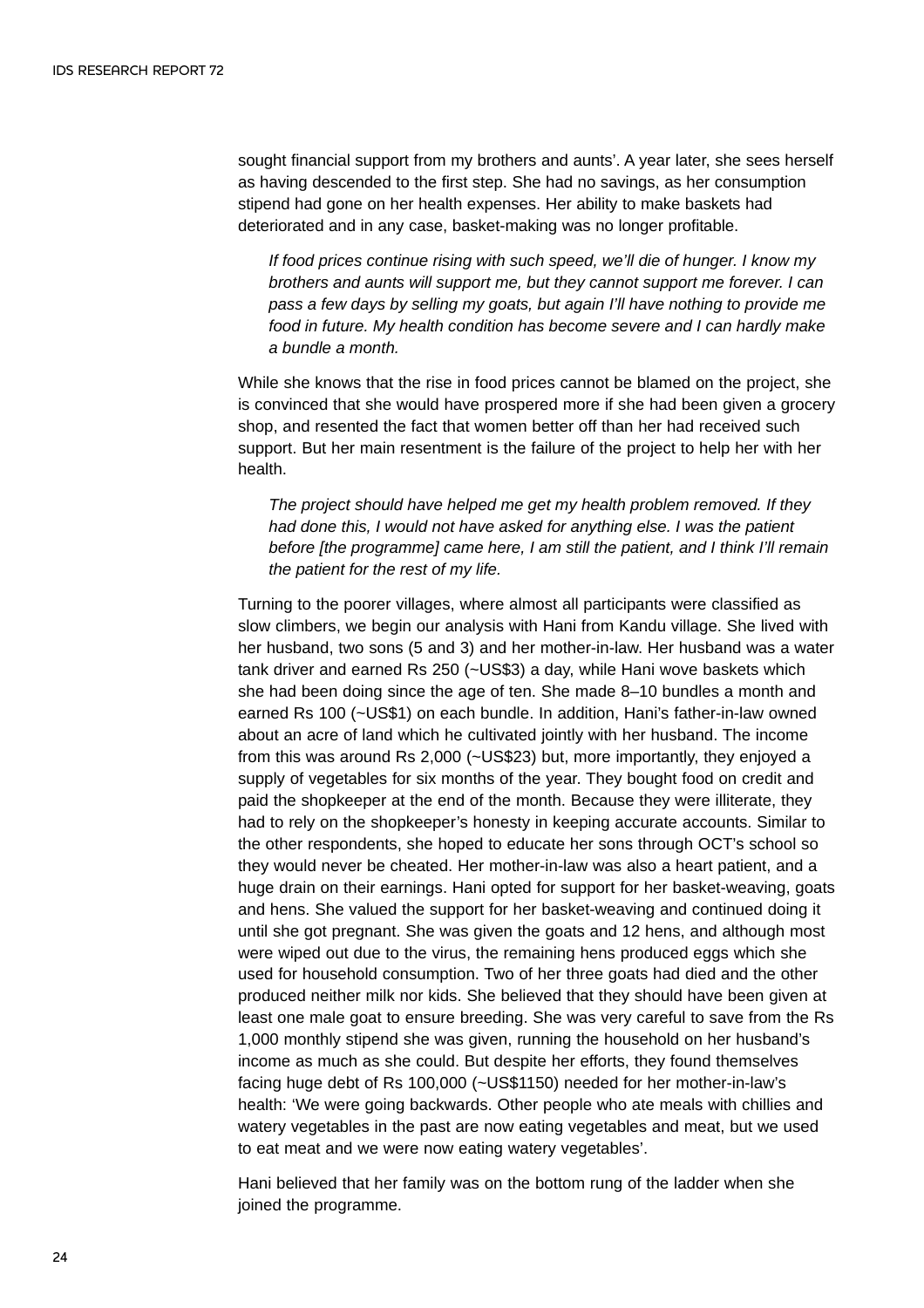*Though we managed to run the house, we were in so much debt. Despite good daily income, we couldn't buy new clothes, new shoes. We could not even attend ceremonies outside this village. Our world had become very small. Thanks to my father-in-law, who is a respectable person and was able to borrow money for my mother-in-law's treatment, she survived her heart attack. He is the head of the village, and a good cook who prepares food in the ceremonies of landlords. Some of the butchers and landlords are his good friends, and had financially supported him in treating Zulekha. Without such contacts, Zulekha would have died much earlier.*

A year into the programme, she did not believe that it had generated many benefits.

*Almost a year has gone by since we were selected. We haven't become better off. Many goats have died, most hens have died and baskets do not earn what they used to.*

Nevertheless, as a result of the death of her mother-in-law, she believed that her family had climbed to the second step since a heavy financial burden had been lifted.

*Though we still have some debt to pay, we are now in a position to pay back, and not to borrow more money. We can buy new clothes, new shoes. Since the last four months, we had attended four weddings in the neighbouring villages. We have now been able to reconnect with our relatives.*

She hoped to be on the third step by the following year through expanding her stock of poultry and selling eggs, while continuing her basket-making. Like some of the other beneficiaries, she believes that her interactions with the PO have had a lasting impact in terms of her attitudes towards health.

*We always considered pregnancy as a natural phenomenon which did not require much care. We continued doing our household work without thinking about how this might affect the health of the mother and baby. They sensitised us. We now don't just ignore pregnancy.* 

Gul Bano from RMN is 25 years old. She was brought up by her maternal aunt, Mehnaz, and married off to Ghulam Nabi, Mehnaz's son. She lived with her husband, their three sons, her mother-in-law and her brother-in-law. It was clear that Mehnaz ran the household and made the key decisions. Their family was relatively better off than others in RMN. They lived in a brick house, and consumed milk from their seven goats. Mehnaz was also the only woman in the village with a mobile phone.

Gul Bano's husband was unemployed and purportedly searching for work, but the PO believed that he was simply work-shy.

*Her husband is lazy, he did not want to cut wood or fish, as his maternal uncle did. He wanted to become a truck or taxi driver. We tried to convince him to do some work until he gets his desired job. He should keep looking for work as a driver. But till then he should not sit idle.* 

The household thus ran on the earnings of the two women. Both women used to make baskets but Mehnaz replaced basket-making with fishing – a trade she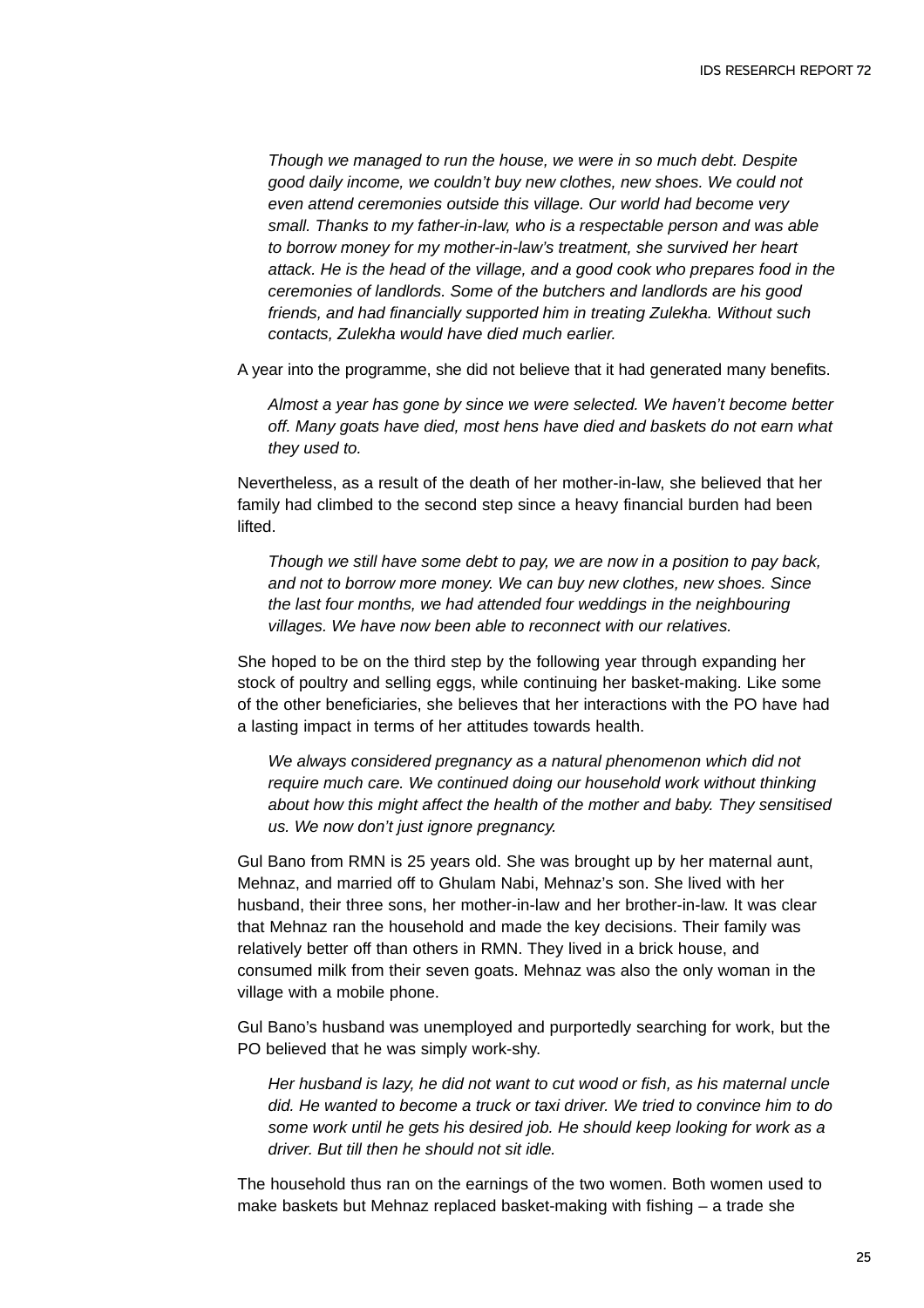learnt from her brothers as a child. Mehnaz's share of the catch could bring in anything from Rs 500 daily to nothing. Although Mehnaz is criticised for engaging in a male-dominated trade, according to Gul Bano she had been forced into this course of action by economic need.

Gul Bano continued to weave baskets but as the only woman in the house all day, her productivity was slowed down by her household responsibilities. However, they did not reveal to OCT staff that Mehnaz had been receiving Rs 3,000 (~US\$34) every month from her elder brother who worked in Karachi as a truck driver. It was this support that allowed the family to maintain their living standards. A second brother in Karachi helped with medical bills whenever necessary.

When Gul Bano joined the TUP programme, she had asked for a job for her husband, but was told that the project only provided assets. She decided to opt for goats, since she had experience with them, and support for her basketweaving. She was given three goats and while they failed to produce kids as promised, she considered them a valuable asset for emergency purposes. The consumption stipend of Rs 1,000 proved useful for her children's health treatment and reduced their reliance on Mehnaz. However, it was difficult to save from what they earned, particularly as they now had to spend more money on buying fodder for the additional goats.

Halfway through the project, at the suggestion of OCT, Gul Bano and Mehnaz began to cultivate land on a shared cost basis with a local landlord. Mehnaz had originally refused because she lacked money to share costs, but the project gave them the Rs 4,000 (~US\$46) they needed. They hired a man to dig the land, but they did the rest of the work: 'We spent all the day in the land. Some people come back afternoons to have a nap, but we did not'. The rains destroyed their seeds the first time round so they did not make a profit, but they were determined to cultivate again after this year's rains. They borrowed Rs 5,000 (~US\$57) from Mehnaz's brother in Karachi to buy seeds.

Gul Bano was regarded as one of the slower climbers in the project. She had not been able to make the most of the support for her basket-weaving, partly because of the demands of housework and child care, and partly because of the rise in the price of *peesh*. But she clearly worked hard, and if circumstances had been different, could have prospered considerably. As her PO stated,

*Usually women work in the land along with their husbands or any male members. But Gul Bano cultivated land with Mehnaz, and without her husband's support. They worked all the day, would just rest under the shadow of a tree, and again get busy in cultivating.*

Gul Bano thinks her family was on the second step when she joined the programme.

*Actually we were on the third step, but I place myself on the second one only because we were dependent on Mehnaz's brother. If he had not supported us, we would certainly have been on the second step.*

She believes they are still on the same step at the end of the project, and that the programme only provided temporary relief.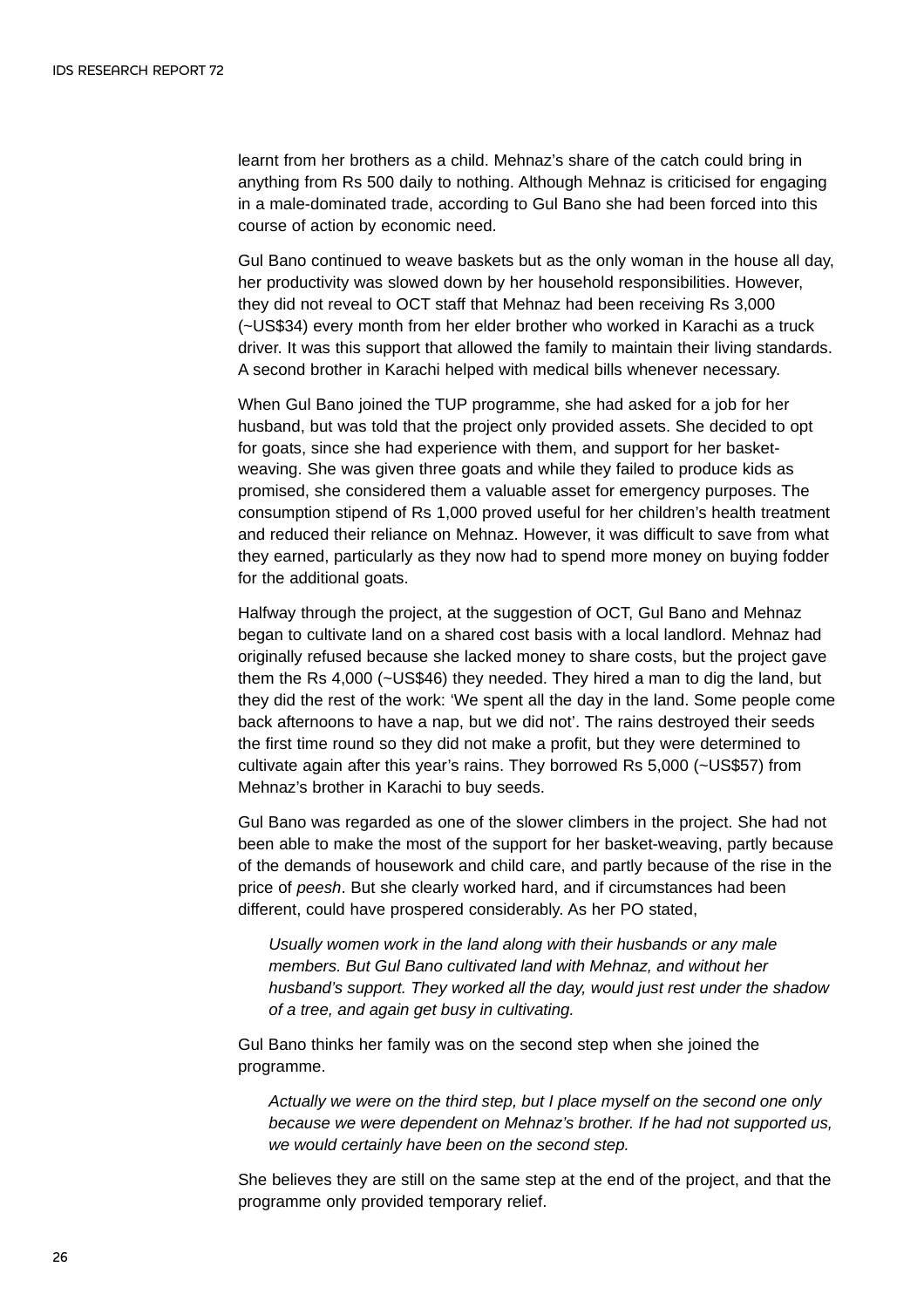*This scheme did not benefit me. She [the PO] gave me peesh and goats. Peesh has become expensive, and, moreover, I don't have enough time to make baskets. Goats neither produce milk, nor do they get pregnant. During the initial months, the stipend helped me seek treatment for the children and buy some fodder for the goats.*

If she sees any change in their economic position, it is because of the absence of her husband rather than the support of the project: 'When he was here, he did not work and earn. Instead he consumed food. But now he is in Iran and our expenditures have been reduced'.

Finally, we turn to Hajoli who had been born into a well-off family in Karachi, but married off while she was still young to a cousin living in Kandu. The early years of her married life were spent with her in-laws and passed in relative comfort. Her husband, father-in-law and brother-in-law all worked cutting wood and her motherin-law wove baskets. Hajoli concentrated on looking after the home and her children. A series of deaths in the family left Hajoli and her husband on their own with five boys and a girl.

Their situation began to deteriorate with her husband's ill health. His productive capacity declined and he was barely earning Rs 100 (~US\$1) a day compared to over Rs 200 earlier. Hajoli began to weave baskets to support the family. But her domestic responsibilities meant that she could only make around six or eight bundles a month which brought in an additional Rs 200. They were regarded as the poorest family in the hamlet. They would have declined into even greater poverty if her parents had not helped out from time to time, rebuilding their hut when it was destroyed by a cyclone, and paying for the treatment of her asthmatic son. Her oldest son (15 years) was living with her parents who paid for his education. The rest of her children were at home with her. There was no one in the village that she could turn to for financial help.

Like most participants, Hajoli opted for basket-making, goats and hens from the TUP project, but did not fare very well in putting them to use: 'Poor people tend to have a poor luck. And I am no exception to this rule'. She ran into trouble with the local agent for seeking to buy *peesh* outright, and had to promise him never to do so again. She received 11 hens from OCT, but seven died due to the virus, and others due to the rains. The three goats she was given survived, but never reproduced. Some other participants' Bengali goats had been impregnated by local male Sindhi goats while grazing, but this had not happened in Hajoli's case. The programme had advised participants that it was dangerous to mate Bengali goats with local Sindhi ones and, moreover, neither she nor her son had the experience to know how this could be done. If her husband had been more active, he might have known what to do. Goats and hens were clearly unprofitable, and the rise in *peesh* prices caused her basket earnings to plummet. Thankfully, her consumption stipend went towards paying for her family's health needs, and temporarily lessened her reliance on her parents. She had also been able to use her savings with OCT to purchase five bags of subsidised flour for Rs 500 (~US\$6).

Hajoli was described by OCT staff as the slowest climber of the TUP members. No asset seemed to have benefited her. However, it was her husband's unwillingness to work that seemed to be the major barrier to any progress. Some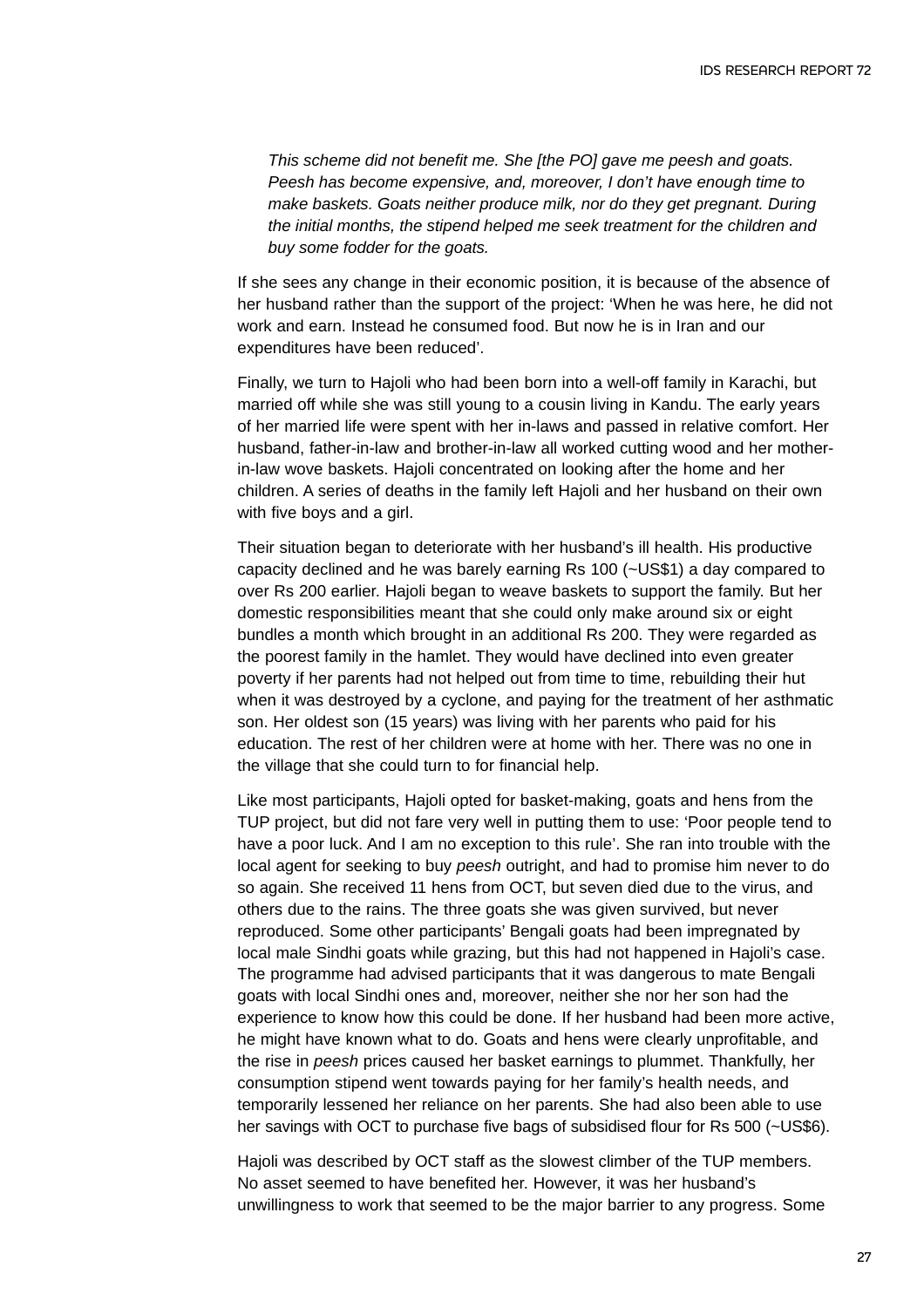time into the programme, he gave up working altogether. While she blamed it on his failing health, OCT staff and others in the village put it down to his laziness.

*Husbands like Hajoli's see that their wives can manage the house, so they won't work. Suppose we find some solution to this problem and give a very productive asset to Hajoli. To an outsider, she would look empowered. But in fact, she would be like a servant who not only does the household work, but also brings money to feed the idle and lazy husband.*

According to Hajoli, she had been on the second step when she joined the programme.

*My husband used to work before I joined the scheme. Though I used to buy* peesh *on credit, and our family was large, we could still manage to run the house. We did not depend on anyone else, not even on my parents.*

But they had fallen back to the first step.

*… now everything has changed. My husband does not work. I do not earn from eggs, and my goats are sick. In the beginning of the scheme, when my husband had not yet completely stopped working, I was able to save Rs 2,000 which I had given to the PO to deposit in the bank. But now I can't save a rupee. You can say that I have no source of income. If we are alive even on the first step, it's only because of my parents. Otherwise, I would have fallen from the first step and died.*

#### **4.4 Explaining project impacts**

Some of the blame for the slow progress made by most participants in the pilot project can be laid squarely at the door of its managers. Firstly, they assumed that they could rely on leading figures within different villages to identify who was eligible. Secondly, they failed to research the viability of the livelihood assets they sought to transfer. These were the major reasons why there was so little improvement in participants' livelihoods. The inability to provide goats that were suited to the arid conditions of the project villages, to inseminate them as planned, and then to wrongly advise participants about mating with local Sindhi goats served to seriously undermine the central component of the programme – livelihood creation. As one of the senior OCT staff later acknowledged,

*We never felt the need to conduct a market study, to hire consultants, outside experts, or train our staff. Our beneficiaries have engaged in these livelihoods for years – we trusted their own knowledge. But we realise now that the beneficiaries needed some guidance, and we should have known better how these assets would perform. We would've trained our field staff, but they didn't even understand the objective of this programme.*

Another problem was the top-down management style of OCT, which meant that field staff were unable to respond in a timely way to the problems they perceived on the ground. According to a PO,

*We told our superiors about the problems that our members were having with their assets. We told them that we need to hire a vet, that the goats should*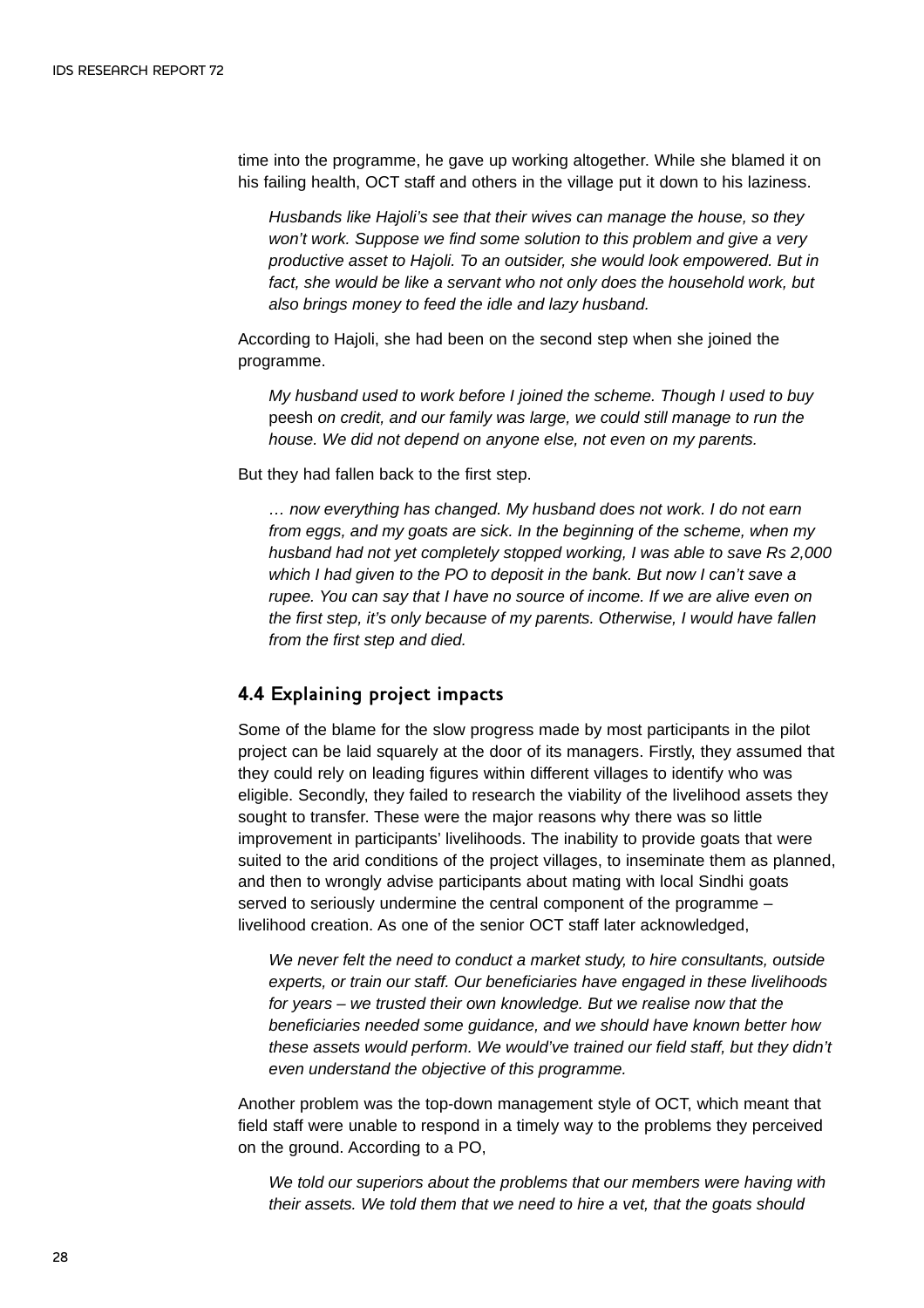*mate with the local breed, and that they should sell the chickens before they all die off. But what is the point, they don't listen to us.*

Some of the participants were critical of the restricted range of assets offered for transfer, and the unwillingness of project staff to go outside a predefined portfolio of assets (e.g. refusal to purchase a mobile phone for Hawa). As a number of them pointed out, the focus on basket-weaving was misplaced: it might allow women to use their time productively, but it could not offer a solution to their poverty. As Mehnaz aptly put it, 'if basket-making had been profitable work, every woman in the village would have become rich'. She believed that the project should have offered more lucrative options, such as support for cultivation – on owned or leased land. Mehr, another TUP member, agreed, saying,

*Land is the best asset in the world. If we owned the land, we would have earned a lot from it. Even if the programme had given me a dozen goats and asked me, in return, not to work in the land, I would have refused. Now we work in the land of a landlord, otherwise we would have worked in our own land.*

Limitations in the project design explain its overall failure to have much impact on the lives of its participants. In addition, our analysis sought to investigate the factors that differentiated those who did manage to make some progress from those who did not. It suggests that variations in the pace of progress were closely related to the economic position of participants at the start of the project and to the size and characteristics of the pool of family labour they could draw on, including the degree of agency and initiative found within it. The kind of social networks they belonged to also played an important role. In addition, our analysis has highlighted some of the positive and negative circumstances that were largely outside the control of either project staff or participants, but that had a bearing on how participants fared.

As far as initial starting points were concerned, the strongest starting positions were reported by women from NMG and RMO. Many of their families owned land, which was described by one of our respondents as the most valuable of their assets. Some of the respondents had access to other important productive assets, including livestock and motorbikes, while a few had access to a regular income in the form of a monthly salary or *zakat* payment. Most of these women were classified as fast climbers.

One of the striking findings in relation to the villages in our sample was the closeknit nature of their social networks. Most hamlets were made up of related families, and there was little envy or resentment expressed towards those who were selected for the project. Villagers in both the better-off and poorer villages were able to draw upon the help of others to tide them through periods of food shortage or temporary shortfalls in finances.

However, only a few were able to draw on more significant forms of support. In some cases, as with Hajoli, the support provided by her parents served merely to offset her husband's failure or unwillingness to work. In other cases, villagers had received forms of support that served to diversify their resource base in ways that assisted them in their efforts to climb out of poverty. The villagers of NMG had benefited from the largesse of their landlord for their access to land; the motorbike reported had been bought on loan from a patron; a number of villagers had relied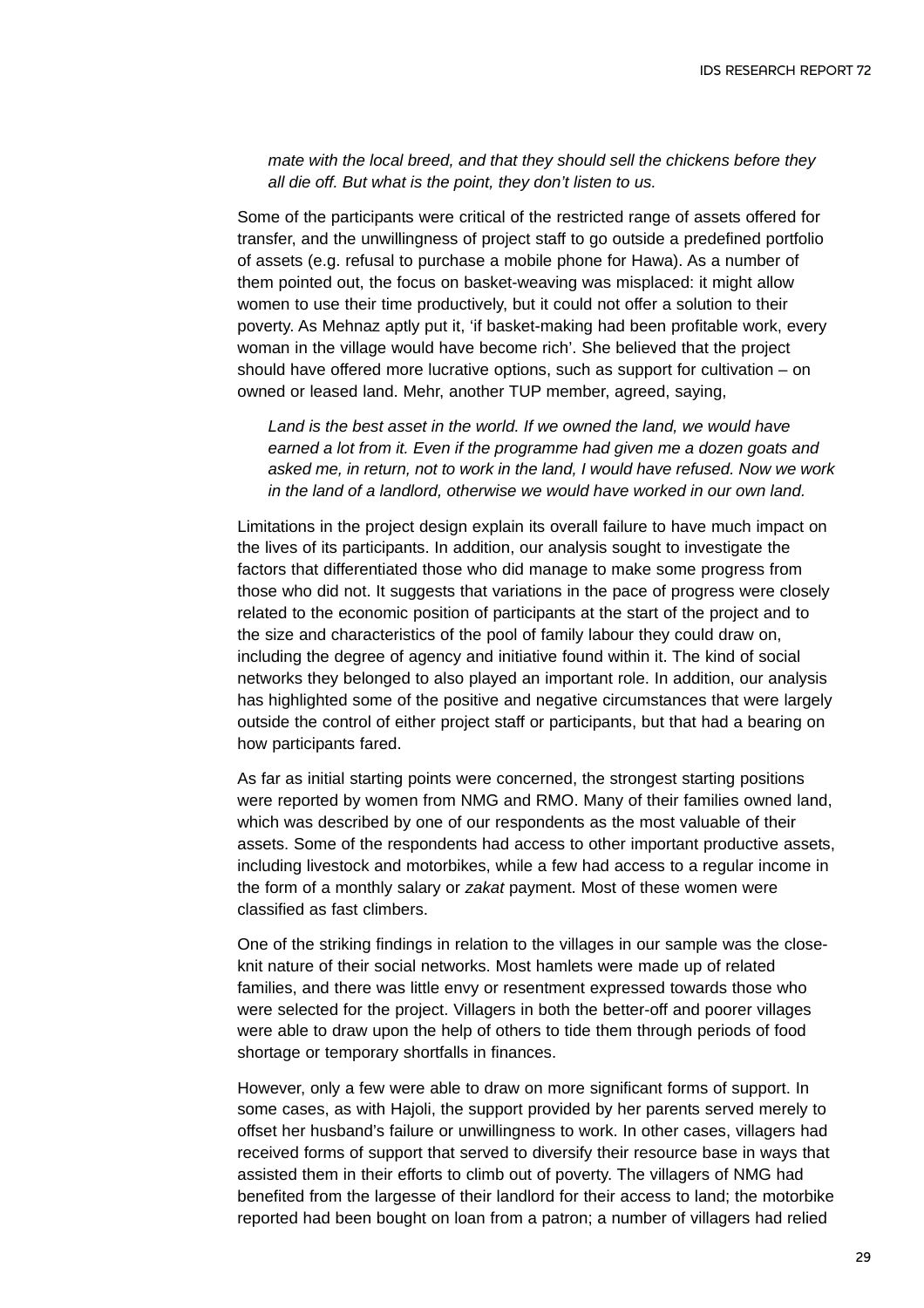on wealthier family members to build brick houses that could withstand frequent cyclones; the two women who received *zakat* were both closely related to the chairman of the local *zakat* committee; and the husband who received a job in OCT's primary school was recommended by his brother-in-law, the head of the village.

The other important factor that helped to differentiate the fast from the slow climbers in our sample was the pool of labour their households were able to draw on. The presence of one or more able-bodied males among household members appeared to be essential for the household to prosper – or at least to prevent decline into greater poverty. The presence of adult women who could help out with looking after the house and family, and contribute some money mainly through basket-weaving, was also an important factor – but it was the presence of able-bodied men that made the crucial difference.

It is striking that both the women who were classified as slow climbers in the better-off villages were widows. Furthermore, of the two, Hajra – who had declined into greater poverty – had not only been a widow for longer, but had only one son capable of providing any economic support. The fact that he was married reduced this support since he had his own family to look after. Fatima, on the other hand, had been more recently widowed, owned some land, lived with an earning son and earning daughters, and received support from a married son.

In other villages, it was not necessarily widowhood that explained the slow progress of households, but the failure of potential male breadwinners to make a regular contribution. Hani made this point very clearly when she tried to explain why she had fared better than many of the slow climbers in her village.

*The main reason is that I got regular income. My husband was healthy and earned regularly. I was also healthy and made baskets before I got pregnant. More importantly, our family was smaller than those of others. My husband's income was sufficient even if I did not make baskets. It was because of this that I could relax after pregnancy, and save the amount of the stipend. This was not the case with other women. See Hajoli, for example. Her husband is sick. She always relied on her parents. Whatever she received from the PO was immediately spent on treatment of her husband, or her children. Her family is also very large. Many children, many diseases, and many expenses. How could she save anything?*

Clearly, the age, gender and skills of the labour pool available to a family mattered for its progress. However, it was the less easily observed characteristics, like the degree of agency, motivation and initiative displayed by household members, that further differentiated their trajectories. For instance, OCT staff believed that it was Mehr's optimism about the future that set her apart from some of the other TUP members: 'They rely on luck, but Mehr Bibi always struggles. She does not wait for the luck to work miracles for her. She is really a hard-working woman. I have never seen her sit idle'.

Very often it was the initiative displayed by participants and their families that allowed them to compensate for the project shortcomings. For instance, the project's failure to inseminate the Bengali goats meant that most recipients received goats that produced neither kids nor milk. It was those who decided to ignore project advice against allowing the Bengali goats to mate with local goats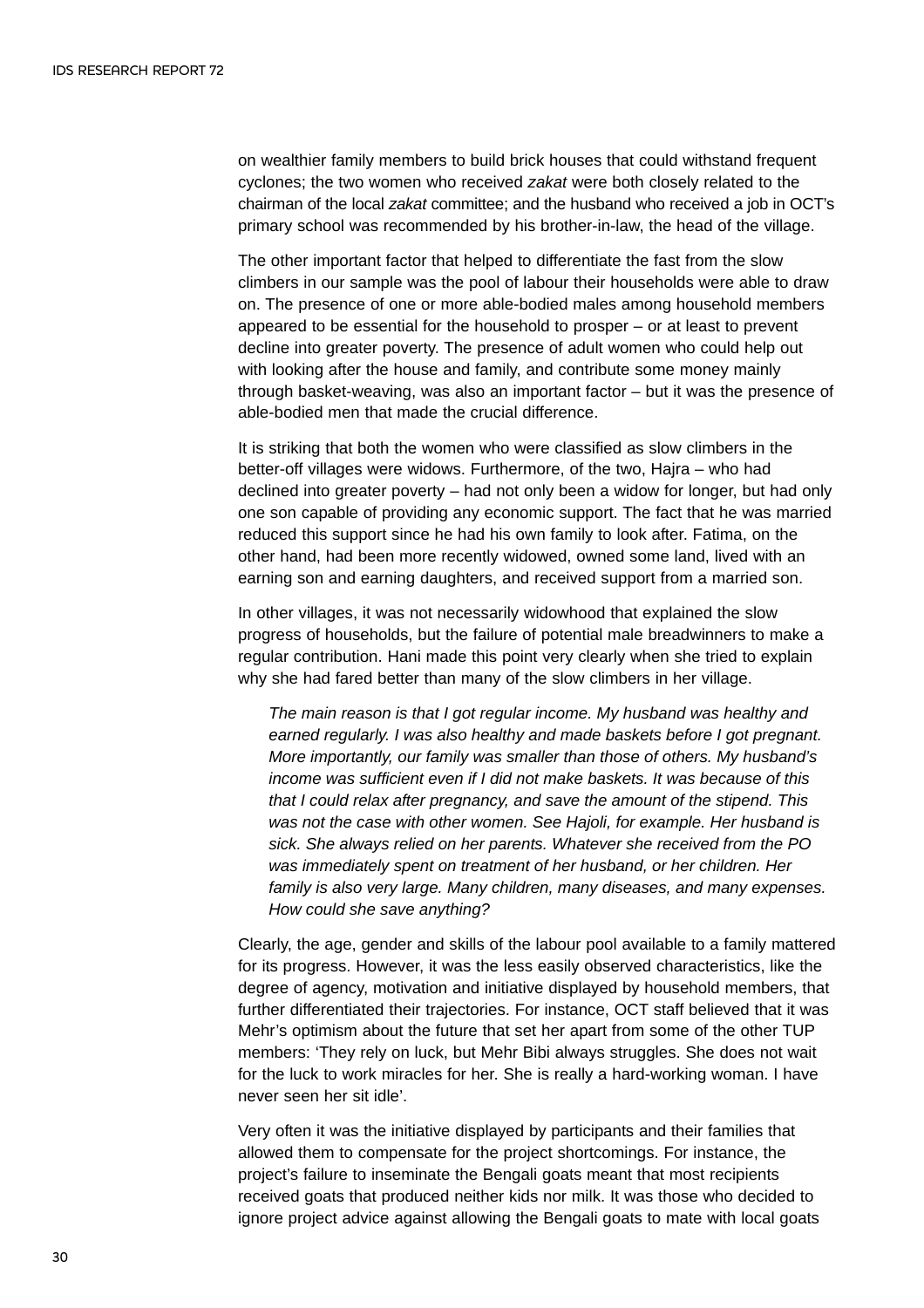who managed to increase their livestock holdings. Similarly, it was participants rather than project staff who made arrangements for an alternative middleman from Karachi to buy their baskets. It was the sheer persistence of some of the women who continued weaving baskets, despite the rocketing price of *peesh*, who made it through a difficult period.

However, variations in the trajectories reported by different participants also reflected circumstances outside the control of both project staff and beneficiaries. The failure of rains, the destruction of households by cyclones, inflationary pressures on the price of *peesh* and food, the failure to bring back the expected income from fishing in Iran – all had implications for how households fared. Some were better able to withstand these pressures than others. For instance, those who had already built brick houses were less affected by cyclones and heavy rains, but others had to use scarce resources to rebuild their homes. Those who had some land of their own were less badly affected by the rise in food prices than those who had to purchase all their food from the market. Those who had a diversity of income sources were less badly hit by the rise in *peesh* prices.

Finally, several respondents suggested that a major reason for their slow progress was the project's failure to tackle the underlying structural problems that impeded their ascent out of poverty. These problems often served to wipe out any gains they had managed to make through the project.

One such problem related to the restrictions on women's earning capacity. A few women suggested that the project should have prioritised men rather than women, since it was men's earning capacity that was the household's primary support. As Hani put it,

*A man earns more than a woman. A woman's income just supports the household – you cannot run the household on a woman's income alone. And when a woman has to do all the household work and care for children, this makes it difficult for her to make enough baskets to feed her children… Men can engage in various activities: they can cut wood, work in orchards, they can work as drivers or conductors. But women have no option other than basketmaking.* 

Gul Bano made a similar point.

*If OCT had arranged some work for my husband, we would have been much better off today. It's the man's income which supports the family. There is no woman in the village that does fishing like Mehnaz and is active. But she still depends on her brother. Therefore, unless a woman's husband gets engaged in any occupation, the family's position cannot change.* 

Some women had got around this problem by requesting assets that their husbands could use. Rahmat, one of the fast climbers from RMO, had requested a donkey cart to help her husband, a woodcutter. This had proved a valuable asset. He no longer had to pay rent to transport wood and he was able to rent out his cart to others.

However, it was probably the dearth of adequate health facilities that featured most frequently as a major barrier to pathways out of poverty. On the one hand,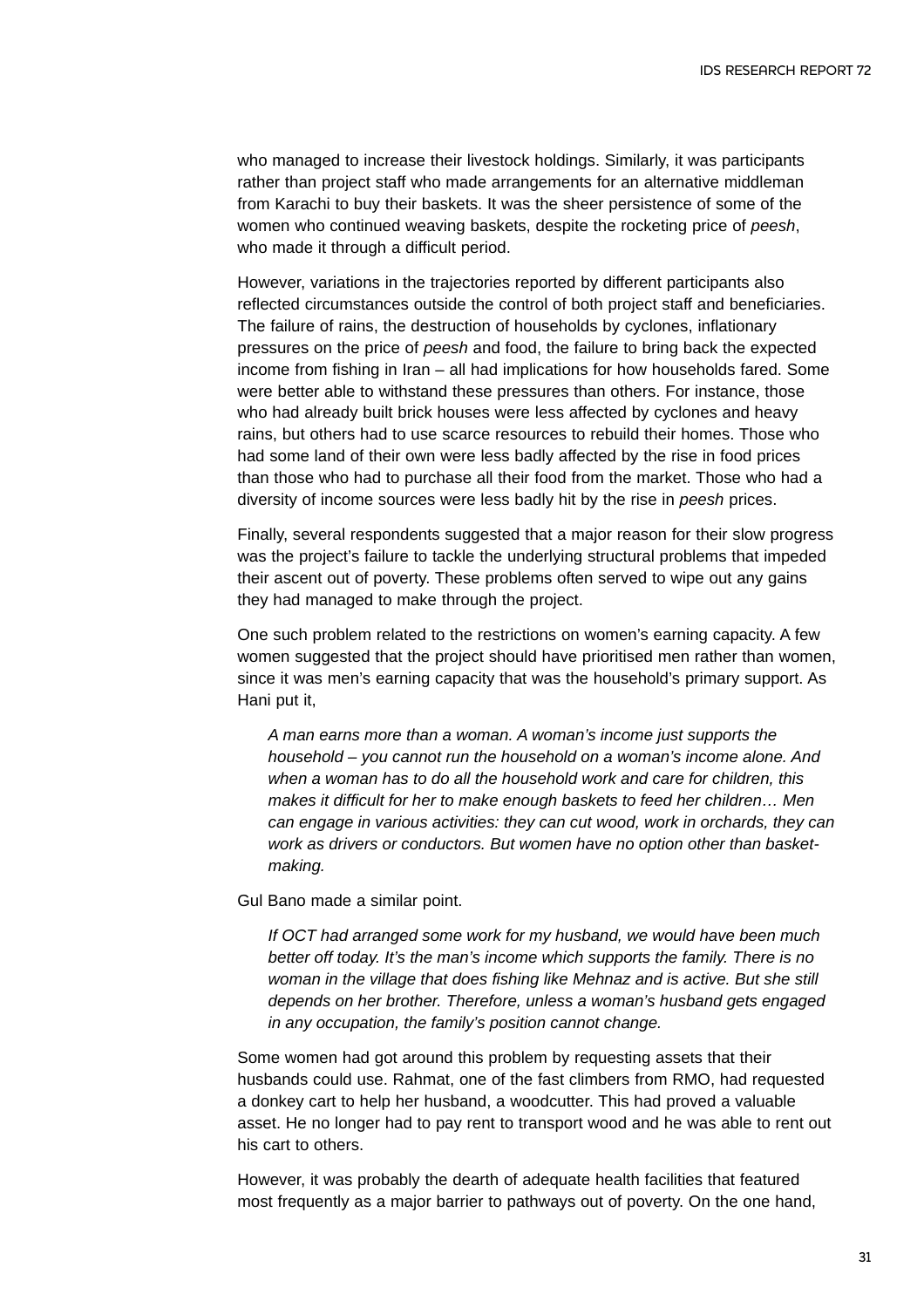one of the more lasting impacts of the project is the greater awareness about health and sanitation that it brought about, which participants acknowledged with gratitude. On the other hand, they were offered little by way of concrete solutions to actual health problems. The mobile clinics were not seen to be an adequate alternative. Hajoli, whose husband appeared to be suffering from a long-term health problem, said,

*If our men become healthy, our women will also be economically well. You know, all women depend on their husbands. If their husbands fall ill, women and their children also suffer. Instead of wasting their money on vehicles and fuel, OCT should have made a small hospital for us. It would have been far better than the mobile team.*

Hani, whose mother-in-law's health had been a major drain on their household, believed that OCT would have benefited many more people if it had focused on improving health services in the village.

*OCT should have hired a big doctor, who could treat all the diseases. Diseases live along with the poor. You won't find a family that does not have a patient… If there had been a small dispensary with a labour room, it would be a blessing to us. Women with complicated labour would have received quick care, and many lives could be saved, and we could have saved money. … We need a permanent solution to this problem, not a mobile team that visits once a week, and which is not available at night. We are willing to pay for the treatment. What we need, first, is the hospital. Nothing is more important than life.* 

Gul Bano spoke of how the dearth of health services, combined with poor transport, affected village people.

*Diseases are common here, even minor diseases can get serious and kill people. In certain emergencies, we have to wait for hours for the bus. We don't have a vehicle in this village. If there is an urgent delivery case at night, she has no option other than to deliver at home or die. Mehnaz had to wait for hours at the road to take my children to the hospital, but no vehicle crossed by.*

Hani expressed her gratitude to OCT for 'at least having done something for us that the government has not done for many years', but expressed her anger that the project never consulted them about their real problems.

*What kind of help do they want to provide us? They do not give us what we need. They just come here, give us some options and ask us to choose from these. They do not ask us what our real problems are. Our real problems are health and water and no one is going to help us in this regard. Why? Why don't they solve our basic problems first?* 

In fact, the programme officer agreed with this analysis – and resigned before the project was over.

*They have been living here for many years with the same occupations. They know where to buy* peesh *and sell baskets. They can even afford the money for health treatment. What they lack is a proper transportation facility and health care facility. If you give them such facilities, they need no other facilities.*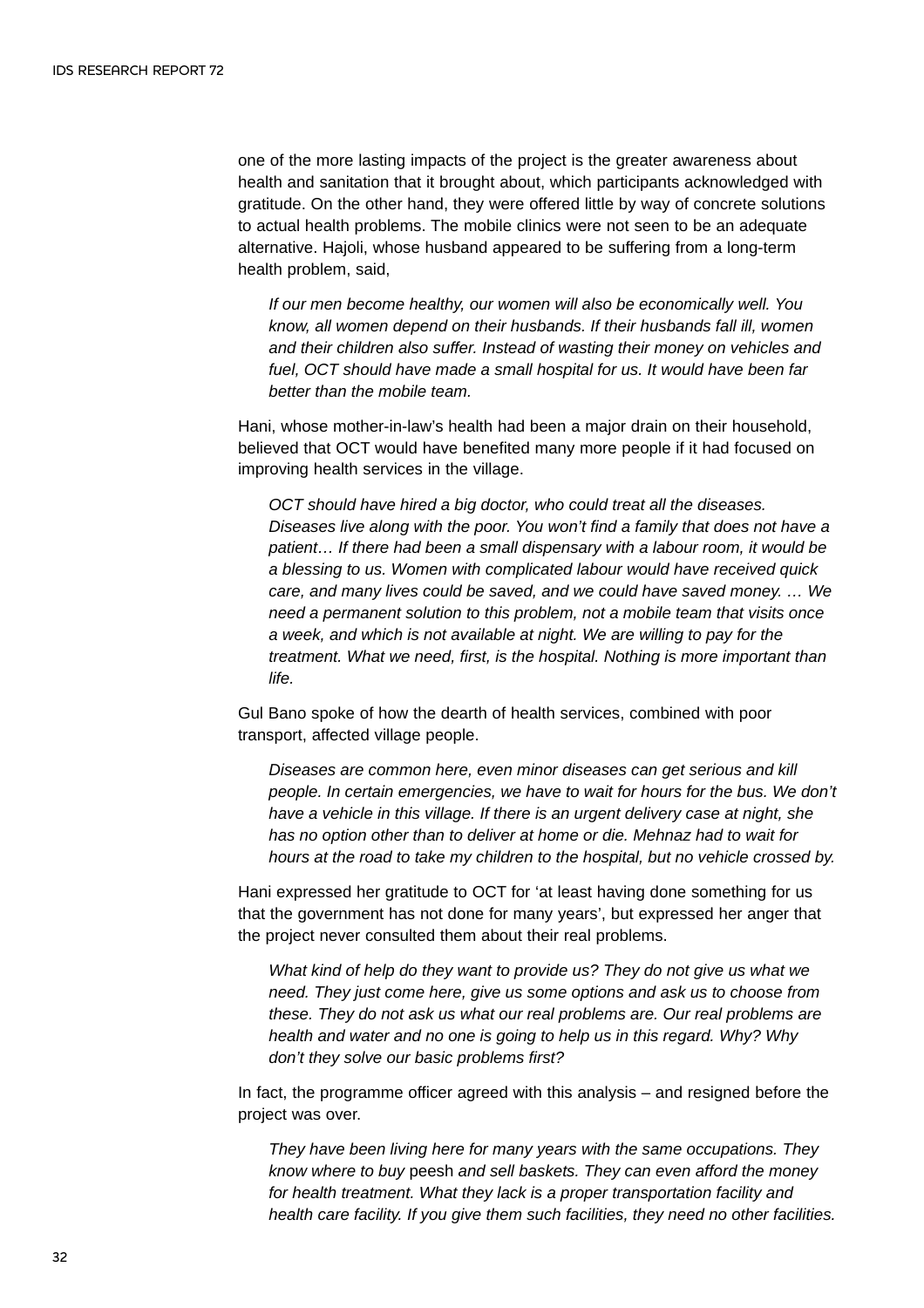*During the early days of the mobilisation, we did not know that health was such a serious problem. We came to know about this with the passage of time.*

It is unlikely that a single pilot project could have found a lasting solution to the health, water and transport problems that appeared as major barriers to progress. It is here that the absence of the state in the lives of the poor, particularly in rural Pakistan, can be seen as part of the core problem of the country's poverty. Creating the conditions to promote a more active and effective state at the local level was, however, outside the purview of the OCT pilot.

### 5 Targeting the ultra poor in West Bengal, India

### **5.1 The programme context**

In contrast to the near absence of the state in the study villages in Pakistan, the state was very present, for better and for worse, in the villages selected for the West Bengal study. The governance structure in West Bengal has been dominated by the Left Front Government (LFG) – an alliance of leftist parties led by the Communist Party of India (Marxist) (CPI (M)), which has been in power from the 1970s. It was only in the last election in 2010 that it was finally replaced by the Trimool Congress Party.

The LFG positioned itself as pro-poor in its politics, with a special emphasis on land redistribution. The land and tenancy reform of the 1970s was designed to free sharecroppers and land-leasers from the exploitative clutches of feudal landlords, and to redistribute land from those who owned more than five hectares of irrigated land and seven hectares of unirrigated land to households below the poverty line (BPL). Implementation proved to be flawed, as party allegiances outweighed need in selecting beneficiaries. This is evident in the study villages. Although all BPL households were supposed to receive 90 decimals of land, the most vulnerable households were given as little as 16, while others were given over 100 decimals. Moreover, since the land was distributed by the government on a verbal basis, the respondents have no written legal rights to where they reside, leaving the possibility of eviction at any time.

While the Trimool Congress Party (TMC) now dominates the West Bengal government at state level, the *Gram Panchayat*, or village-level administration, in the study area remains loyal to the CPI (M). Redistributed land has now become part of a political struggle, as the original landlords continue to press their claims. The rural poor are now haunted by the fear of losing their homes. Without written documentation, they must rely upon political connections to hold on to their land.

The TUP households belonged to this category of the poor. Many of their families had been crowded out of their natal villages. As household sizes grew, homestead plots had to be divided among male family members to set up their own marital homes. However, it was only in the past decade, nearly 40 years after land reform, that they were offered the opportunity to relocate and re-establish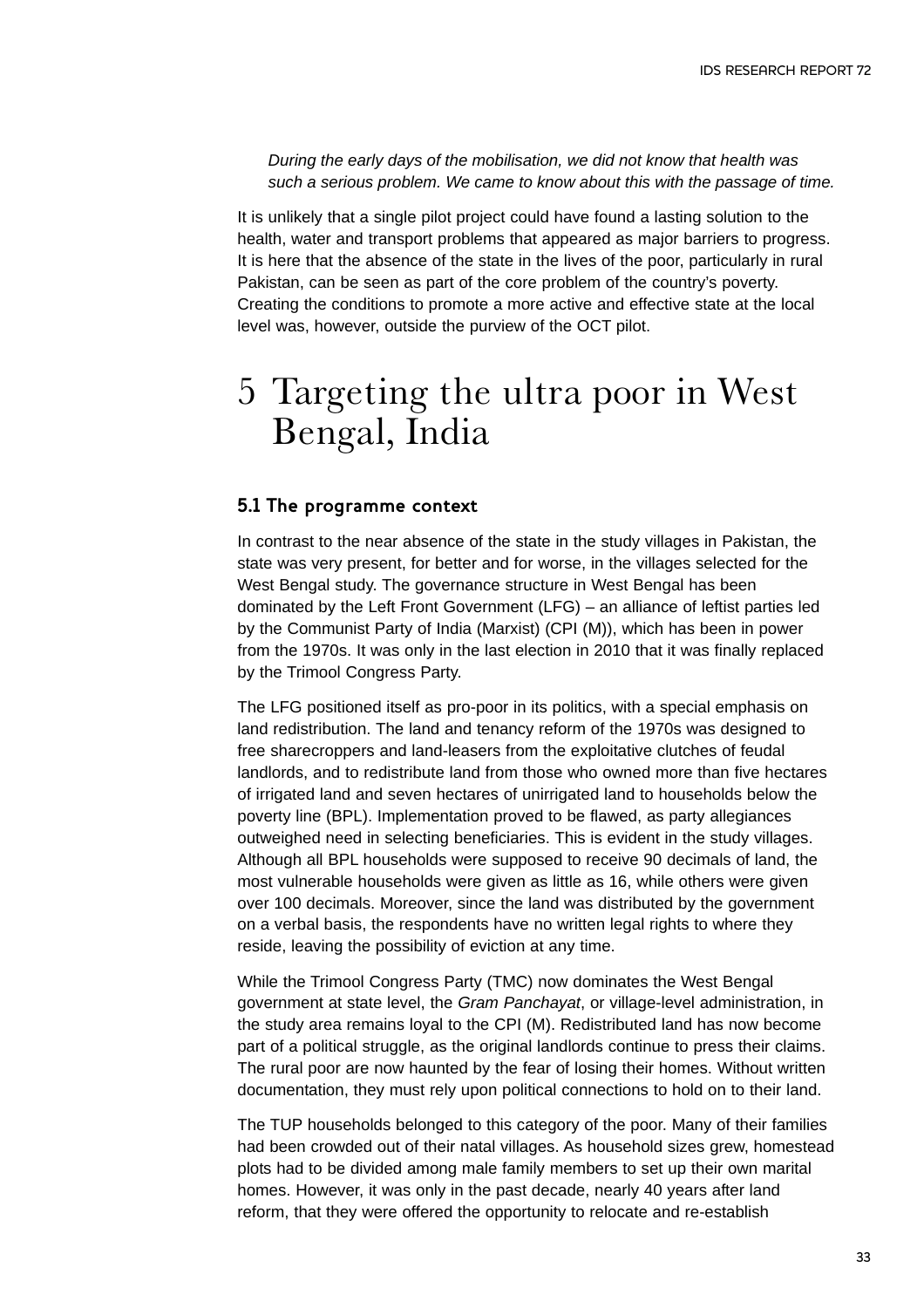themselves in the saline marshland of the South 24 Parganas, close to the Sundarbans forest. Their personal accounts highlight the importance of political connections in shaping their current position. While these connections explain why they were selected for relocation, their poverty and weak bargaining power mean that the relocation occurred on highly unfavourable terms. They were given barely enough land to build their homesteads, and much of the land they received was uncultivable due to high levels of salinity.

TUP participants live in a mix of older established villages and resettlement areas controlled by the state government. The villages vary in size from 35 households in Kushtipur to 400 in Dulakhali. Each village is inhabited by a mixture of *Dalits* (Hindus drawn from the lowest Scheduled Castes), Muslims (classified as Other Backward Castes), and *Adivasis* (members of Scheduled Tribes). These are all sections of the population that are not only among the poorest in India, but face severe discrimination on the basis of their group identity.

The LFG focus on agricultural reform has been at the expense of interventions in the field of health and education, which is evident in the study villages. Although government-run primary health clinics (PHCs) do provide treatment free of cost, the closest PHCs were approximately three to five kilometres away from TUP households. This imposed considerable costs in terms of time and transportation. Respondents complain that even upon making the trip, medical practitioners were unavailable, or treated TUP members poorly as a result of their social status and poverty. While other alternatives such as Resident Medical Practitioners (RMPs) and private homeopathic doctors are more expensive and can do little in case of serious illnesses, their proximity, availability when needed, and their willingness to provide medical treatment on credit makes them a preferred option for many poor households.

A more active presence in the study villages are the Integrated Child Development Services (ICDS). This is a government programme aimed at children up to the age of six, as well as pregnant and nursing mothers. The package of ICDS includes: supplementary meals, immunisation, health check-ups, referrals and preprimary education (Khuller 1998). There is typically one ICDS school to each hamlet in the study villages, but services are uneven. In a few of the villages the ICDS had stopped functioning for the past three years due to persistent teacher absenteeism. Supplementary meals are no longer provided, further deterring parental motivation to send children to school. As far as government primary and secondary schools are concerned, most TUP members are discouraged by the physical distance, discriminatory attitudes of teachers towards their children, and the poor quality of teaching.

Employment opportunities ranged from local farming, fishing and wage labour, to a much wider range of occupations for those who migrate to Kolkata and its environs. There was less gender segregation in the occupational structure compared to the structure in Sindh, partly because of the greater physical mobility of women. While certain occupations appear to be associated with certain groups, as in Sindh, this is less likely to be dictated by local conditions, as in Sindh, and more likely to be inherited on the basis of group identity. For example, a large number of tribal households in the study area are engaged in crab-catching, an occupation which was apparently 'assigned' to their community during the time of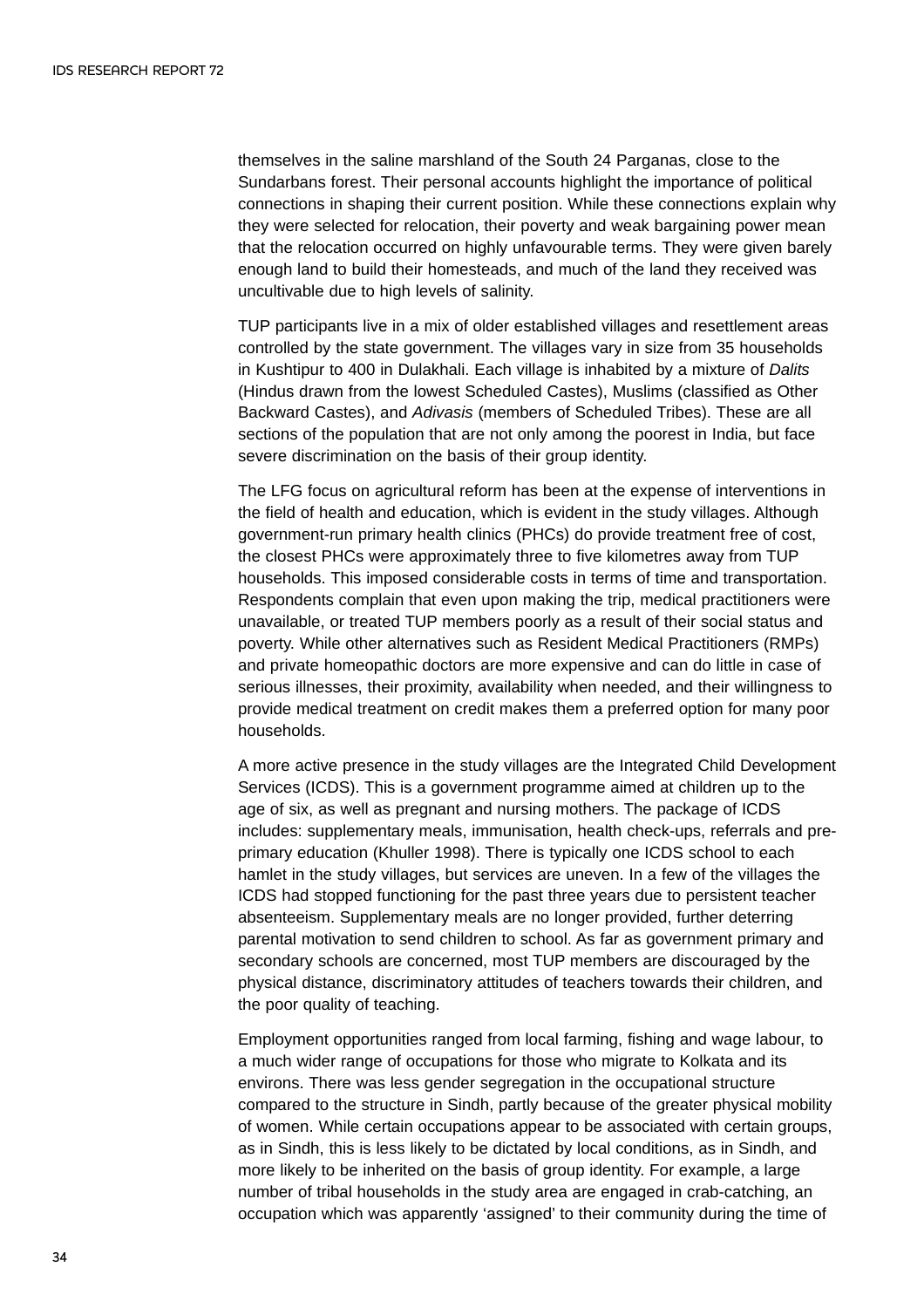the British Raj. Crab-catching was described by the women who engage in it as characterised by extremely harsh working conditions and irregular returns.

*Crab-catching was a very tough job. We went early in the morning at 4am, eating anything we got. We walked for hours before reaching the river. Then we spent the whole day in the river. If there was a shop near the river we bought puffed rice, and that is all we would eat all day until we got home in the evening. It was so difficult to walk with hunger when we came back at the end of the day. We did not know anything else – if we went we at least earned some amount of money.* 

(TUP member)

Tribal and *Dalit* women are also more likely to rear pigs than Muslims (and highercaste Hindus), and indeed were looked down upon by these other groups for doing so. Tailoring and *zari* (embroidery) work appeared to be closely associated with Muslim households. *Zari* work, in particular, is highly skilled, and men from poor Muslim households were often sent to Kolkata to serve as apprentices.

The range of work opportunities locally available to poor women and men has been somewhat expanded in recent years with the introduction of the National Rural Employment Guarantee Act (NREGA). In principle, this guarantees any adult up to 100 days of public works employment per year in return for the minimum wage. While men and women are supposed to be paid the same rate, in reality the actual rates paid and the extent of gender difference vary considerably at the discretion of the local government officials.

#### **5.2 Programme implementation**

Trickle Up programmes in India have been based on the self-help group approach, which has become the dominant means of involving women in development activities. Pioneered by a number of local NGOs in the 1980s, selfhelp groups (SHGs) bring together 10–20 women in a village who agree to save regularly, pool their savings and use this pooled fund as a source of loans to each other, with terms collectively agreed by the group. After a period of time, the NGO links the groups up with government lending programmes that are operated through rural banks. In addition to shared financial activities, SHGs can also participate in a range of other activities, such as training, collective action around community activities, protests, and so on.

Some of the key staff of Trickle Up, India had worked earlier with PRADAN, one of the pioneers of the self-help group approach, and so understood it well. Trickle Up programmes had previously provided grants for administration by their SHGs. The TUP pilot gave it the opportunity to test the self-help group approach with assets rather than cash grants, with the ultimate goal of 'graduating' members into a selfadministered SHG linked to a commercial bank, through which members can take large loans to grow and diversify their income-generating activities.

Trickle Up partnered with HDC, a local NGO, which was responsible for implementing the project in the field. Neither organisation had much experience of working in the South 24 Parganas area where the TUP pilot was located. The West Bengal pilot adhered closely to the targeting methodology suggested by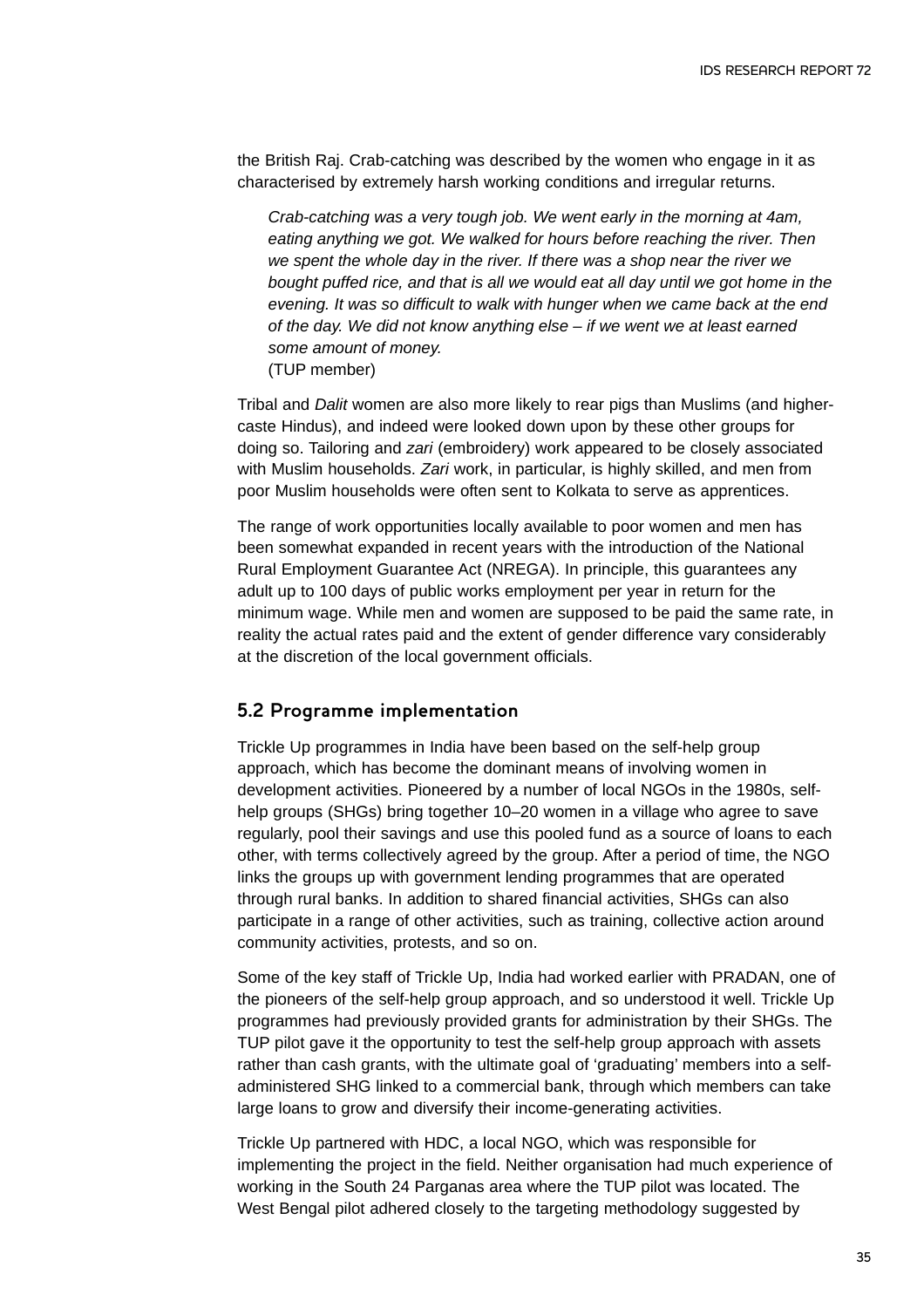BRAC. They conducted 29 Participatory Rural Appraisals (PRAs) which gave rise to a total of 853 potential participants. HDC staff visited the homes of those whom the community identified as the poorest, and conducted a household survey to identify households that fulfilled programme inclusion and exclusion criteria. In order to be included, families had to own less than 40 decimals of land, have no active male members or productive assets, and children engaged in child labour or not going to school. The presence of regularly earning male members or a household member utilising a microfinance loan were grounds for exclusion. A total of 300 women were selected for the TUP programme as a result of this process. Subsequent evaluations showed that the targeting was done effectively.

However, given project staff's lack of familiarity with the area in which they were working, a number of problems were encountered in the process of asset transfer. TU/HDC had decided to provide members with a combination of livestock, poultry, and non-farm activities up to a value of US\$100.4 / <sup>5</sup> They strongly encouraged members to take goats/sheep, and offered accompanying vet services. What they had not realised was that the area was prone to waterlogging during the monsoons and prone to fluke worm. This, combined with an outbreak of goat pox and the culling of ducks in response to bird flu, led to the loss of most of the livestock and poultry transferred in the first round.

When it became clear that members might not attain the minimum asset value needed to graduate, TU/HDC changed their approach.

*Our main aim is for members to graduate and for them to have a strong asset, savings and skills base by the time this programme ends. We are doing this for the first time, and in a new area. We are constantly learning, and the important thing is that we improve things on the ground as we realise what works and what doesn't.*

They sought to 'top up' the lost assets in a second round of transfers. Over time, however, they realised that many members needed a more immediate source of income than livestock was providing them, so Trickle Up re-evaluated individual performance and redesigned their strategy. They encouraged 'slow performers' to give up their livestock and take up petty trade in order to have a daily income source, and redistributed the animals to 'strong performers' to boost their herd sizes. Finally, members were again given additional inputs for fish cultivation or paddy-husking so that they could diversify their livelihoods.

Local people in the community (often members' husbands) were hired and trained as 'animal friends' to provide basic veterinary services to members. Trickle Up felt that this would be more sustainable, as members could receive around-the-clock attention if their livestock became ill. In addition, this would have positive externalities upon the rest of the community who could also seek the advice of local animal friends. However, animal friends failed to provide the kind of support that members needed, and were discontinued after the pilot phase.

<sup>4</sup> TUP/HDC were constrained by this amount, and now realise that in order for participants to generate enough income to reach a higher economic threshold, they required a larger initial investment in their assets.

<sup>5</sup>  $US$1 = 46$  INR (Rs).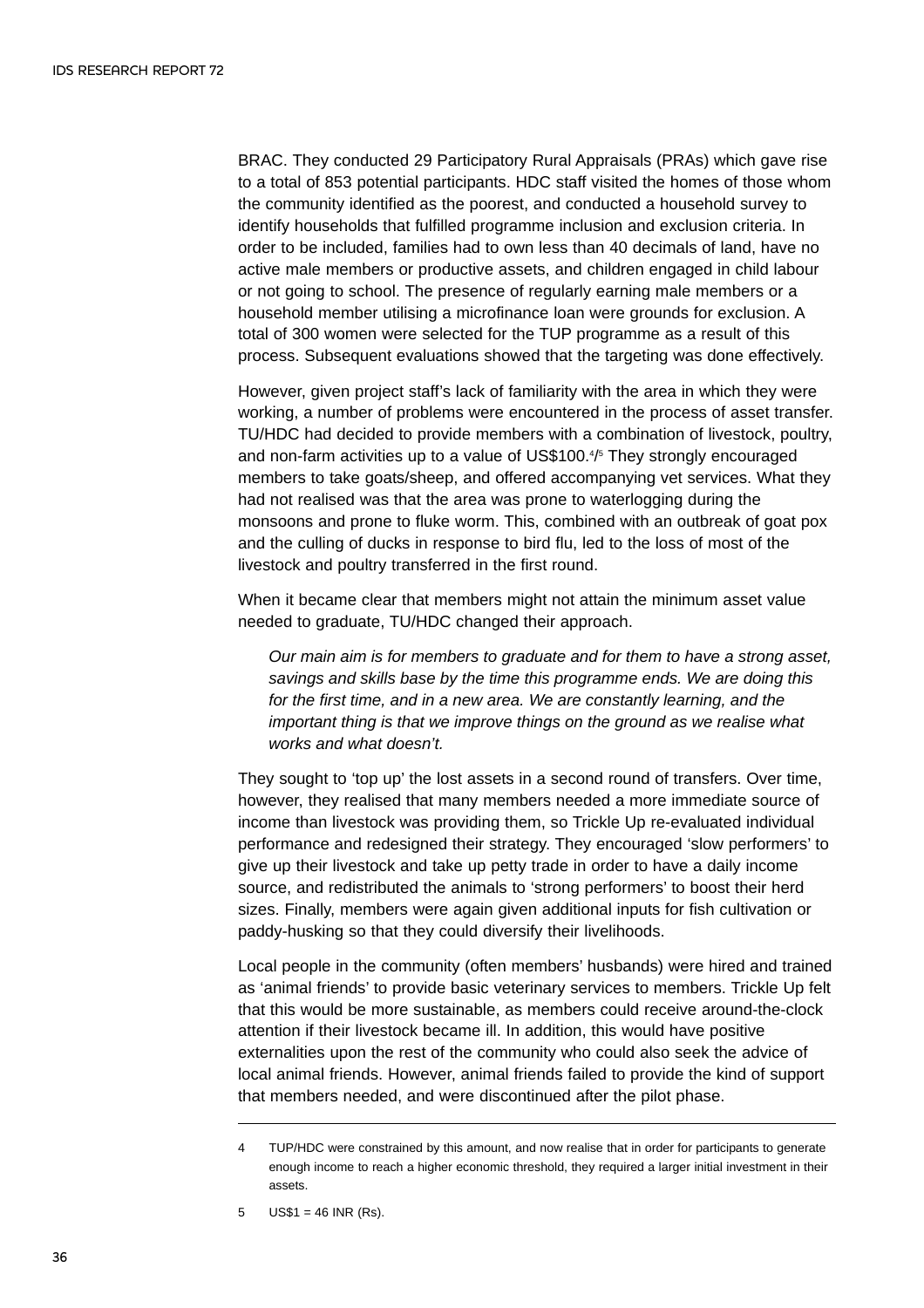The tendency to change programme design in response to events on the ground was also observed in relation to the cash transfer. TU/HDC had planned to give members a weekly stipend of Rs 91 (~US\$2); those with livestock received support for 32 weeks, and members with petty trade received the stipend for 12 weeks. Due to budgetary constraints, project staff found that they could not carry through with this plan and decided to focus on those in greatest need. Members who were still deemed extremely vulnerable would now receive a stipend for the entire duration promised to them, while those deemed less vulnerable had their transfers cut. The staff acknowledged that making these changes in the midst of implementation, and failure to communicate the reasons behind them to members, led to a great deal of confusion and mistrust of project staff.

Trickle Up hired six programme officers (POs) from HDC to visit 300 beneficiaries weekly. They were charged with conducting weekly SHG meetings, visiting members' homes once a week to oversee their enterprises, providing pertinent health and social messaging, conducting livelihood trainings, and evaluating members' progress. They were also encouraged to provide a mentoring role, helping members to deal with their personal problems and to mobilise resources from the government and village elite when necessary.

A health strategy was planned to deal primarily with family health (sanitation and treatment for common ailments), maternal health (antenatal and postnatal checkups; family planning; social messaging), and child health (immunisations and nutrition). A health programme officer was to regularly visit TUP households and encourage members to utilise the free services of local government health clinics. In reality, however, the Health PO left midway through the programme and was never replaced, leaving a gap in the health implementation. Trickle Up field staff succeeded in providing sanitary latrines for TUP members, and convinced eligible TUP members to adopt family planning methods. They also instituted an emergency health fund to help members pay for serious treatments.

Trickle Up had faced considerable resistance in the early stages of the programme from local political authorities who did not want an NGO intervention in the area. They realised the importance of 'buy-in' from the local community, and had to find ways of creating allies among the local village councils if their efforts were to be effective.The HDC staff invited the most active and influential in the area to form the *Gram Unaayan* Committee (GUC), or Village Development Committee. Modelled on BRAC's *Gram Shahayak* Committee (GSC), the idea behind the GUC was to support participants in managing their assets as well as to provide moral support. Although the GUC assisted in combating alcoholism among TUP husbands, retrieving lost/stolen goats for TUP members, and accompanying ill TUP members to hospital, the initiative was ultimately abandoned. The GUC members' intentions proved to be more politically motivated than altruistic, and it was observed that they would only provide assistance to those within their own party, or as a platform for upcoming elections.

In August 2009, Trickle Up and HDC carried out an exercise to determine who was ready to graduate, using a set of criteria which assessed the maintenance and growth of each individual's assets, livelihood diversification, meeting a savings/borrowing requirement of US\$20, active SHG participation, food security,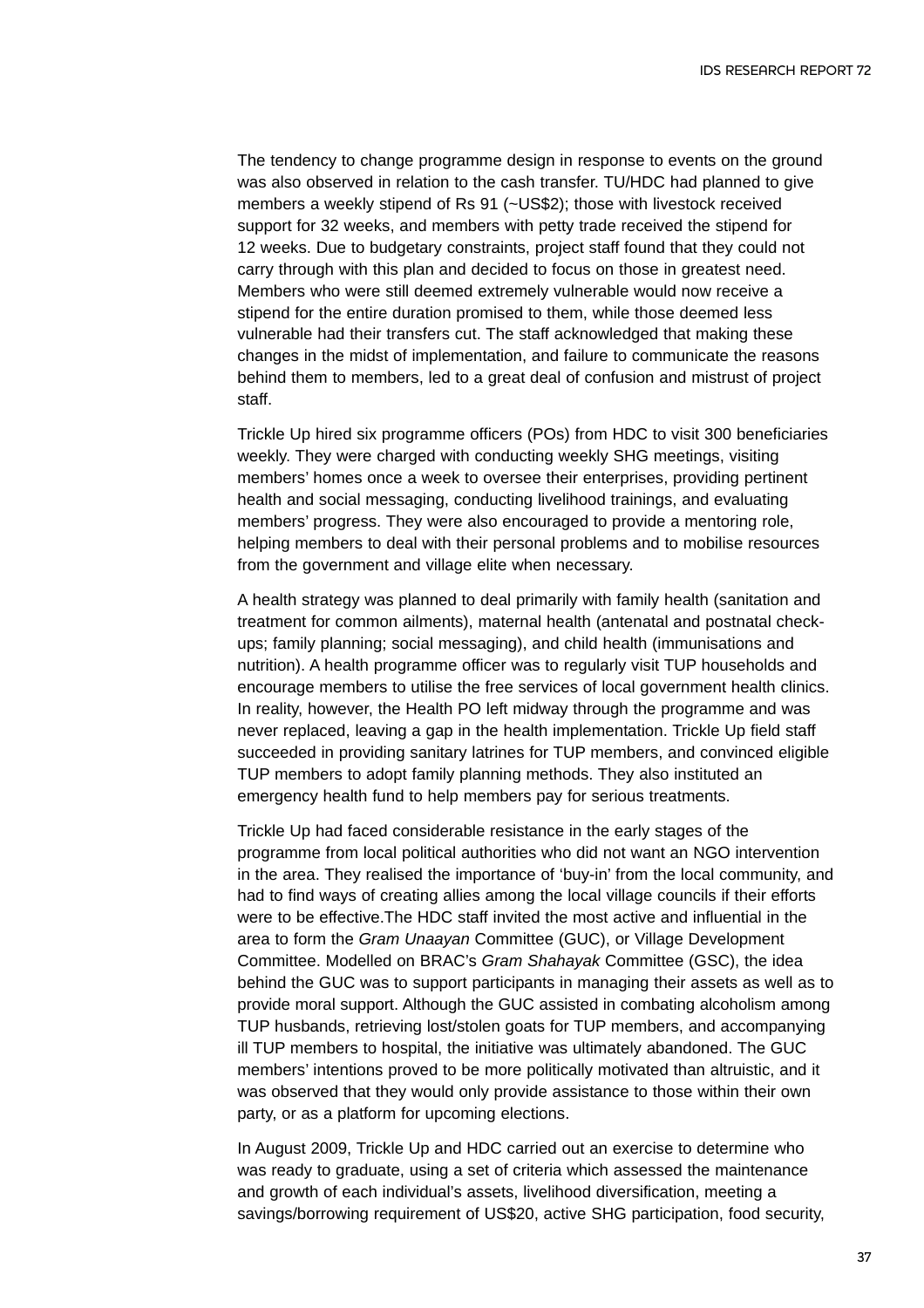children's education, sanitation/hygiene knowledge, and knowledge of government services. The POs gave scores to their members on each of these indicators, and those who scored above the 60 per cent benchmark were considered to be graduates.

Given the series of shocks that afflicted members (goat pox, cyclones, inflation, etc), Trickle Up and HDC felt that SHG perspectives were required to make the assessment more grounded in local challenges. SHG groups evaluated whether or not their peers had adequate savings, kept their assets well, practised good hygiene, diversified assets, participated in SHG decision-making, and could continue on without any programme support. SHG assessments boosted the graduation numbers to 86 per cent of overall membership.

In terms of the women in our study sample, 18 out of the 20 women were considered to have graduated. Apart from this,

- There was no change in the number of members who obtained BPL cards from the government over the course of the programme;
- $\bullet$  Pre-programme, 5/20 members ate three meals a day and did not skip meals. This increased to 15/20 members at the end of programme;
- 4/20 respondents sought health care at government facilities pre-programme, and this increased to 10/20;
- $\bullet$  13/20 respondents sent their children to school pre-programme, and this decreased to 10/20;
- $\bullet$  12/20 respondents cultivated land or a fish pond pre-programme; this increased to 16/20;
- 15/20 members depended solely on wage labour or begging as their livelihood, this decreased to 4/20;
- 1/20 members had formal savings, and their numbers increased to 18/20.

Evidently, the areas where the programme made the largest contribution were income generation, savings through the SHG, food security, and a slight improvement in cultivation of fish ponds and leased land. These outcomes were intended and were in line with programme design. The programme also succeeded in encouraging members to seek out government health services, which was much more cost-effective than RMPs and private hospitals. Even though distance, accessibility and quality of service among government health facilities left much to be desired, the staff's messages convinced members to utilise their services much more than before for common illnesses.

However, as with OCT, the absence of a baseline survey meant that it was difficult to ascertain whether or not the extent to which participants had met graduation criteria could be attributed to project efforts. At the same time, we can interpret certain forms of impact failure as a reflection of government rather than programme shortfalls. Local *panchayats* (local-level government) failed to distribute BPL cards to all those who were eligible, despite the lobbying efforts of project staff and demands made by members themselves. According to TUP members and the project staff, such assistance remained more clientalistic and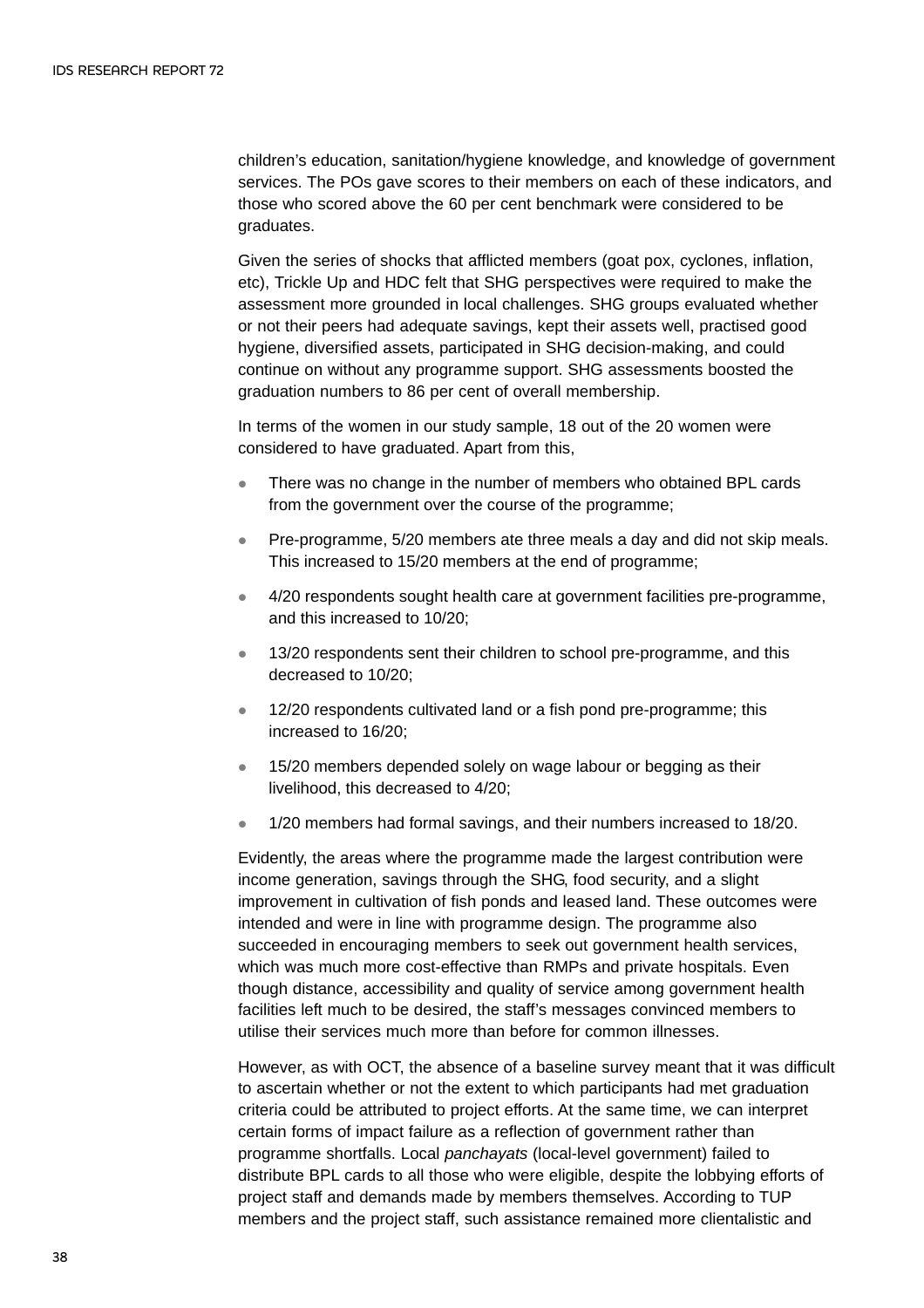based upon favouritism, rather upon genuine entitlements. Given members' general dissatisfaction with the quality of government schools, since receiving their assets, a few members pulled their children out of school to assist with their new enterprises. This does highlight a slight dissonance in social messaging versus the practicalities of daily life.

As in Sindh, we asked staff to select 'fast' and 'slow' climbers from the West Bengal sample, regardless of whether or not they had graduated. We also wanted to ensure that different social groups were represented. Our sample consisted of four *Dalit* women, 11 Muslim women from Other Backward Castes (OBCs) and six *Adivasi* women.

A comparison of the slow and fast climbers in the West Bengal context showed a different – and counterintuitive – pattern from the one observed in the Sindh sample. Whereas in Sindh, it had been those that had started out most favourably endowed that progressed fastest, in West Bengal, it was the most disadvantaged group who appeared to report the fastest progress. The *Adivasi* population is generally ranked the poorest social group in India, poorer even than the *Dalit* castes. Yet the *Adivasi* participants were considered to be the fastest climbers of the three main social groups represented in the project as a whole. All the *Adivasi* women in our sample were also classified as fast climbers. It is worth noting that all but one of the *Adivasi* women in our study sample lived in Jhaltala, the least well served village in our sample. It had no schools or health centres, and poor transport and road links. Collective requests for a local school, land, BPL cards and so on had all been disregarded by local government officials. While the PO responsible for Jhaltala was considered one of the most committed of HDC staff, this would not have explained the rapid progress made by *Adivasi* members in other project areas.

Of the remaining respondents in our sample, only four of the 11 Muslim OBC women were classified as fast climbers, along with two of the four *Dalit* women. Worth noting is that TUP residents of Patikhali were regarded as among the weakest performers in the programme, despite the fact that it was one of the best endowed TUP villages. Its houses are mainly made of bricks, it has good access to transportation and infrastructure, and the most active of the *panchayats*. This has resulted in the creation of government schools, health centres, provision of water pumps, and distribution of vested land for the residents. All four of the TUP members from Patikhali in our sample (all Muslim OBCs) were classified as slow performers.

Apart from group identity and village location, other factors that appeared to distinguish the fast and slow climbers were similar to those observed in Sindh – prior asset holdings, social networks and so on. However, what stood out to a far greater extent in the West Bengal case was the diversity of marital life and relationships reported by our respondents. The nature of marital relationships, and the role of the husband within them, proved a major factor in explaining how women fared in relation to project support. In some cases, husband and wife operated as a harmonious team, taking joint decisions, coordinating their livelihood activities to maximise the returns to their collective efforts. In others, husbands took a leading role, providing the initiative and motivation that drove the household's success. Women played a relatively passive role in these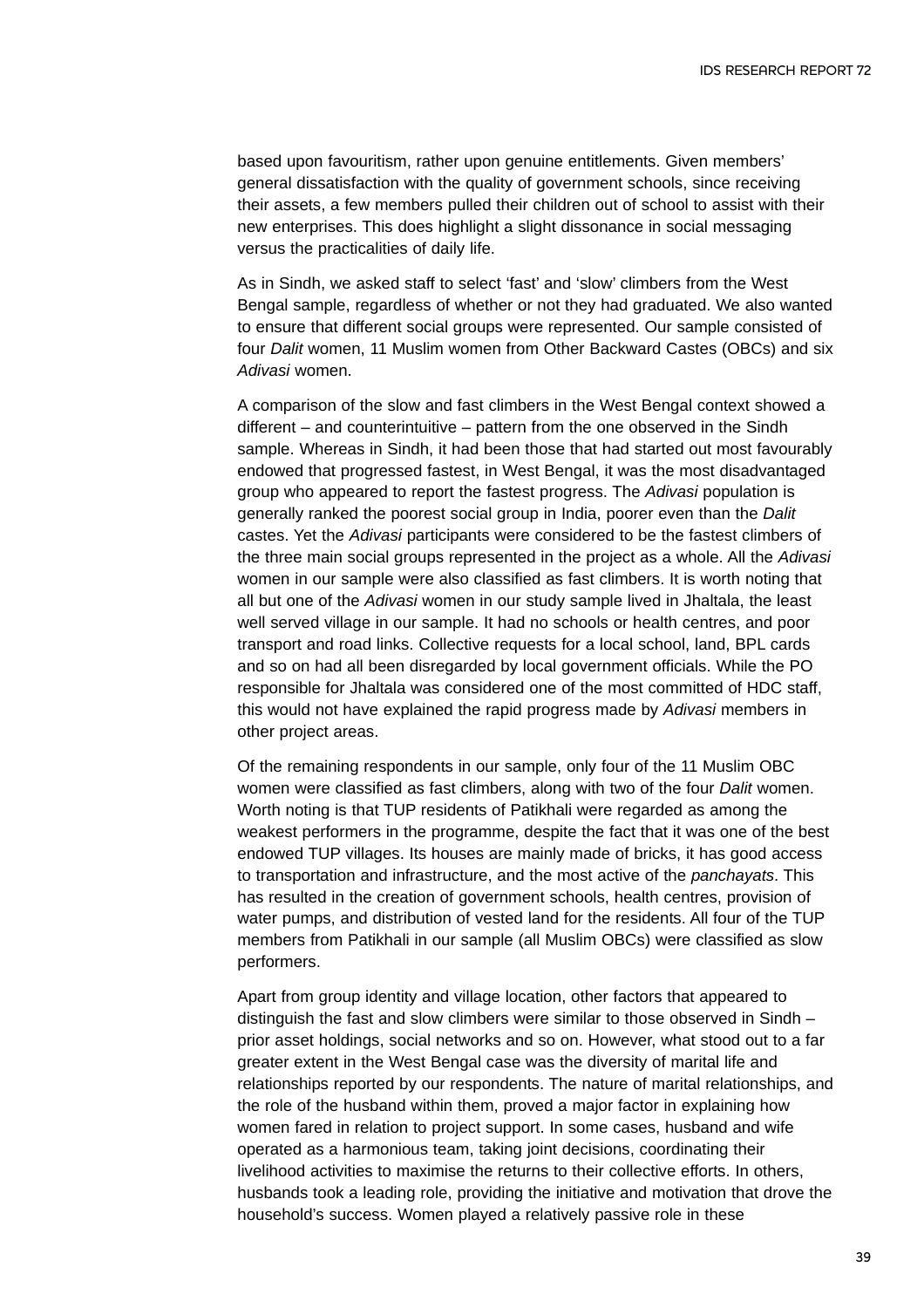households; they may have been engaged in economic activities, but they deferred to the overall decisions taken by their husbands. Women without husbands – either widowed or deserted – clearly had to struggle to make a living, but they were by no means the slowest climbers in our sample. Instead, the slowest were those with husbands whose irresponsibility represented a major drain on household resources. These were husbands who drank, gambled or simply refused/failed to discharge their breadwinning roles.

### **5.3 Participants' experiences of the Graduation Programme in West Bengal**

### *5.3.1 Analysing the fast climbers*

One of the striking findings coming out of the West Bengal study was that, in contrast to Sindh, the absence of an adult male breadwinner did not necessarily preclude participants from the category of 'fast climbers'. In this section, we discuss examples of fast climbers from our sample with very different marital relationships. We begin with one of the most successful of the fast climbers, an *Adivasi* woman from Jhaltala. As Srimati Sardar said, this was the first time that her community had received any help from an external source. It had simply subsisted on what its members could earn on a daily basis. If they had no money, they bought food on credit, and if they were denied credit, 'we simply bound our stomachs and slept… Nobody helped us before, Dada [the PO] was the first to give us support'.

She lived with her husband and four children in Jhaltala. She had been catching crabs from the age of ten along with her widowed mother in order to feed the family. Her husband had worked since childhood for a local landlord who remained his patron. He had migrated to work in a wholesale fish market in Kolkata for two years and then, after his marriage, worked as a loader in the shipyard in Kidderpore. He then returned to the village and began doing agricultural wage work, earth work and cultivating paddy on land he had sharecropped from his old landlord. The husband and wife would migrate together to other districts in search of work when there was none available in their village. Srimati had also opened a shop selling the local liquor which helped the family to survive.

She and her husband had been wary of joining the programme, as they were afraid of jealousy from others – particularly Muslim members of the community who had been excluded from the programme. They decided to join since others were also joining – 'we would all be in it together', she stated. She was given ten ducks and two goats at the start of the programme. Her ducks had to be culled on government orders, but she was given Rs 500 (~US\$10) as compensation. She used the money to buy a pig and also invested in fish for their pond. In the next round of transfers, she was given three goats. She sold the kids and bought a pig, leased land, and cultivated a pond which they stocked with fish. They sold fish, and added to their capital for leasing more land. She was also sharecropping a cow from the landlord. She was selling its milk and kept its first calf. They then leased a second pond.

Her fears about jealous neighbours were not unfounded – first their fish, and later two goats and two kids were stolen. These thefts set them back considerably, but their skills and capacity had been considerably enhanced. They had never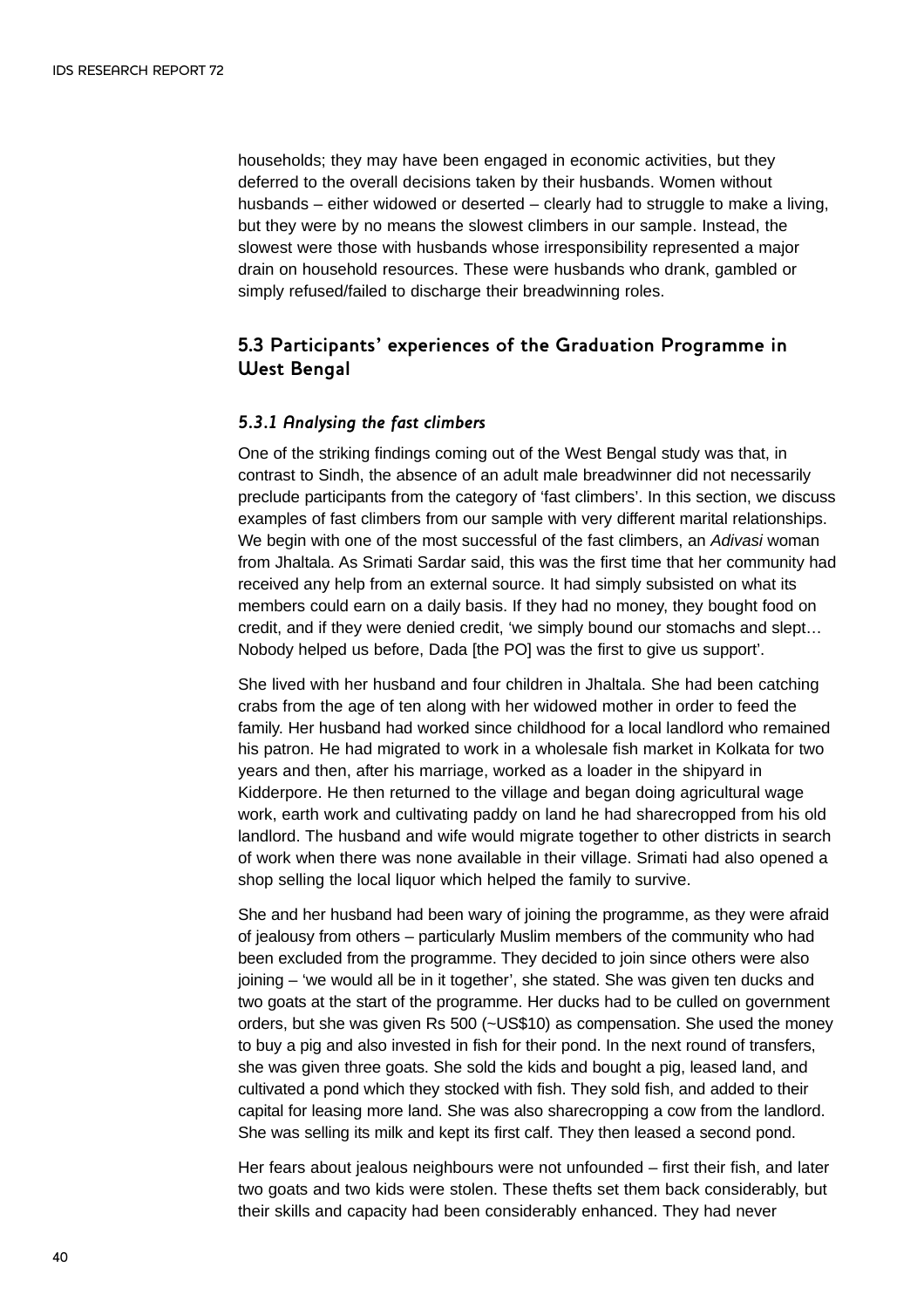managed to save before, but now, both as a result of the diversification of their livelihoods, and the formal set-up offered by the SHG, she began to save regularly from her stipend. She had become the leader of her SHG. Her husband was given training as an 'animal doctor' by the programme and earned Rs 200 (~US\$4) a month for his services. He planned to continue in this role after the project closed. They have begun using the PHC which is not far from their village, thus saving money, and only use the private service providers at night or in an emergency.

Srimati believed that her family had started out on the bottom rung of the ladder.

*We did not have anything, we did not have clothes and neither did our children. We did not have food to eat. Our house was broken and we had no assets. We could not manage with our income... What my husband earned was used up repaying credits in the shop. We could barely afford the secondhand clothes for 10/15 rupees that came into our village.*

For her, the programme had provided advice about how to prosper, but also the additional material support they needed to pull themselves out of extreme poverty.

*I had thought before about how to improve our condition. But we did not have the capacity. We have to find new ways. Sarojda (the PO) told us to invest in some other activities. He said many times to save from our income and put that into fish and paddy cultivation.* 

She felt that they had moved to the top of the ladder.

*Now we can eat good food, we can buy clothes. We don't have a crisis of anything. If we don't have money, people now happily give us credit from shops. We have land and fish so we can eat better.*

Achiron Bibi was one of the Muslim OBCs who had been classified as a fast climber. She was 35 years old, had primary education, and lived with her husband, Khalek, in Badlamari. Both had been married before. They had two sons (12 and 5) and a daughter (6), while Khalek also had two sons from his previous marriage. Their house was built on a small piece of land, some of which belonged to her father and some they purchased a few years back. They did not yet have ownership papers. They had a small pond that had recently been re-excavated under the government's land and water management scheme, and they had begun stocking it with fish distributed by the government.

Khalek had been working in Kolkata on a construction site and became a contractor, but suffered a major business loss. His wife had to take up agricultural wage labour to keep the family going. A stomach cancer operation for Khalek two years previously had depleted their assets, as they had to sell some of his natal land and forego his capacity for regular work. He now worked in Badlamari doing wage labour when he could. The TUP programme made a considerable difference to their lives. When they had been selected for the programme, they were suffering from severe food shortage, going hungry for 10 out of 30 days, sometimes subsisting on arum roots collected from the pond. While Achiron took most of the initiative with regard to the programme, her husband was generally supportive of her efforts. She was given four goats in the first round of asset distribution, but two died almost straightaway eating waterlogged grass. She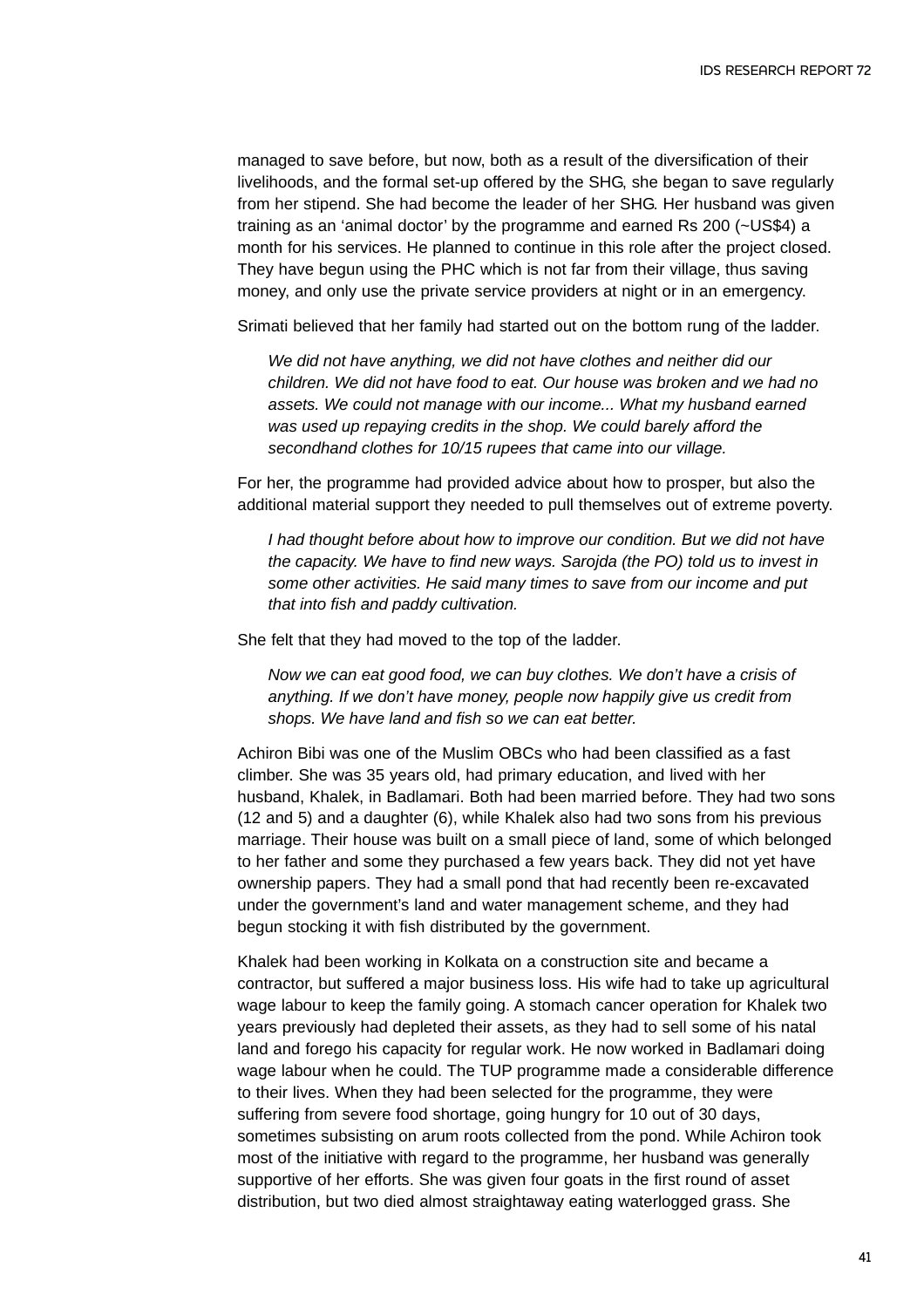received four more goats in the second round. She sold off four of the goats – they were creating too many problems wandering into her neighbour's fields – and used the money to start a bangle-vending business. The business went well and she hoped to set up a shop in front of the house.

She had always saved some of her earnings separately from her husband, who tends to spend whatever he earns. She described herself as a 'miser' in order to be as economical as possible. She used her consumption stipend primarily to improve their diet, but also saved about Rs 20 a week with her SHG. She was saving for her daughter's marriage, and to take loans to finance her incomegenerating activities.

While Achiron had clearly made considerable progress on the economic front, she was also extremely articulate about the changes she had experienced in herself and in her relations with others. Her uncle was a leading political figure in the village, and Achiron herself had been very active in the youth wing of the Communist Party. She was an active member of the TUP SHG, and also joined an SHG associated with the government. She borrowed money from the government SHG to construct a new house.

While she had been politically active before she joined the programme, she believed that there had been a manifold increase in her level of confidence, her physical mobility and her leadership skills since she joined.

*Now we are meeting together, we talk to each other and slowly we have developed. Before, no women here ever went far, but after the project came, we went to hospital, and moved out and within the village. The PO taught us how to talk, how to behave with people. We have benefited hugely – it's not that we gained knowledge by reading books, but by talking to people, meeting them.*

She had become aware of a number of social issues through her interactions with the project, and has mobilised her group members to protest against child marriages and domestic violence in their community.

*This has not been accepted easily by the male elites in the village. We are creating a problem for them, we are opposing them in the* Panchayat*, we are opposing them in the village. There is a woman who was being beaten terribly by her husband for many years. All of us women went together and opposed him boldly, and took some men with us to beat him up if necessary. Since then he has been quiet and has not raised his voice.*

Chupiya represents an example of a 'fast climber' who progressed through her husband's initiative rather than her own. She was a 35-year-old Muslim OBC who lived in Badlamari with her husband Sakat Ali. Her husband had moved to Badlamari because he acquired some land through a political connection. However, the land was saline and could not support cultivation. They had four sons and a daughter. The two older sons (10 and 9) were living as boarders in a *madrasa* in another village. Their daughter (12) had polio and lived with her grandfather so that she could attend a nearby school. This reduced the number of children Chupiya had to take care of at home. They had managed to obtain a disability card for their daughter. They had also applied for assistance under a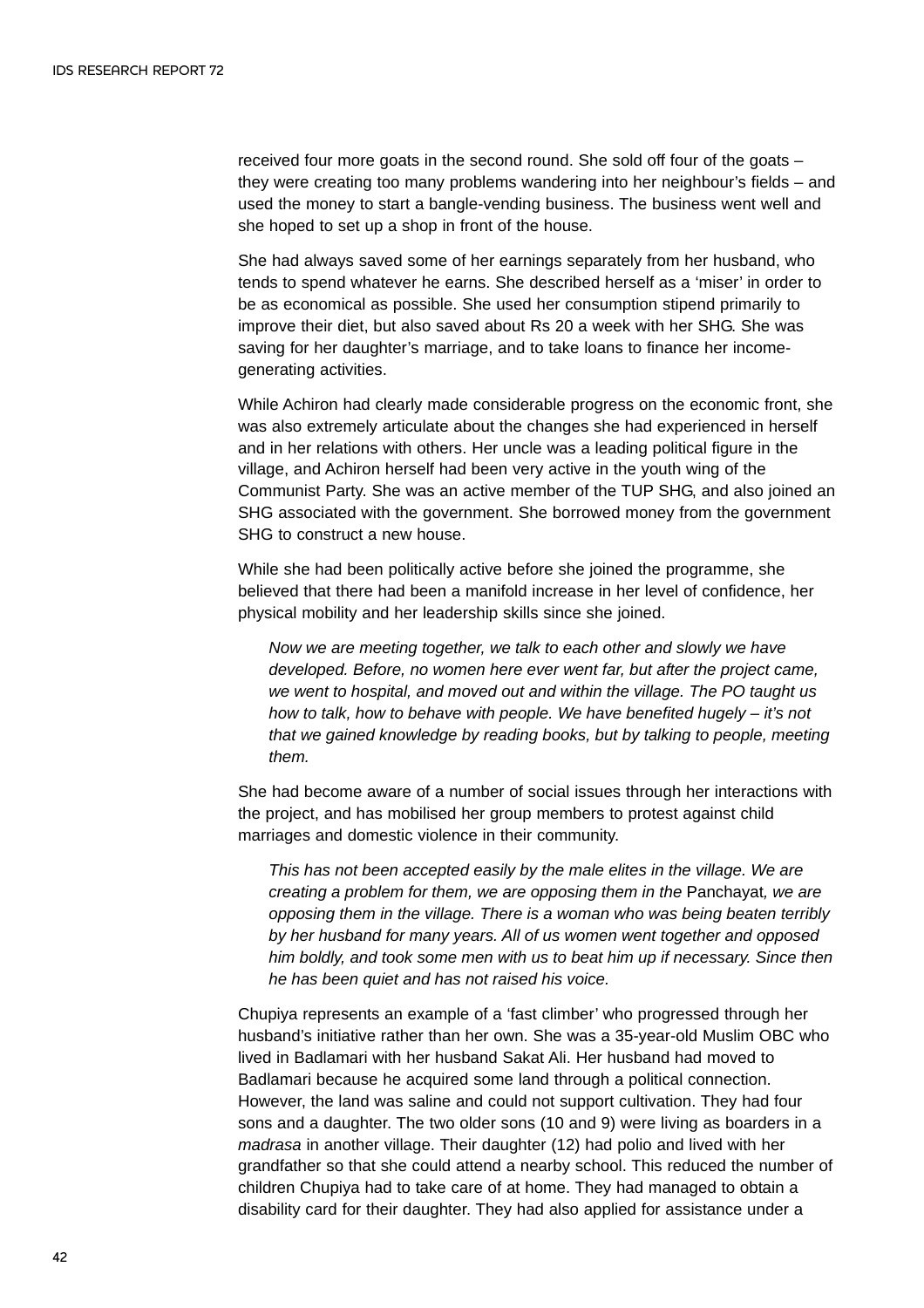government housing scheme, and had recently been given a job card under the NREGA scheme through a political contact.

The couple had relied on Sakat's daily wage earnings during the early years of their marriage, although Chupiya also did a few days of wage labour during the harvesting season. The job card helped her to find work after the agricultural season was over. Over time, the salinity in the land decreased, partly because of the shifting river, but also because of infrastructure development by the government. They were able to produce rice from their paddy land for five months of the year. Sakat tried his hand at a number of businesses, such as cultivating vegetables on leased land, but did not make much of a profit. He also did wage labour in the fisheries, and then started a paddy-husking business with Chupiya. They bought paddy on credit and repaid the loan after selling the husked rice.

When Chupiya was selected for the TUP programme, she had wanted goats for her asset transfer, but deferred to her husband's decision to ask for cash support for his paddy-husking business. The business became their main source of income. He also took over her consumption stipend to manage household expenses, apart from Rs 20 which she saved with her SHG. He reduced his time in wage labour, and spent more time cultivating his existing land and leasing more land. They re-invested most of their profits into the paddy-husking business. Chupiya also bought a cow, using some of their profits and borrowing the rest from her father. She hoped to get milk for her children, but her husband had his eye on land that was closer to the main road than where they currently lived. He sold off the cow for a profit, mortgaged their current land, and planned to take a loan from her SHG. However, the SHG stopped functioning once the project came to an end, and they had to turn to a moneylender for the loan. This has eaten into their capital, and she has gone back to doing agricultural wage labour on a sporadic basis.

Economically, it was clear that Chupiya's family had done well largely because of her husband's business acumen and hard work. She believed that they had been in a state of destitution and at the very bottom rung of the ladder in the early years of their marriage. However, things had improved so that by the time the project began, they were on the third rung: 'As long as he earned we had food, otherwise we starved. Just a year before the project, we started with the paddy business'.

By the end of the research period, they had climbed to the fourth rung: they had food all year round, they could visit the doctor if the children fell ill, and neighbours were willing to lend them money because they knew it would be repaid. They had temporarily moved down one rung of the ladder because of going into debt with the moneylender, but she expected that they would climb to the sixth rung within a year once the land began to yield a profit.

However, despite being the main conduit through which project support was directed, Chupiya's relations with her husband remain highly unequal. All the main decisions were taken by him, he controlled all the financial transfers provided to Chupiya by the project. And while he told her she could always ask for money when she needed it, she would have liked to have had an income of her own, if only to buy treats for her children. The fact that all the project transfers have come in the form of money had made it easier for her husband to take control. She feels that if she had been given goats, she might have had some earnings of her own.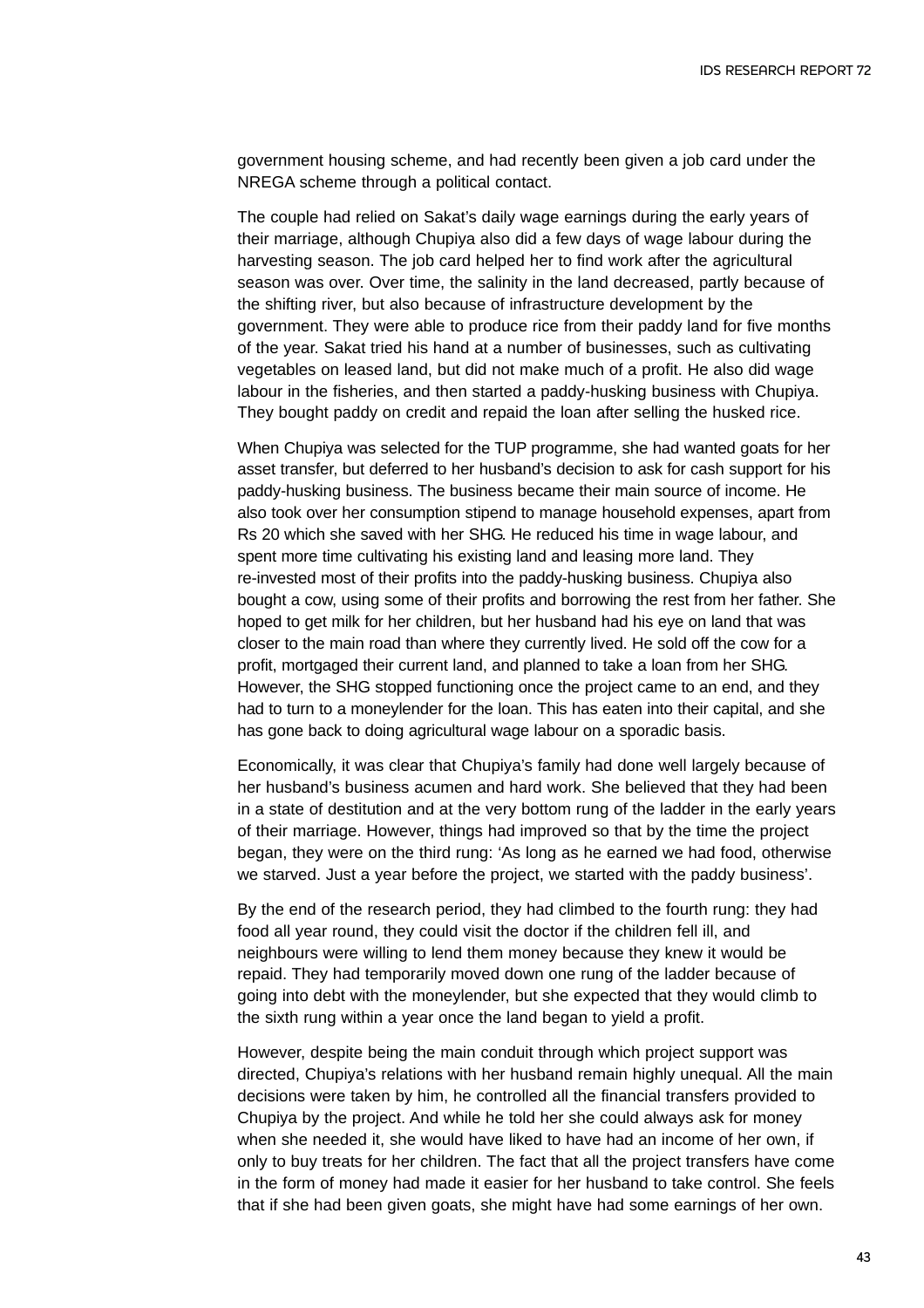#### *5.3.2 Analysing the slow climbers*

Since all the *Adivasi* women in our sample – and in the TUP programme more generally – were classified as fast climbers, it is by analysing the Muslim OBC and *Dalit* respondents that we can gain insights into the factors that blocked progress among the participants. As we have noted, a disproportionate number of Muslim OBCs were classified as slow climbers, and at least one claimed deterioration in her family's situation. However, it was not necessarily greater poverty at the outset of the programme that characterised the slow climbers in our sample. For instance, Samiran Bibi and her husband Monachand, a Muslim OBC family from Badlamari, were among the more prosperous families in our sample, but showed little interest in taking advantage of the opportunities provided by the project. They lived in a large hut with a veranda that they had constructed after separating from his parents. They borrowed from a neighbour to purchase one and a half decimals of land for Rs 8,000 (~US\$163), their land had two ponds, and they made separate sheds for their cows and goats. They also owned one *bigha*<sup>6</sup> of cultivable land beside their homestead plot.

None of the women in her family had gone out to work, and she had grown up helping with the household chores. Her husband had studied till class 5 in primary school, and then started working in the fisheries with his father and brothers, which he continued even after marriage. He earned an average of Rs 500 (~US\$10) a week, but on a good day could earn Rs 1,000. During the dry months, he did wage labour and worked under the NREGA scheme.

With the decrease in salinity in their vested land, they had been able to grow two crops of paddy a year, and now had enough for six months of consumption. They also grew vegetables on leased land. Samiran had been doing *zari* work for a while, but gave it up when their situation improved. Both their children were at school.

They were initially not selected into the programme because their house had a four-sided roof, a mark of wealth. However, the staff were convinced of her need to rent land and attain year-round food security. She requested cash, but was given four goats in the first round of asset distribution and a further four in the second round. She did not invest a great deal of effort in caring for them. Four of her goats died of goat pox within a few months. Although she had been advised to vaccinate her goats, she had considered this unnecessary: 'We have reared so many goats and sheep, have these things ever occurred? When goats get sick I just go to Fajbulla (the local vet) for medicines'. The unhealthy state of her goats meant that they did not fetch a good price in the market. Samiran and her husband also consumed most of the stipend they received, rather than saving or investing a portion of it as others had done. She did not remain in the project SHG for long, but instead joined the government's SHG because she was told that she would be more like to benefit from other government schemes as a result.

Samiran believed that her family had been 'neither in the best or worst of conditions' when they joined the programme. She did not think that they made any progress as a result of their participation.

<sup>6</sup> A *bigha* is equivalent to 0.4 of a hectare.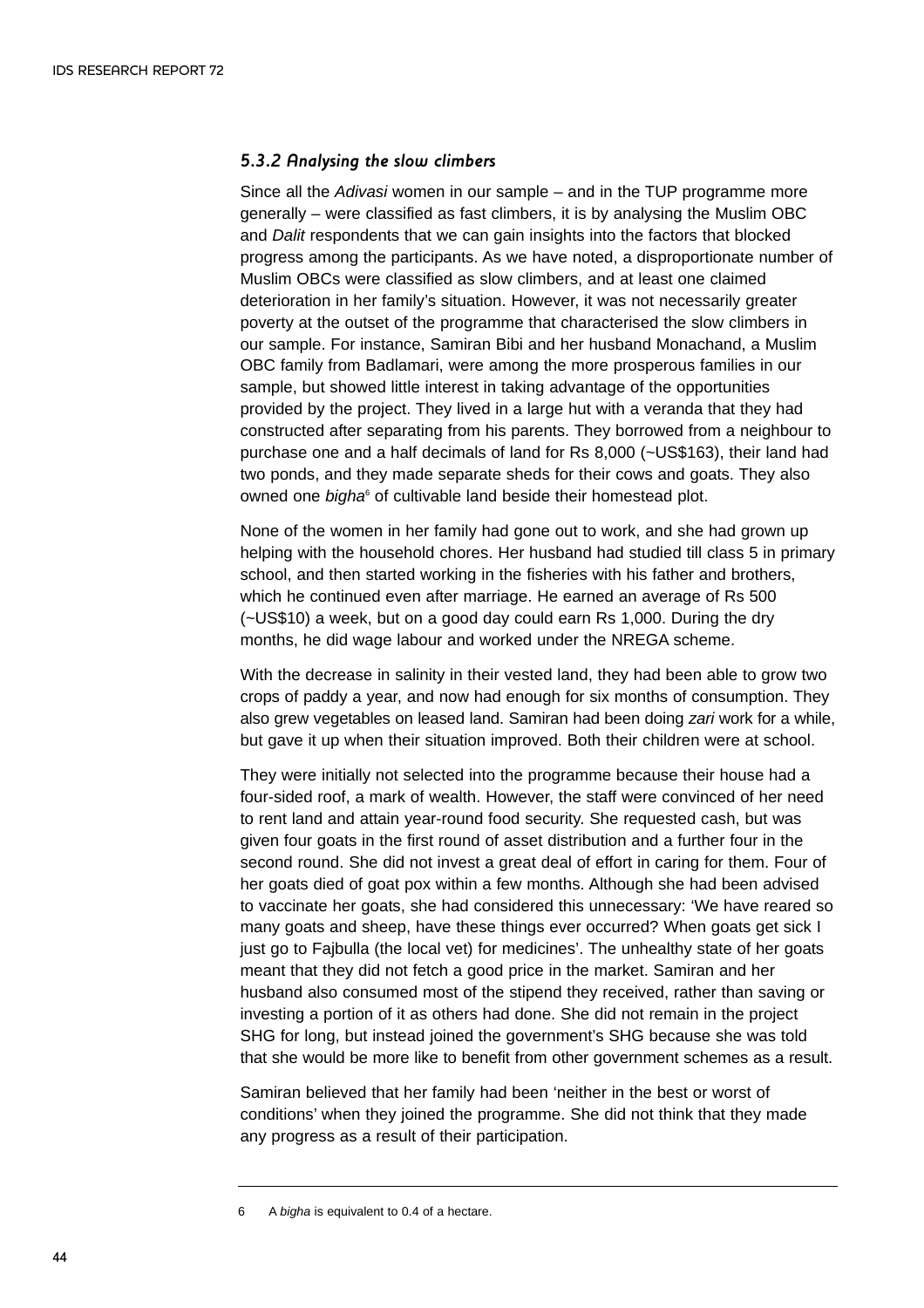*We were on the fourth step then, we are still there now. Our food condition is the same, we have enough every day. If you work hard then you will never have a food problem. We have [land] cultivation. We were given assets because we were very poor. What improvement has there been? We are poor still.* 

It was clear from Samiran's account that her family had started out more prosperous than others in the project, and that they had prospered through their efforts at cultivation and her husband's hard work, rather than the support they received from the project. Their motive in joining the project was to expand their cultivation efforts, and they did little to meet the project's criteria of progress.

Amala fell into the slow climber category for a different set of reasons. She was a 35-year-old *Dalit* woman who lived in Changdona with her husband, Shyamal, and their three daughters. She had suffered from periodic convulsions from a young age, and this had constrained her capacity to work on a regular basis. Shyamal worked as an agricultural wage labourer, but decided to start up a fish business. He suffered a major loss as a result of theft and found himself deep in debt. He returned to wage labour, but on a very irregular basis, spending many days doing no work at all. Amala did as much agricultural wage labour as her health condition allowed, and sought to supplement their income through other means. She sold dung cakes for fuel (which she made from cow dung she collected from the fields), as well as stitching mats and quilts. Her older daughter (14) had begun work helping the local fishermen. Their other source of income was an ageing duck whose eggs she had been selling for a number of years.

They had managed to obtain a BPL and ration cards, and sometimes received help from her brothers. She was a member of the government SHG and had borrowed money from it to pay for medical expenses. Otherwise, they borrowed from the moneylender to tide them over bad times. They had tried to lease some land for cultivation just before the project began, but the landlord had taken the land back because they could not pay the full amount they owed.

Amala's relationship with her husband was very conflictual. She believed that her husband was having an affair with one of the women in their neighbourhood, and there were constant quarrels. His irresponsibility as a breadwinner also meant that she could never rely on him to carry through any joint projects. He was resentful when he found out that the TUP project would only provide direct support to Amala, and reduced his income-earning efforts even further. She had initially asked for seed capital to start a business, but decided against it as she felt that money could be easily appropriated by her husband. Instead she opted for livestock. She was given six sheep and one goat, but over the project period, the animals died. The project staff believed that she failed to apply the training that she received. She did not manage to expand her asset base at all, but she did put a great deal of effort into saving with her SHG. She used her consumption stipend, and later her income from selling eggs, cow dung cakes and so on. Still, she remained the lowest saver in her group. Although she was encouraged by the project staff to take a loan from the SHG and start a new business, she was afraid to do so in case her husband took over the money and got them into further debt.

Amala was not only classified by project staff as a slow climber, but she was also one of the few participants who failed to graduate. She herself felt they made no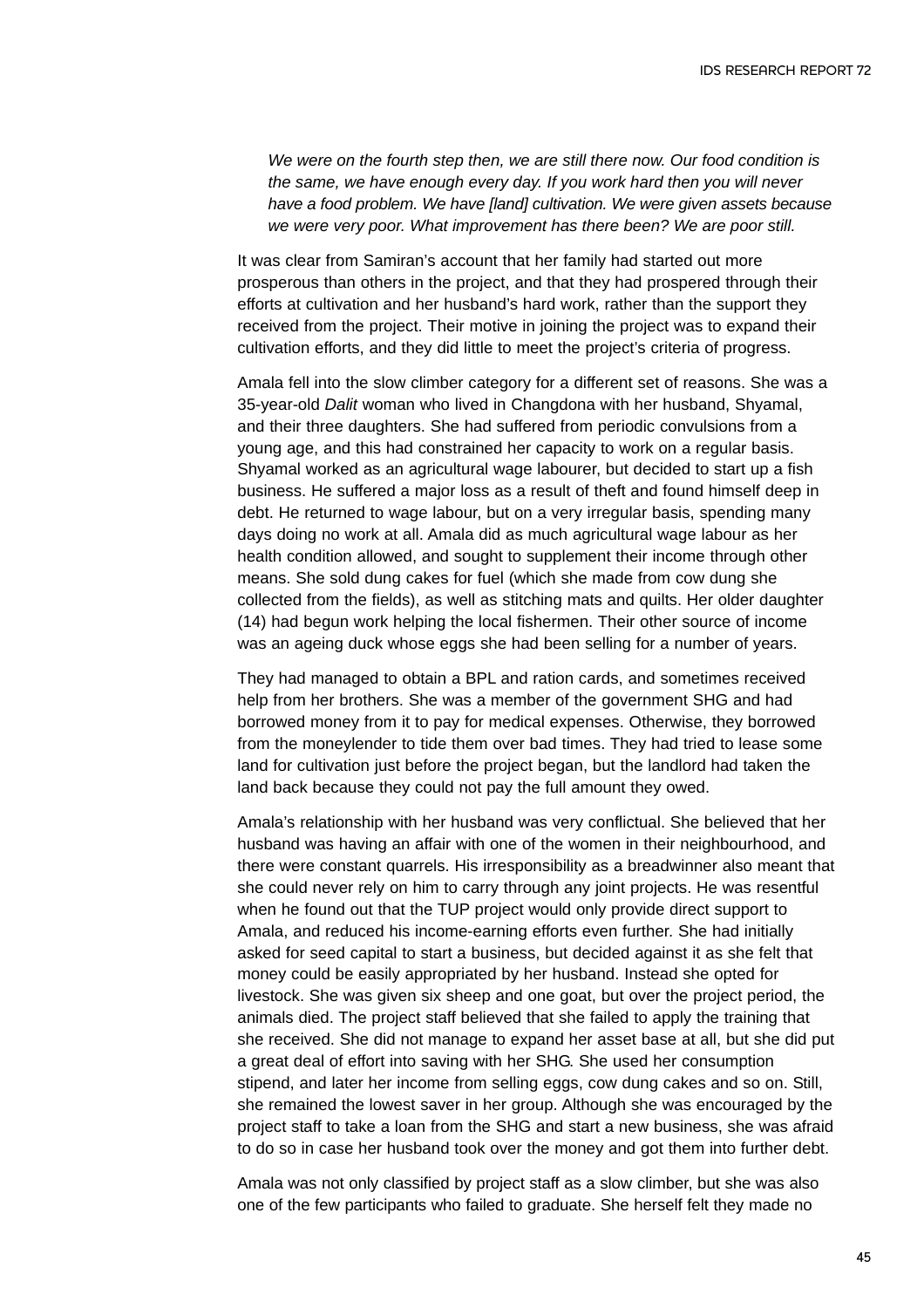progress over the course of the project. They had started out, and remained, on the lowest rung of the ladder. She feels her husband's irresponsibility was primarily what held her back. She would have liked to have leased in land for cultivation, but could not do it on her own. She regrets not having a son to fall back on.

*If I had a son, then at least we could lease or mortgage land to cultivate. If my husband worked, then would we be in such severe conditions today? Can one person do everything? He is lazy and does not work. Everything I am doing on my own, but how many connections can I make to get land and money? He does not show any interest in helping. If a man goes to negotiate, it has a different impact from a woman.*

In the case of Samira Bibi, the demands of looking after elderly and disabled family members was one factor that prevented her from benefiting fully from project support. Her and her husband's religious conservatism was another contributing factor. She was around 40 and lived with her husband Habib in Patikhali, the most prosperous village in our sample. They had four children: a 17-year-old daughter who is mentally disabled, a 14-year-old son who was apprenticed to learn *zari* work, and two small children (5 and 9) who were in government school. In addition, she looked after her husband's ageing and bedridden aunt.

Samira's mother had been a housewife, grew up confined to the home and engaged primarily in household work. Her husband used to have a paddy-husking business, and then set up a tea shop in their village. But around five years ago, he had his right leg amputated because of leprosy. They managed to pull through with assistance provided by the rest of the village. He continued to need medicines of about Rs 100–200 every month. He had obtained a disability card from the government, and a ration card which gave them two and a half kilos of rice at a subsidised price. This was an important source of food security throughout the year. He also managed to benefit from the Government Indira Awas Housing scheme, which provided households below the poverty line with a cash transfer to build a semi-*pucca* (concrete) house. They had a pond in their courtyard, and separate sheds for livestock and poultry. Samira earned two kilos of rice per week for cleaning the government school which was next to their house.

When they were selected for the programme, Samira relied on her husband's advice and opted for ducks, since they had a pond, and goats because that was what all their neighbours had requested. A number of their ducks died, they ate a few when they had visitors and sold the remaining one. She still had the two goats left. She planned to sell one of them which was not reproducing and buy two country goats. She does not remember a great deal about the training she received, except in relation to goat-rearing, but even that had not benefited her much.

For the next round, they asked for seed capital for her husband's tea shop and fish to stock their pond. For the last two years, they have been cultivating paddy on leased land, and her husband's aunt had given them some land for looking after her.

She and her husband had very orthodox religious views about financial transactions, and believed it to be un-Islamic to take loans on interest. She was not regarded as a regular saver, saving around Rs 10 a week when she managed to get money from her husband. She did not attend the SHG meetings very regularly, and her youngest daughter sometimes took in her savings.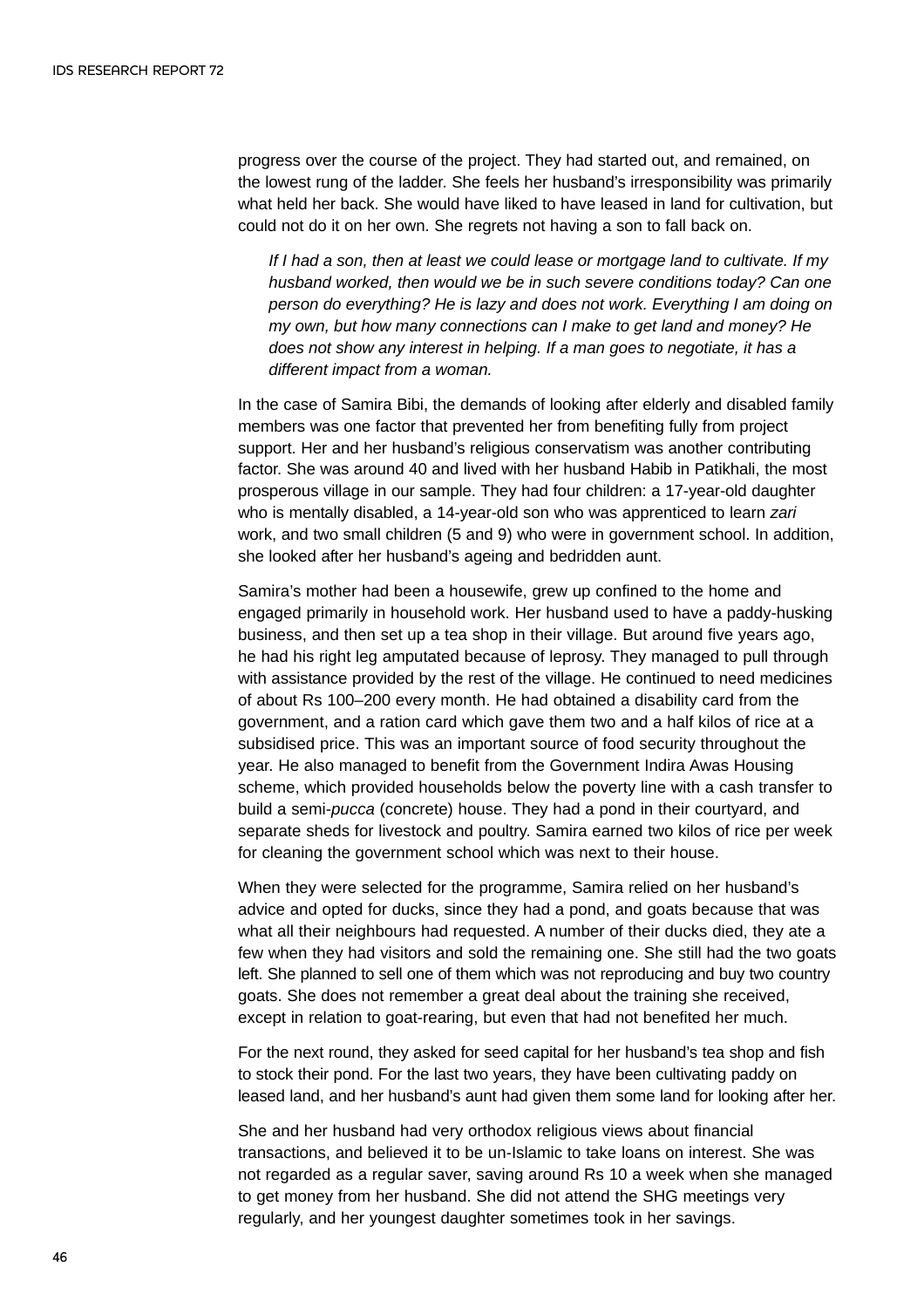According to her PO, Samira had been confined to the household for most of her life. Now she had a physically disabled husband, a mentally disabled daughter and an ageing aunt to look after, making it even more difficult for her to do very much else. Samira herself did not have much confidence in her own abilities, and strongly resisted the idea of setting up her own small business as the programme staff suggested.

*What will I do with that idea, I cannot get out of my house… I did not go to the meetings and did not know anything. I was fearful! They all said to do business, but can we [Muslim women] do that? I would have to purchase paddy from the village, then sell it in the market. I am the lone person, after completing household work can I do anything else?*

While she did appear to hold very conservative views about women's roles, it was evident that her husband's domineering attitude reinforced her lack of confidence.

*If I say something or advise him on something, he says to me that 'you are a fool, do you have any intelligence?' If I say something to him, he says 'I know best what to do or not do. I have intelligence. You don't have to say anything'.*

Samira believed that her family had been at the bottom of the ladder, or perhaps on the first rung when the project began.

*We lived only when my husband earned and otherwise we starved. We had difficulty in everything. We did not have proper clothes, even now we depend on* fetra *[charitable donations].* 

At most, they had climbed one step. 'Now the shop is generating profit with the capital we received. And we have food all year round since starting cultivation. Perhaps we won't have to take *fetra* now'. But she did not want to climb much higher because she feared the project would take away her assets.

Ujala Bibi was a woman in our sample who had been begging for a living. She had been born into a very poor household. Her father collected palm juice to make into *jaggery* (date palm juice) for sale, as well as doing agricultural wage labour to support the family. Her mother did not work, nor did her father's younger siblings who lived with them. When they were short of food, they borrowed it from the neighbours. She was married off at the age of 12 to Monchand, who also came from a poor landless household and used to catch and sell fish for a living. His brother was politically connected and managed to get three *bigha*s of land in Gangacheri, which he gifted to Ujala and Monchand. Soon after they moved, Monchand married again. Her husband gave up his fish business and began doing wage labour. The co-wives lived together, but Ujala found herself increasingly neglected and abused within the marriage. She had six children, and as her children grew up, they encouraged their mother to separate from their father. She worked in a brick kiln for six months of the year, and the other six months she lived in the village and begged for food. She used her savings to purchase ten *katha*<sup>7</sup> homestead land from her brother-in-law and built a house there. She also managed to marry off her three daughters without paying dowry, as well as one son.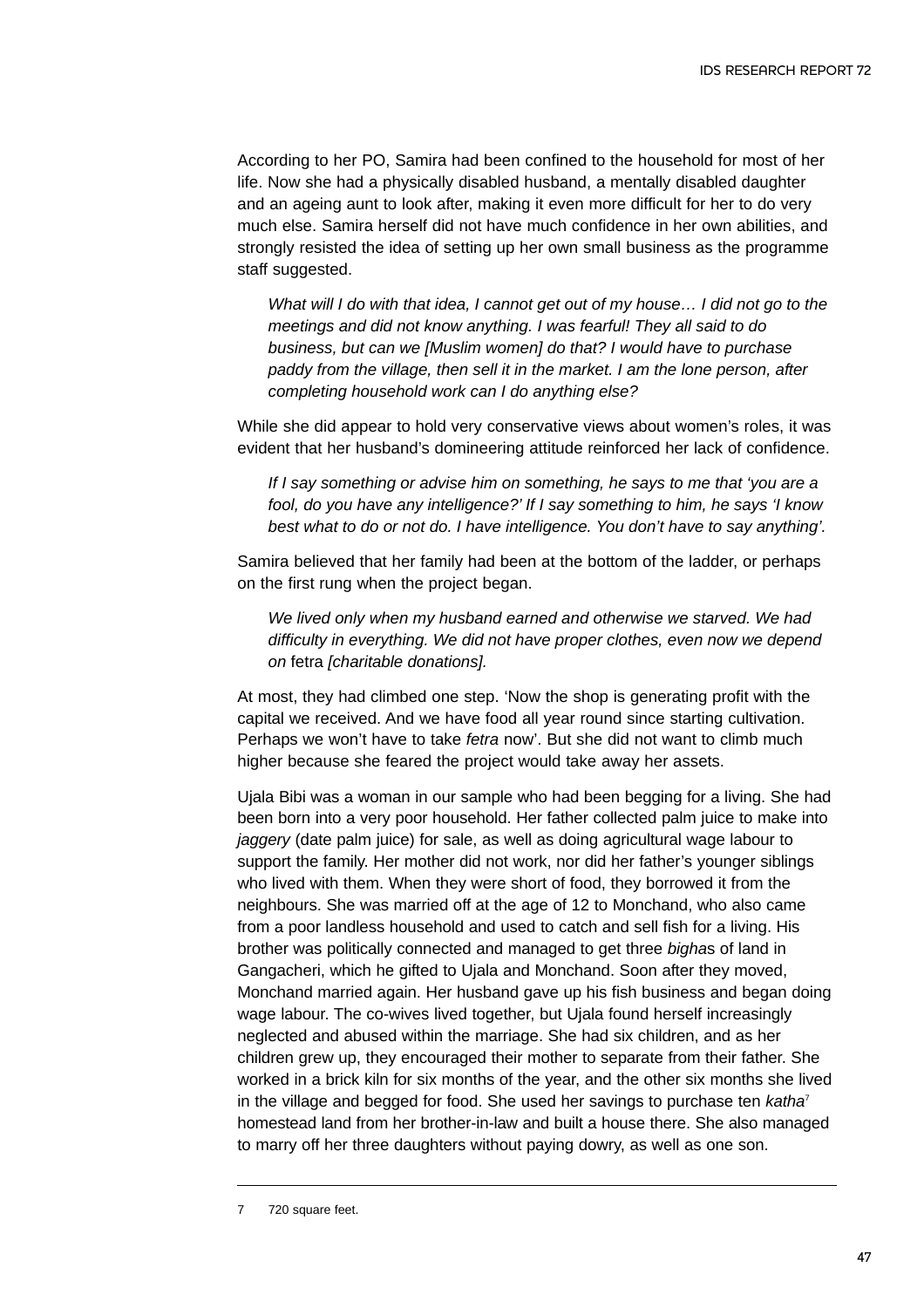About a year before the project started, Ujala Bibi had to stop working in the brick kiln because of a bad back, and now lived through begging on a daily basis. Her earnings from begging were the only income coming into a household, which was, at that time, made up of eight members. She did not receive any help from the government, although she had applied many times.

She was reluctant to join the project, and resisted the various livelihood options that were put to her.

*I have never domesticated goats or sheep. They [the PO] said to take ducks and hens, but I don't have space. They said many times to take a business, but I can't calculate. They always said to do some business or other activity. But what will I do? I cannot even remember the houses in the villages I visit for begging, so how will I remember when I sell goods to someone on credit?… But they said so many times, I finally joined.*

She settled on goats after taking advice from relatives, but most of them died over different rounds out of neglect. Together with her son and daughter, she excavated a pond, but most of the fish she put into it also died due to a lack of water. She tried to rear hens, but they were culled, and she consumed all of the compensation money she received from the government.

The consumption stipend provided some support, as she purchased food with it and saved the rest. She reduced her begging during this period and, as a result, was able to save only Rs 650 (~US\$13) with her SHG. She lacked the capital to lease in land for cultivation, and her SHG refused her a loan once the project came to an end since she was deemed 'uncreditworthy' by the group.

She believed she had been on the first step of the ladder before the programme.

*We could not manage the family. We did not have a proper house – the roof was covered with plastic. We depended on my begging. We could hardly have two meals a day. My son lived with me then, and everyone depended on my begging. We went without food often. After my son left, my daughter came back and the situation was similar. We could have our meal only if I begged.*

She felt she had moved up two rungs of the ladder, but the improvements that she described were largely due to her adult dependants moving out, and her son and wife applying what they had learnt through her association with the project.

*For some reason, I could not improve economically from the project. I took a lot of care of the livestock, but all my assets died. What benefit did I get? Nothing comes into my head. I still have to depend on begging. But my son has bought a small piece of land borrowing money from the brick kiln. He worked in a brick kiln but he did not have any knowledge about saving and investing. Now he has his own family, he is realising. Even now, my daughterin-law hears what the project staff are saying and she tells her husband. He does kitchen gardening and fish cultivation so we can depend on that. Now we eat three meals, stomach-full. Just two of us, my daughter and I, live on my begging. The other daughter has moved out and my youngest son is working elsewhere. Since I have three meals a day, I have moved up two steps.*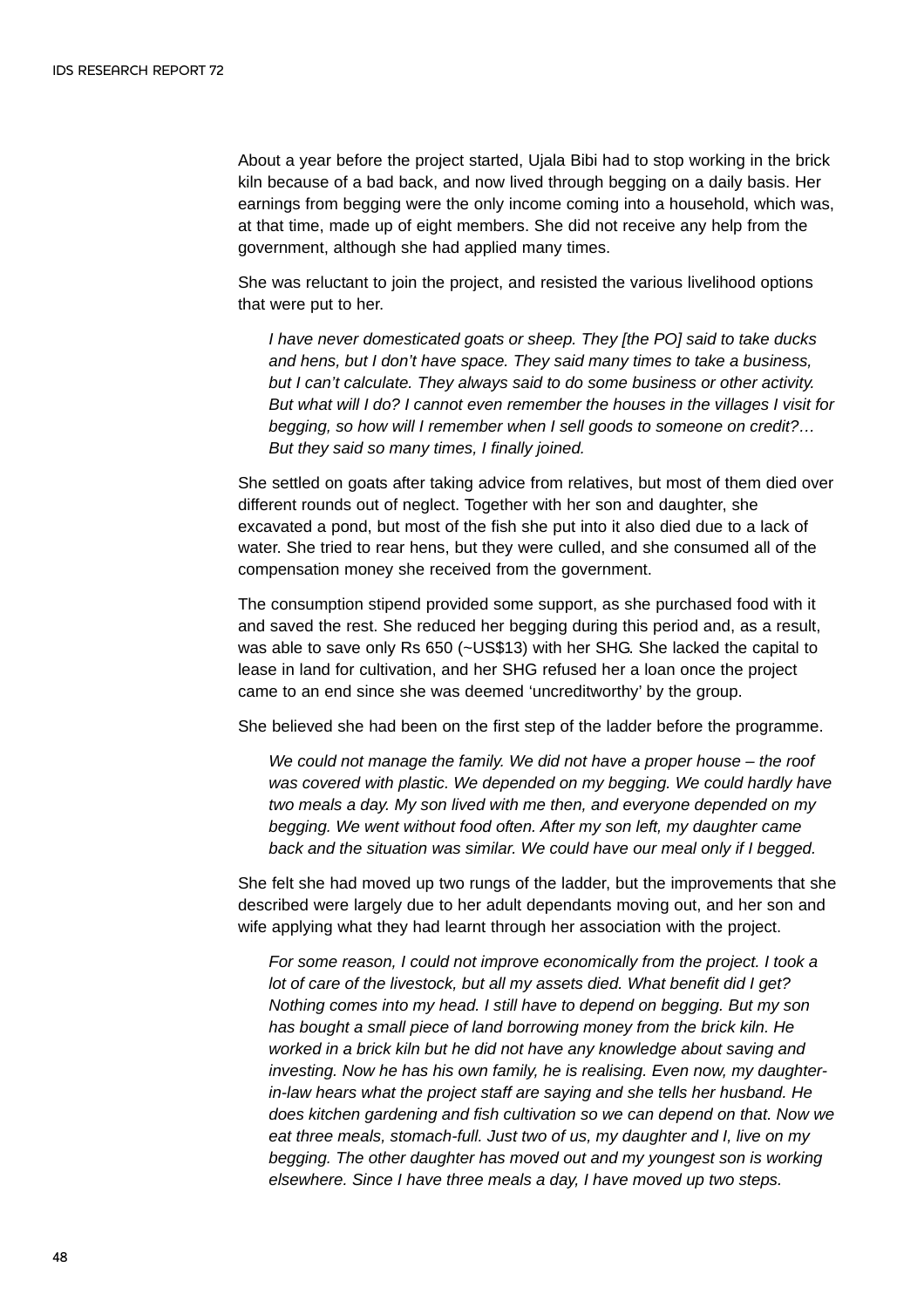### **5.4 Explaining project impacts**

The TUP project in West Bengal clearly operated in a context where the state was present in a variety of guises, in contrast to its near absence in the Sindh villages. The fact that so many of the extreme poor households in West Bengal had some land at their disposal, however tenuous their claims might still be, was a product of the government's land reform programme. There were references to a wide variety of social protection schemes for poor households, including ration cards for subsidised rice and wheat, BPL cards which entitled holders to various government benefits, the NREGA card which entitled holders to a guaranteed 100 days of work on public works programmes, subsidised housing schemes and interventions to excavate ponds and stock them with fish. There were also very active political networks, and a number of the better-placed households in our sample had been able to take advantage of them to gain access to various benefits, including land. There were primary schools in the villages, as well as ICDS for pre-school children. Many participants were already using government health clinics, and others who were persuaded to could do so with relative ease. The difficulties of access mentioned in the Sindh study did not feature in West Bengal to the same extent, and while many respondents did have health problems, health itself was not singled out as an insurmountable barrier to pathways out of extreme poverty.

A second major contrast related to the social composition of villages in the two contexts. Whereas the Sindh villages were largely made up of members of the same extended family and were characterised by considerable social cohesion, the West Bengal villages were highly stratified with marked divisions along caste, ethnic and religious lines. Consequently, there was much talk of jealousy and resentment, often resulting in the destruction of assets received by project participants, particularly the *Adivasis*. It appeared that their neighbours could not tolerate signs of progress among a group that was considered to be of the lowest status in the village hierarchy. There were also frequent references to crime and theft in the study villages, for instance in relation to the fish stocked by Samiran and her husband, the money saved by Anwara, and so on.

A third major contrast was the far greater variety in the occupations described in the interviews, which is partly a reflection of the greater mobility of the villagers. While we do see some evidence of inherited occupations, such as crab-catching, pig-rearing and tailoring, there are also references to the production of food items, cow dung cakes, mats and quilts, vegetable and paddy cultivation, pond and river fishing, shrimp cultivation, brick kiln and construction work, cleaning schools, teaching, and others. What is also worth noting is the greater physical mobility of many of the women in the project. Along with far greater economic activity in the public domain (e.g. vending, agricultural wage work, public works projects), women also migrated on their own or with other family members in search of agricultural wage work, to work on brick kilns or to beg.

It is against this more dynamic background that the TUP programme in West Bengal operated. Both in terms of the assessments made by the programme officers, and by the participants themselves, a much higher proportion of them reported progress which they largely attributed to the project. However, there were also many examples of slow climbers and reversals of progress. As with the TUP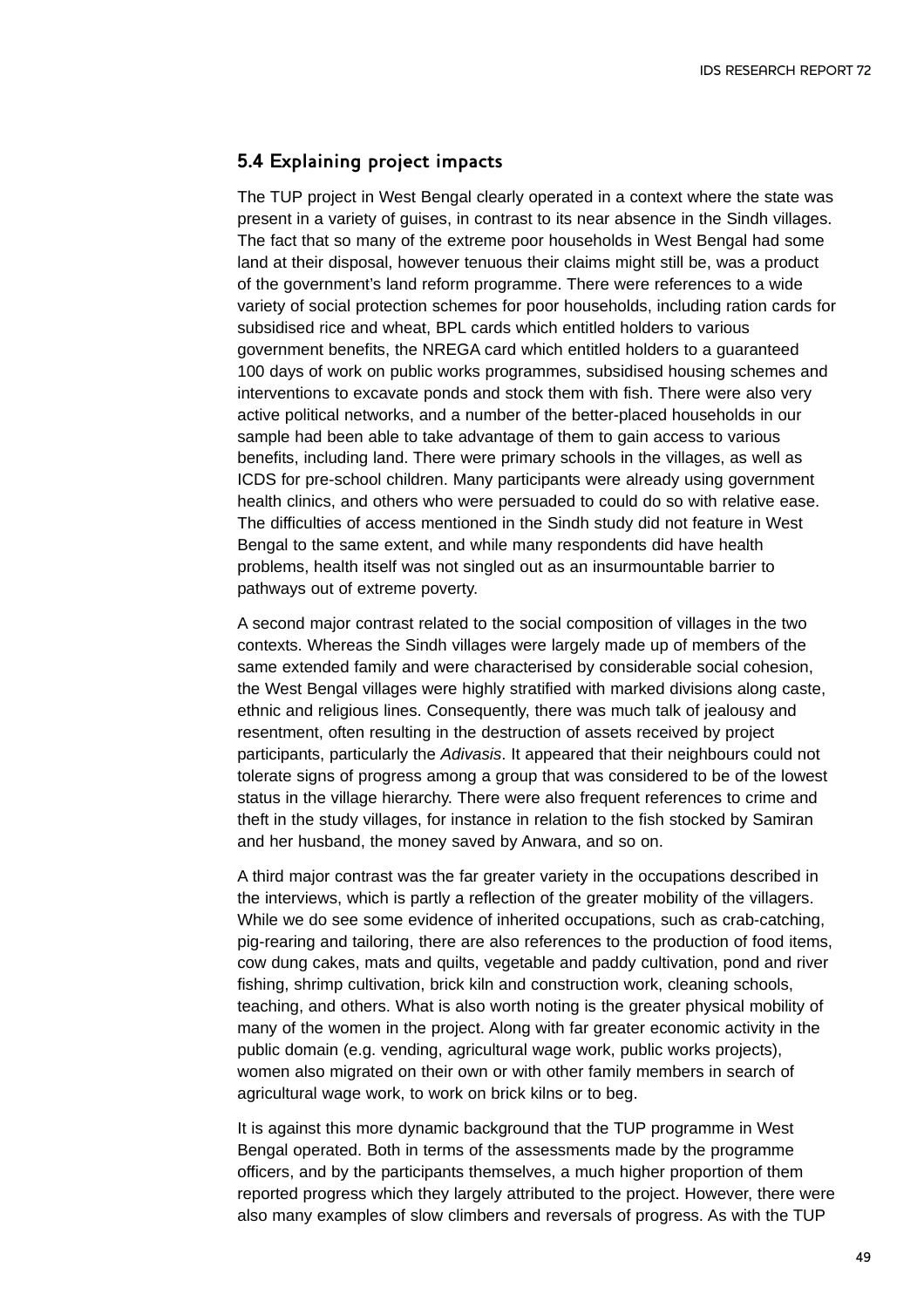project in Sindh, some of the blame for the slow progress made by many of the participants can be laid at the door of project management.

Failure to appreciate the likely difficulties with goat-rearing in an area that flooded during the monsoons, and was prone to fluke worm infestation, led to high levels of fatality in a key productive asset distributed by the project. In addition, while a great deal of pressure was exerted on poorer participants to take up petty trade in order to assure a daily flow of income, the organisation itself had very little experience with this line of activity and was unable to provide the necessary skills. As a staff member admitted,

*We did not really think through the petty trade option carefully. We received little training on how to give our members business skills, and they really needed to know how to manage accounts, price items, etc.* 

As with the OCT, there was some delay in communicating lessons from the ground up to higher management. The problem here partly lay in the fact that two different organisations were responsible for decision-making (Trickle Up) and implementation (HDC). Internal politics kept HDC from reacting to problems on the ground until they were approved by Trickle Up, leading to a time delay that proved detrimental.

*We said right away that the goats are getting sick. If we were allowed to act earlier, we could have prevented all these goats from dying. We also said in the beginning that people need petty trade, because they are not earning enough from the goats. But we can't do anything without consent from the head office, and by then, it becomes too late.* [HDC staff]

However, it should be noted that once the problem had been recognised, the programme offered advice on how to protect the goats through building platforms, and feeding them dried rather than waterlogged grass. Unfortunately, the advice came too late for many, or was simply not understood. Nevertheless, the idea of training local people as 'animal friends' allowed some of the skills and knowledge associated with livestock-rearing to remain in the village after the project had finished. The problem of avian flu and the decision to cull poultry was of course outside the control of the project, but it is worth noting that the decision was taken by the government and those affected were offered some compensation.

The formation of self-help groups provided an important financial resource for project participants, although not all groups functioned equally well, nor did all members benefit to the same extent. Almost all the respondents valued having somewhere that was safe to save, and also difficult for importunate husbands (or themselves) to break into when a sudden need arose. The size of their savings with the group was mentioned as a source of pride by a number of women. However, their use of group borrowing facilities was one of the factors that distinguished fast and slow climbers. Those that were less confident tended to borrow from group funds for consumption purposes, but a number of the more dynamic ones were able to borrow larger sums to expand or diversify their livelihood activities. The slowest climbers, however, were those who either preferred not to borrow any money for fear of not being able to pay it back, or else were denied access to loans by other group members for the same reason.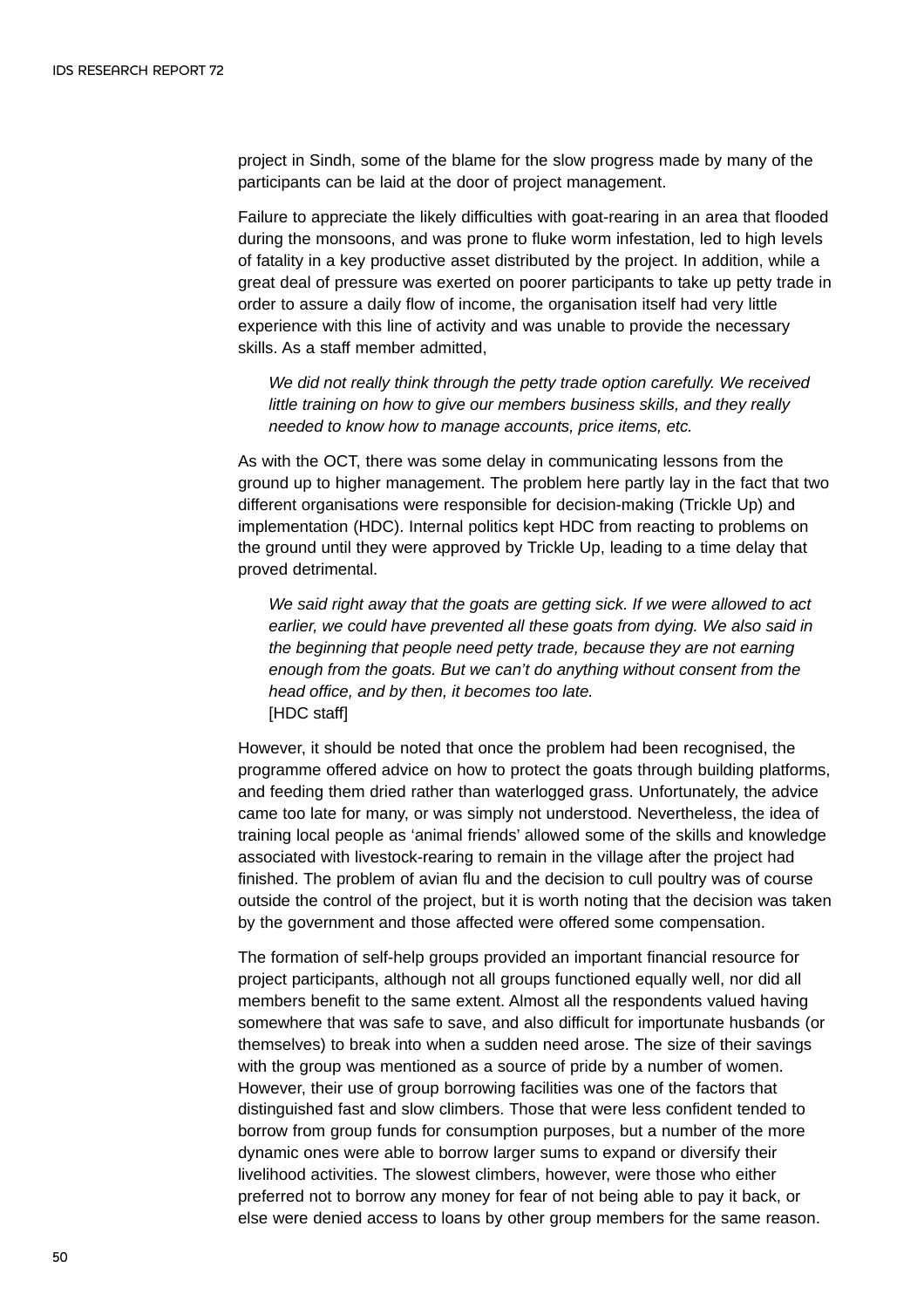Focusing on the trajectories of individual participants, we reported that the most disadvantaged social group, the *Adivasis*, consistently reported the most rapid progress. The only explanation that we are able to offer for this counterintuitive finding is that this group, who had been systematically overlooked by the government, courted by political parties only for their votes, and who have little contact with any NGOs, had never received help before. It is likely that they recognised that the TUP project represented a unique and possibly one-off opportunity for them to improve their situation and took full advantage of it. They were much more likely than respondents from other social groups to mention the advice they got from their PO, and much more likely to follow it. The *Adivasi* respondents in our sample who lived in Jhaltala were fortunate also in having one of the most committed of the project field officers, but this did not explain why those living in other villages also did well.

By contrast, it may have been that those who had other options, including participation in government SHGs or attaching themselves to powerful political patrons, did not give as much time, attention and thought to maximising gains from project participation. This may go some way towards explaining why all four of the respondents from the wealthiest village in the sample were all classified as slow performers, despite the fact that they varied considerably in their starting positions. In one of the other villages, the introduction of a government SHG, with its promise of other government benefits, weakened the membership of the TUP SHG.

Another factor that affected the performance of participants was the extent to which their past had prepared them to take up productive opportunities more generally, and the specific livelihood opportunities on offer through the project. Project staff strongly encouraged certain kinds of activities over others, but they were not necessarily inflexible about it. It was noticeable that a large number of the *Adivasi* women opted to rear pigs, often selling the goats and sheep that they had received from the project. As one of the participants from Jhaltala said,

*Dada (PO) did not tell us to raise pigs or not to raise pigs. But we wanted to, and he encouraged us, and allowed us to sell some of our sheep and goats so that we could do this. Without those animals and his help, how could we ever afford it?*

Women who were already accustomed to taking some initiatives on their own were also better able to benefit from what the project had to offer. One reason why Achiron made a success of what was on offer to her is that she had some degree of education, had nevertheless started wage labour very early in her life (more to have an income of her own than out of dire need), was politically active within the village context, and had spent some years in Kolkata when her husband was working there. The transition from various kinds of wage labour, to rearing livestock and starting her own vending business, was not a particularly difficult one for her. Similarly, Anwara, who had been forced by her husband's irregular earnings to take up paid work very early in her marriage, had considerable experience with running her own fish-vending business before she joined the project. She was thus able to make a success of the jewellery-vending business she took up with project support.

By contrast, women who had no education or business experience were alarmed at the prospect of starting their own enterprises. Ujala Bibi had been providing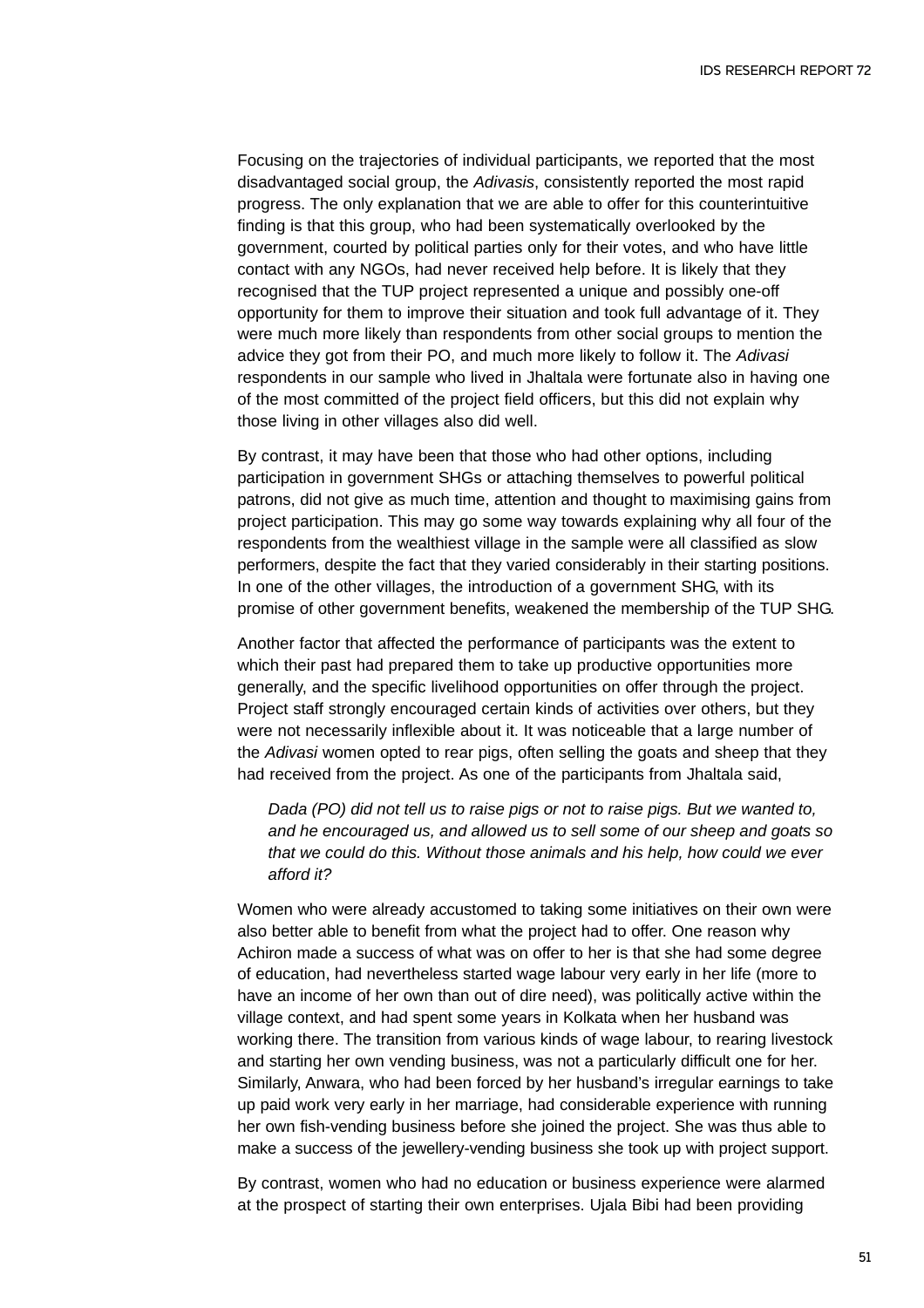wage labour in a brick kiln and begging for most of her adult life to support herself and her children. She was illiterate, innumerate and was also getting old. She resisted the idea of borrowing from her SHG in order to start up her own business, as advised by her PO. It was evident that she was not well placed to take advantage of the entrepreneurial opportunities offered by the project – and would probably have benefited more from a social pension – but project staff felt morally obliged to assist her anyway. As her PO said,

*Members like Ujala present a challenge for the programme. She is older, her health is impaired, she is not confident with taking on a business to earn a daily income, has no livestock experience and wants to rely on begging for subsistence. The programme is not suited to her and she needs long-term safety net assistance. But still, it is our moral obligation to include her because she is needy and begs.*

It was also evident that a number of the Muslim women in our sample had little work experience outside what could be carried out within the homestead. Samira had been brought up in a household where her mother engaged only in domestic chores, and she married a man who expected the same behaviour of her. Consequently, while she would have liked to have had goats to rear as her asset transfer, her selection of assets was guided entirely by her husband. The other factor that held them back in their efforts was their religious conviction that borrowing or lending money on interest was un-Islamic. This ruled out the possibility of benefiting from the lending facilities offered by the SHG. While they were relatively more prosperous than most of the other households in our sample, and lived in the best-served of the study villages, they did not benefit a great deal in terms of project criteria and were classified as slow climbers.

As in Sindh, a major factor that differentiated the slow from the fast climbers in our overall sample was the pool of active labour that their households were able to draw on. Even if the women themselves did not demonstrate a great deal of initiative or entrepreneurship, their households could prosper if their husbands displayed initiative. This was the case with Chupiya whose husband determined what assets she should ask for, took over the spending of the consumption fund, made sound business decisions and ensured that their household made considerable progress.

However, in marked contrast to Sindh, women without husbands – as a result of widowhood, divorce or desertion – did not necessarily find themselves in the slow climber category. We noted a number of examples of women who managed to make rapid progress, despite the absence of a husband or any other earning member, male or female.

This reflected the far fewer restrictions imposed on women in the West Bengal context in terms of where they could go and the work they could do. In our Sindh sample, aside from Mehnaz, no other woman participated in economic activities that took them outside the confines of their home, let alone the confines of their village. At most, the women might work alongside men from their family on land they owned or had leased.

By contrast, women in the West Bengal sample, including a number of Muslim women, reported considerable physical mobility both within their own villages and outside. A number of them were itinerant traders, vending from village to village.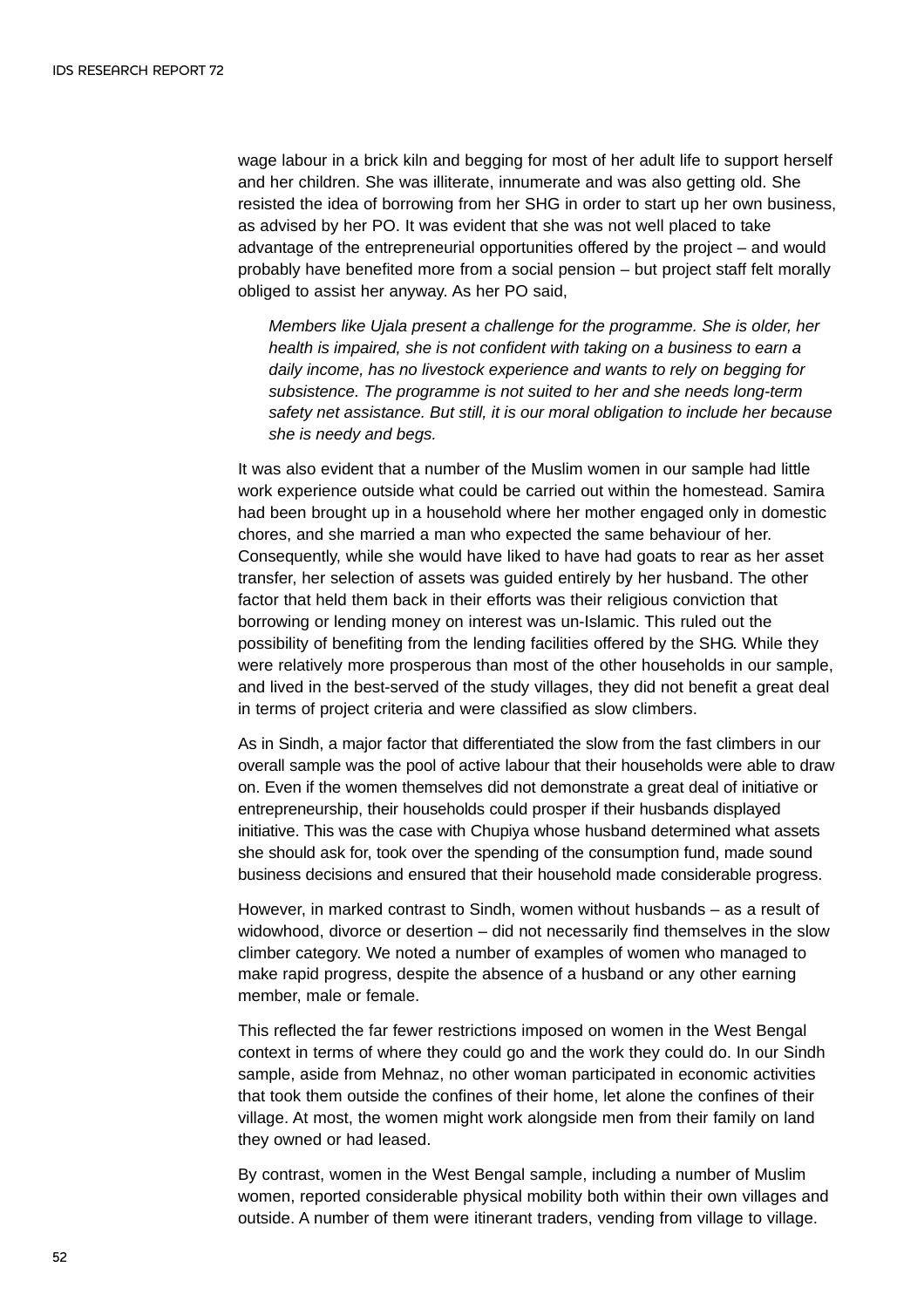Others did agricultural wage labour within their own villages or migrated elsewhere in search of work. One woman had accompanied her husband to beg in Kolkata and continued doing it on her own when her husband died.

This meant that women were not as dependent on their husbands or other male breadwinners to make a living as they were in Sindh. Of course, those who were able to rely on male earning capacity may have been in a stronger position, but its absence did not condemn them to the slow climber category in relation to the project. A much greater obstacle was the presence of men who not only failed to discharge their roles as breadwinners, but represented a drain on household resources. Amala did not dare borrow money from her SHG to invest in some of the business ideas that she had because she could not trust her husband to behave responsibly with the loan. Ujala Bibi was unable to make much progress with her project assets because she had to support not only her grown-up and mentally unstable daughter but also a son who refused to go to work. In all these cases, women were being required to support adult males who consumed but did not contribute.

Our focus so far has been on the pace of economic progress reported by project participants. But the TUP approach was intended to be a more holistic one, addressing some of the social and political constraints as well – as evident in some of its graduation criteria. While the lack of baseline data makes it hard to judge project impact, our interviews with its participants did draw attention to these broader changes in their lives, many of which would have eluded TUP's predetermined range of measures. Some of these changes were likely to last well beyond the life of the project.

A number of them related to health and sanitation behaviour. Some of the lessons learnt through the project included using sanitary latrines, not walking around barefoot, taking even minor illness seriously, visiting qualified health practitioners rather than local quacks, keeping themselves and their children clean, and eating nutritious food and balancing their diet. In addition, a number of women valued the sense of agency and independence that they acquired through their ability to manage their lives more successfully and to plan ahead. Many said that they had internalised the habit of saving and planning. At least one woman in our sample credited the programme officer with having persuaded her husband to drink less and take more responsibility for his family.

At the same time, of course, there were women like Chupiya and Samira, whose husbands had controlled all their dealings with the project, meaning that the women experienced very little change in themselves and in their position within the family. Both expressed regret that they did not have any income at their disposal and needed to ask their husbands for money. Both also spoke of husbands who systematically undermined their self-confidence and dismissed their ideas. The project had not been able to counter this.

There were also a number of changes relating to the political domain. These were not as frequently mentioned as changes in the social domain, but they are nevertheless worth noting. The density of party political networks, and the greater scope for women in local-level government, meant that a number of the women in our sample were already politically involved before the arrival of the project. Some played a passive role – one woman, Gouri, for instance, had been persuaded to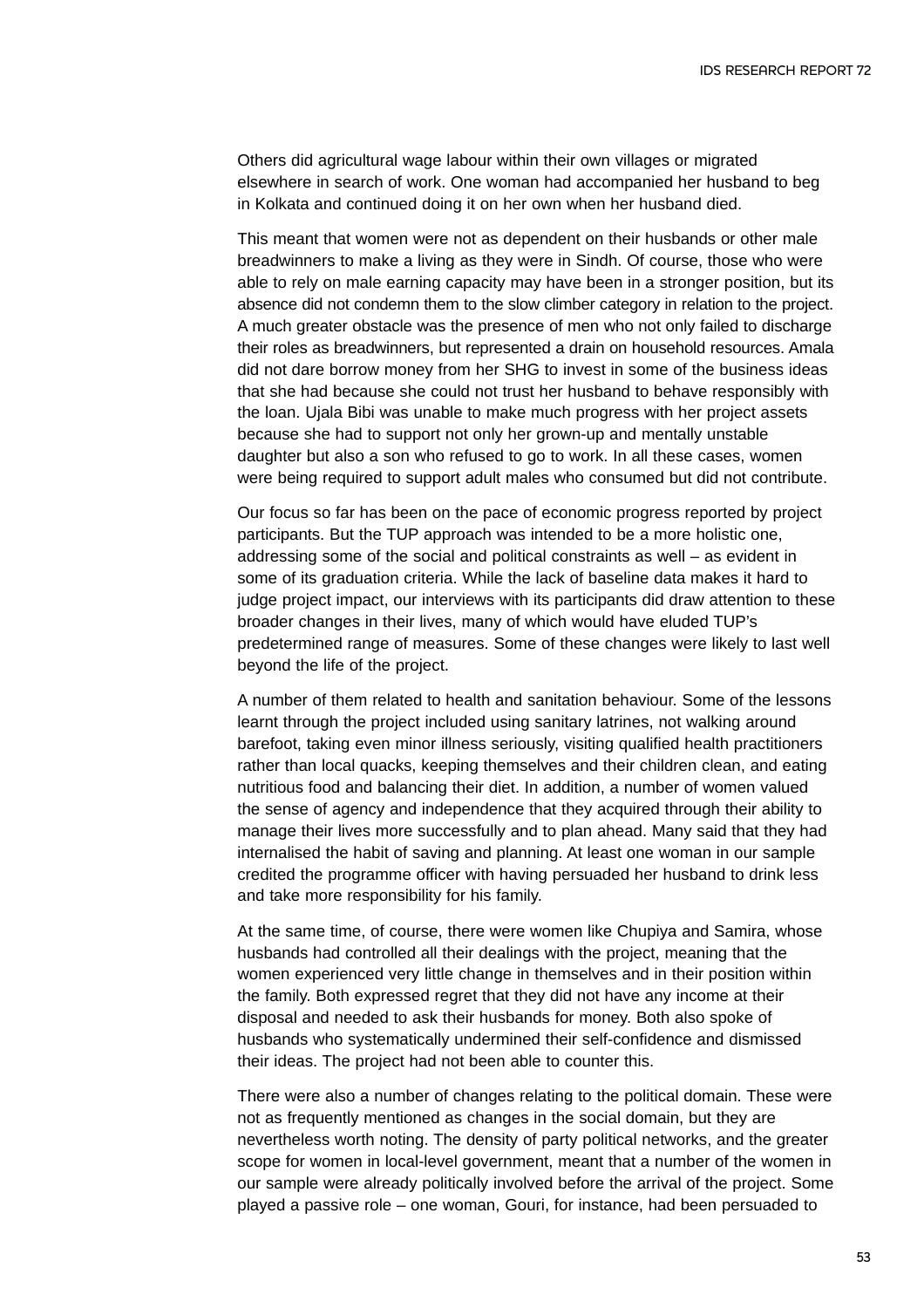stand for the local *panchayat*, but described herself as sitting quietly at the back of meetings. Achiron, on the other hand, had joined the youth wing of the Community Party and described herself as having been extremely active. Regardless of these differences in women's prior involvement, it appeared that their interactions with the project had given many of the women in our sample a greater degree of self-confidence in the public and political domains.

Active engagement with their SHGs played an important role in bringing about this change. Many looked towards their group members for support in times of trouble, including threats from those outside the project who were jealous of their progress. Gouri, who had been a passive member of the local *panchayat*, had now started attending *Gram Sangshad* (village council) meetings regularly.

According to Achiron, her interactions with other members and with project staff had increased her knowledge and self-confidence. She had tackled her husband's violence at home and also organised to challenge domestic violence elsewhere in the village. Chanchal Mondol had not only decided not to marry off her own daughter at an early age, she had tried to an early marriage in the case of another group member, and had spoken out against early marriages more generally in her community. She had been recruited by the local party in recognition of her growing leadership qualities. A number of women had started going to *panchayat* meetings more regularly, had learnt what their entitlements were, visited banks in connection with the bank–SHG linkage programme and passed on the information they had acquired to others outside the project.

### 6 Conclusion

This paper has analysed two pilot projects for graduating women out of extreme poverty through a 'critical moments' framework which sought to highlight the importance of the 'cognitive' elements of the processes of change brought about by development interventions. By the cognitive elements, we mean the ideas, values, assumptions, knowledge and information that are embodied in the design of a development intervention, as well as those which different actors bring to bear in translating the design of the intervention into concrete outcomes.

In the case of the two pilot projects that are the focus of this paper, their conceptualisation reflects the lessons that BRAC drew out of past failures to address the problem of extreme poverty in Bangladesh. These lessons suggest that extreme poverty was the product of a number of intersecting constraints, and that these constraints would have to be dealt with simultaneously. In the context of Bangladesh, they included: a dearth in women's livelihood options and physical mobility; lack of relevant livelihoods skills and knowledge; daily survival imperatives that prevented accumulation of investment funds; lack of time to nurture new enterprises; health-related shocks; lack of self-confidence and capacity to take risks; and political vulnerability. Accordingly, the TUP programme in Bangladesh was designed to provide an integrated response to these multiple constraints.

The success of the programme in Bangladesh gave rise to efforts to pilot the basic design in a number of other countries, including West Bengal, India and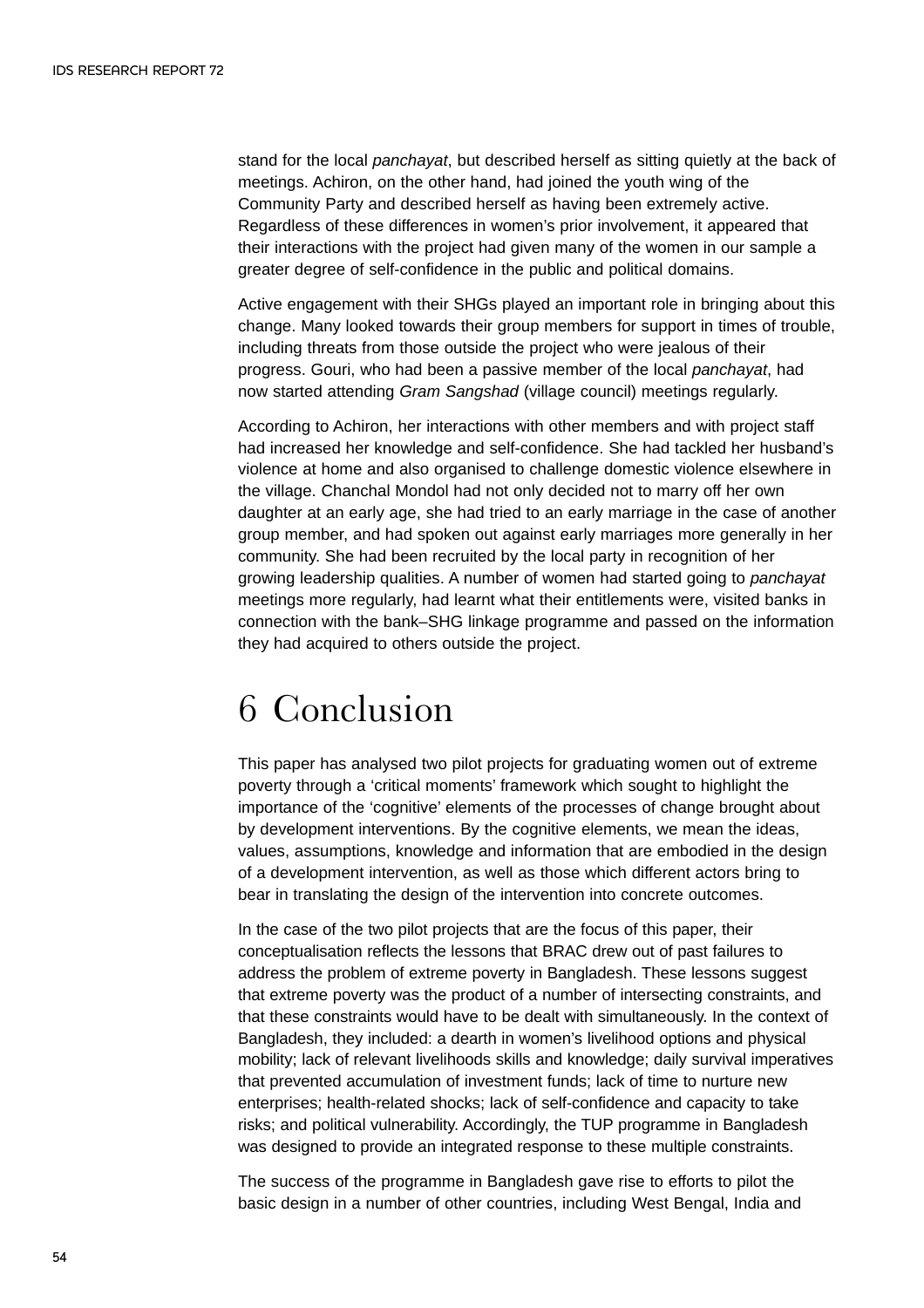Sindh, Pakistan where our study was located. It was clear that from the outset, a number of misplaced assumptions undermined the performance of the Sindh pilot, including the failure to correctly identify the extreme poor in the project villages, and the lack of market research regarding livelihood choices. This led to a high level of fatalities among goats, as they had been selected for their low prices rather than their suitability to local conditions.

Sufficient attention had also not been paid to providing the training and skills that participants required for their productive assets. For those who took livestock, participants expressed considerable scepticism about the veterinary assistance provided. Many of the women also expressed criticism of various aspects of project design, including the choice of assets, the decision to focus on women's economic activities and the failure to address some of the underlying constraints that trapped them in poverty.

As a result of these various shortcomings, the project served to deepen preexisting inequalities within the project villages, since it was the better-endowed households from the two wealthier villages that reported the most rapid progress. In the poorer villages, households that benefited were those who had an adult member capable of displaying the initiative and agency necessary to take advantage of the opportunities offered by the project. These were as likely to be women within the household as men.

However, the Pakistan study served to highlight the extent to which patriarchal constraints undermined women's capacity to take advantage of project support in the absence of active male breadwinners. Social networks within the villages were strong, since cross-cousin marriage was widely practised, and most families were related to each other. The pressures of the extended family network may also explain why marriages appeared to be fairly stable; there were no cases of divorce or desertion in the Pakistan sample, and very little mention of domestic violence (although this may reflect the fact that the researcher was male, or that there was reluctance in such a close-knit community to discuss such matters with outsiders).

However, it was clear that many of the women classified as slow climbers lacked a regular male breadwinner, whether the women in question were widows, whose sons were still too young to take care of them, or the husband or son was ill, unemployed or refusing to look for work. Regardless of the hard work and initiative displayed by some of the women in these households – and the case of Mehnaz exemplifies this – there was little that they could do to compensate for the absence of an economically active adult male.

The West Bengal pilot followed the BRAC TUP targeting methodology more closely, and did a better job of including mainly the extreme poor. However, here too the project failed to carry out sufficient research into local conditions, once again leading to high levels of fatality among some of the livestock distributed. However, greater effort was made in the West Bengal pilot to provide relevant training and support, and to embed this within the project.

Interestingly, it was the least advantaged group that made the most rapid progress in the West Bengal context, and while it is outside the scope of this study to explain why this might have been the case, one possibility is that after a long history of neglect and discrimination, *Adivasi* women and their families sought to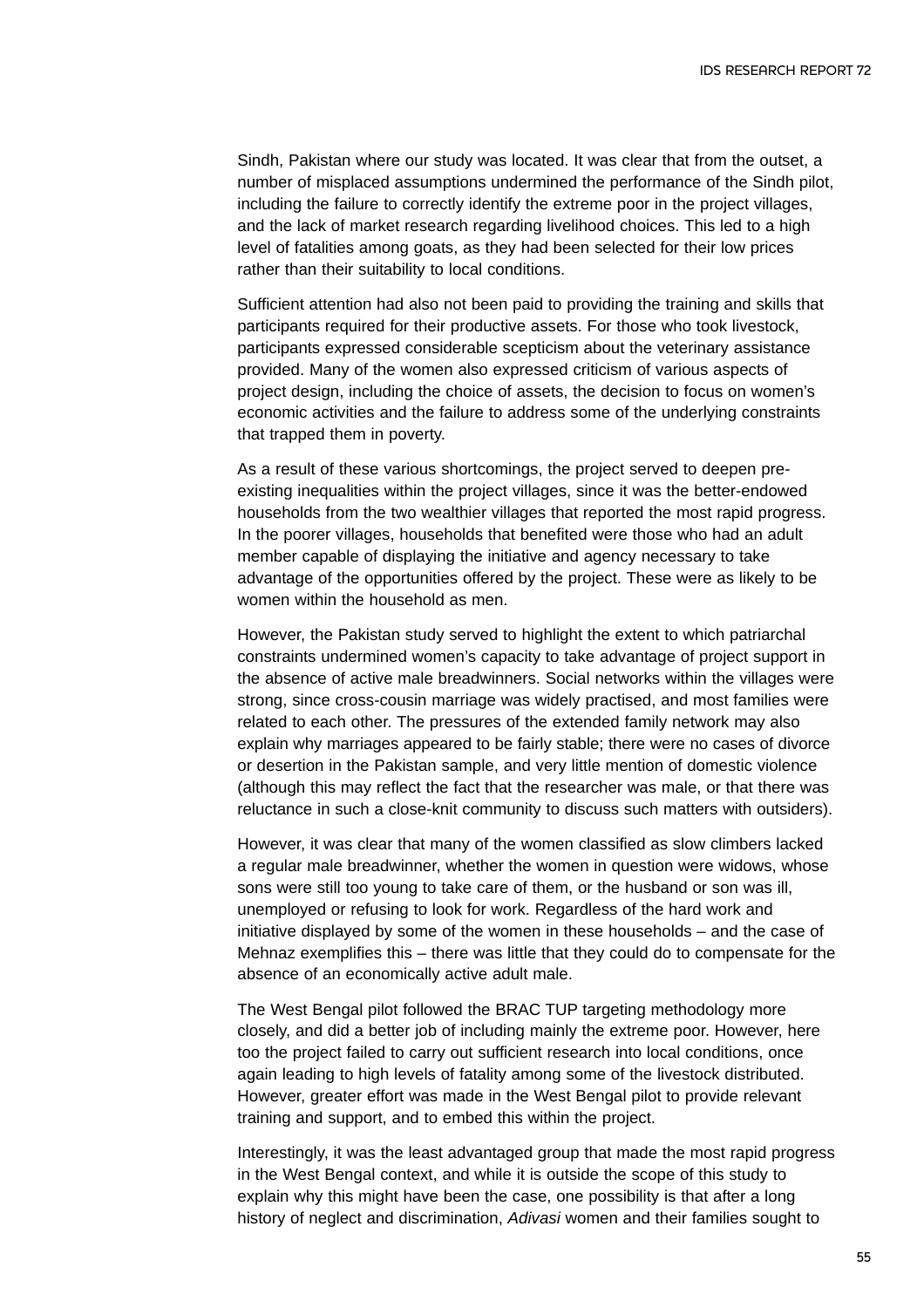make the most of this first provision of support. The great mobility enjoyed by women in the West Bengal context, including some of the Muslim women in our sample, meant that women managing their households in the absence of an adult male breadwinner were not necessarily condemned to the slow climbing category. Rather, it was households in which adult men were unwilling or unable to pull their weight, consuming without contributing, that were at the greatest disadvantage.

The self-help group approach was not part of the BRAC design, but is widely adopted in India, and proved to be a major strength of the pilot. It encouraged women to save on a regular and disciplined basis, provided a source of funds for starting or expanding enterprises, and provided them with support, solidarity and a place to discuss their problems.

Each of the interventions studied was intended as a pilot, an experiment to explore to what extent the TUP design was appropriate to tackling extreme poverty in different contexts. Interestingly, both projects failed to carry out baseline surveys, so were unable to ascertain with any degree of confidence the extent to which their participants had made any progress. Nevertheless, the West Bengal project was able to combine the observations of its staff with those of its self-help groups to conclude that sufficient progress had been made to merit expanding their project to 300 additional participants in the area, and over 1,000 in four other states in India. By contrast, some of the glaring mistakes made by the OCT in Sindh and the far more pessimistic observations of its staff persuaded OCT to bring the project to an end.

By way of conclusion, it may be may be worth speculating on some of the broader contextual reasons why the TUP approach appeared to have fared better in West Bengal than it did in Sindh. Clearly, mistakes in the project design were part of the problem but mistakes were made in both contexts. It is possible that these mistakes themselves – and the responses of project staff to them – reflected the nature of the organisations responsible. OCT is part of a purely microfinance organisation which pays very little attention to the social, cultural, gender and other dimensions which keep households in poverty. Its failure to recognise the need for greater attention to a mixed participatory and survey methodology for identifying the extreme poor is indicative of a particular kind of organisational culture. In the Indian context, on the other hand, not only was the need for a complex targeting methodology recognised, but Trickle Up had been associated with an Indian NGO with a long track record of working with the extreme poor and understanding the nature of their livelihood constraints.

Secondly, OCT was attempting to address extreme poverty in a context where the state was largely absent. Many of the gains that its participants made were wiped out by forces which only a functioning state had the capacity to tackle – inflation in the price of food and raw materials, and deficits in social and physical infrastructure. The West Bengal context, by contrast, was characterised by a very active state. Even if political connections played an important role in providing access to state benefits, health and infrastructure did not present structural constraints as they had in the Sindh context.

Finally, it would appear that the structure of patriarchy was itself far more constraining in the Sindh context than it was in West Bengal. While there was far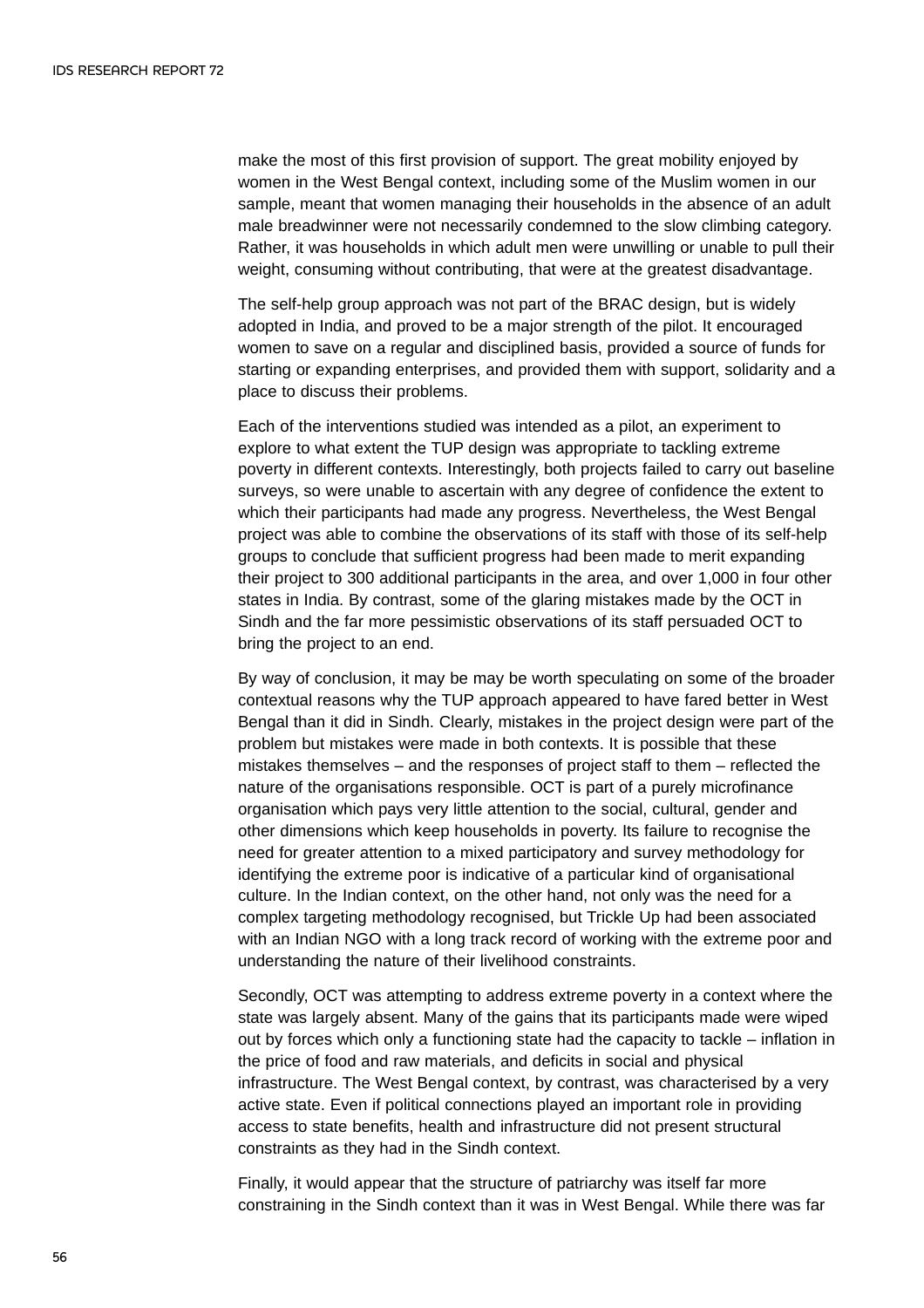greater evidence of 'male irresponsibility' in West Bengal (e.g. desertion of wives, remarriages, alcoholism, domestic violence), women were not as reliant on men's earnings for survival. A project design that is targeted to women and their capacity to earn their way out of poverty must assume a considerable degree of agency on their part. This assumption was far less valid in Sindh than it was in West Bengal, yet no provision had been made in Sindh to provide women with self-help groups that might have given them the confidence they needed to take advantage of new opportunities. Alternatively, of course, the TUP approach might have worked better in Sindh if it had simply targeted men.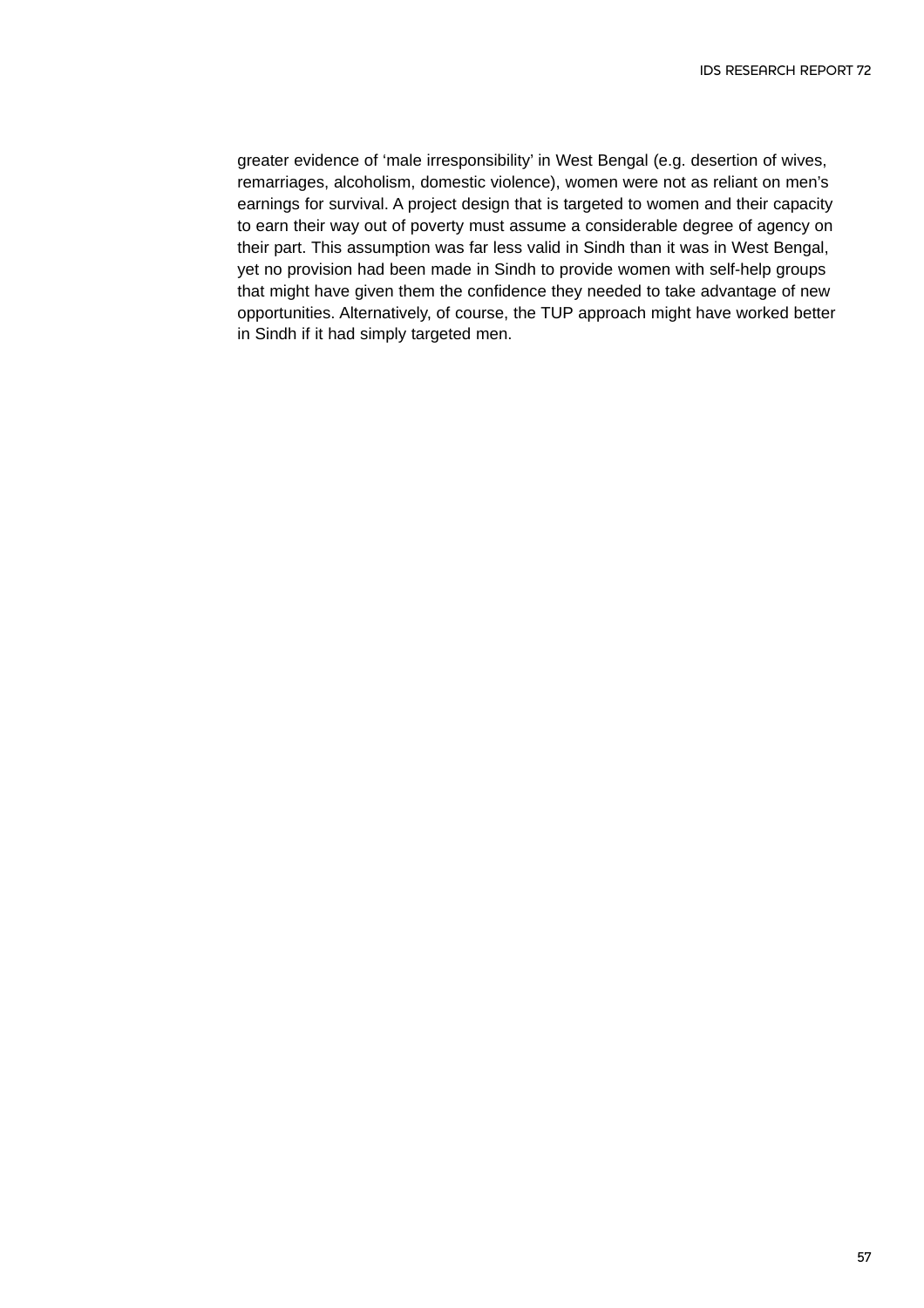# Appendix 1 Design features of graduation pilots in West Bengal and Sindh

| Targeting                 | Use of PWR, survey and<br>household visits. 300 women<br>from households with less than<br>40 decimals of land, no<br>productive assets, with school-<br>age children engaged in work.<br>Excluded if they had earning male<br>members or a microfinance loan.                                                                                                                                          | Eleven villages with poor<br>infrastructure, weak market<br>linkages and dilapidated houses<br>were selected, 200 women were<br>chosen, based on meetings with<br>influential villagers and household<br>visits. No PWR or survey.<br>Selection criteria not explicit.                                                |
|---------------------------|---------------------------------------------------------------------------------------------------------------------------------------------------------------------------------------------------------------------------------------------------------------------------------------------------------------------------------------------------------------------------------------------------------|-----------------------------------------------------------------------------------------------------------------------------------------------------------------------------------------------------------------------------------------------------------------------------------------------------------------------|
| Asset selection           | Combination of livestock, poultry<br>and assets for petty trade up to<br>a value of US\$100. Plus<br>training, veterinary services and<br>access to an 'animal friend'<br>(community member provided<br>with veterinary skills). Additional<br>inputs for fish cultivation or<br>paddy-husking to promote<br>diversification of livelihoods.                                                            | Combination of livestock, poultry<br>and raw materials for basket-<br>making and broom-making.<br>Those in peri-urban villages with<br>stronger market linkages<br>engaged in a wider variety of<br>trades                                                                                                            |
| Support by staff          | Six HDC programme officers<br>visited participants twice a week<br>- once at home, and once at the<br>SHG meeting. Their duties<br>included conducting SHG<br>meetings, home visits to check<br>on enterprises, providing health<br>and social messaging, conducting<br>livelihood training and evaluating<br>participants' progress. They also<br>sought to help women deal with<br>personal problems. | Four programme officers visited<br>200 beneficiaries once a week.<br>There were no group meetings.<br>POs checked on asset use,<br>ensured participant's personal<br>wellbeing, provided health and<br>social messaging, and also<br>acted as a mentor and 'life coach'<br>for programme participants.                |
| <b>Financial services</b> | The SHG operated as a village-<br>based financial intermediary<br>composed of 10-20 TUP<br>participants. The women<br>deposited at least 10 INR each<br>week, and could borrow against<br>the fund. The group decided<br>collectively on loan terms.                                                                                                                                                    | OCT opened group savings<br>accounts for participants, who<br>were encouraged to save a<br>portion of their income and<br>stipend. Because the bank was<br>located in Karachi and transport<br>was expensive, participants<br>deposited and withdrew from the<br>account with the help of their<br>programme officer. |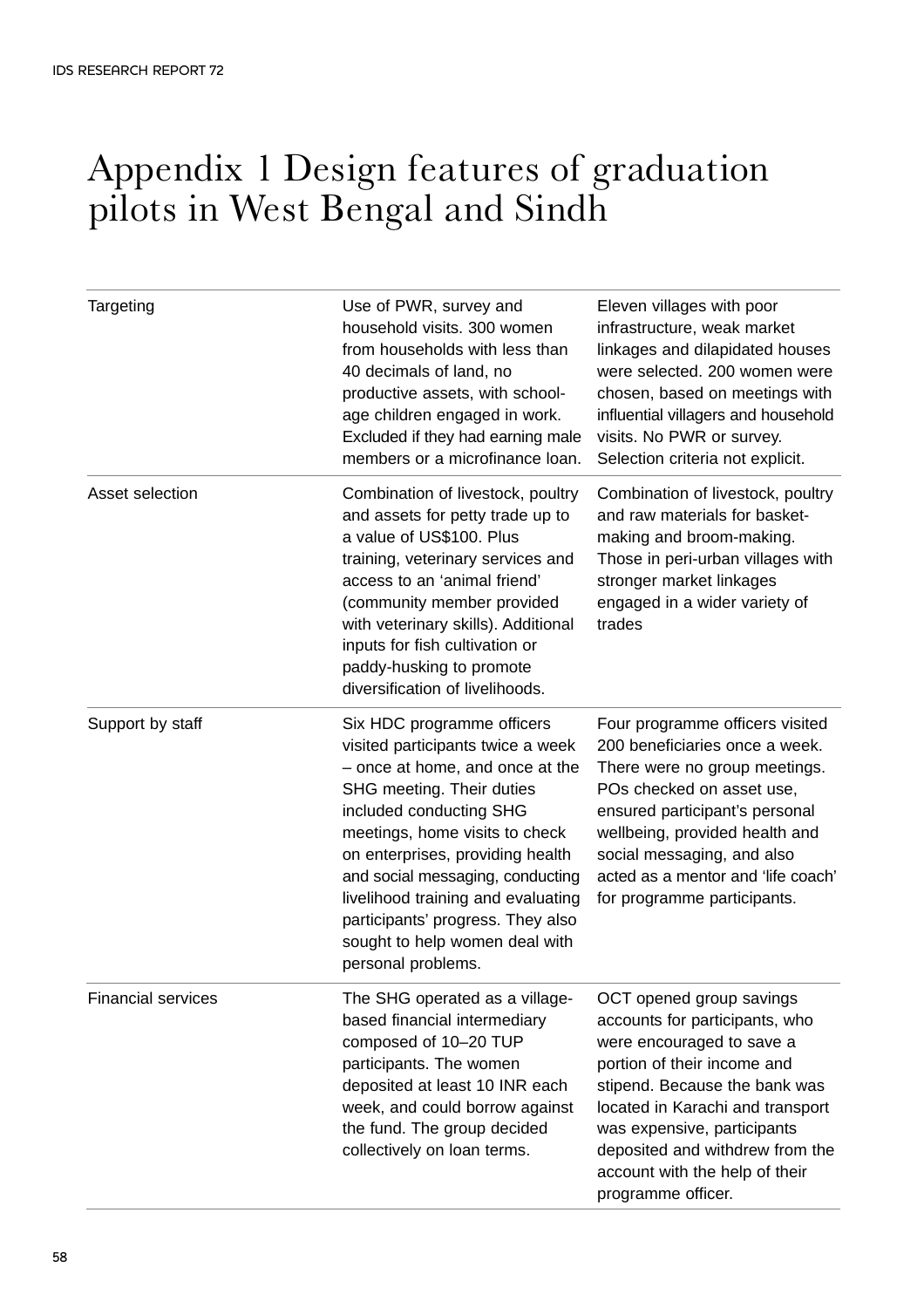| Cash stipend           | Participants received 91 INR<br>$(US$2)$ a week for 12 to 32<br>weeks, depending on assets<br>received.                                                                                                                                                                                | Participants received 1,000 PKR<br>$(-USS12)$ a month for 12<br>months, as well as food packets<br>during Ramadan.                                                                                                                                                                                                                                                                          |
|------------------------|----------------------------------------------------------------------------------------------------------------------------------------------------------------------------------------------------------------------------------------------------------------------------------------|---------------------------------------------------------------------------------------------------------------------------------------------------------------------------------------------------------------------------------------------------------------------------------------------------------------------------------------------------------------------------------------------|
| Health care            | Field staff provided sanitary<br>latrines for all participants,<br>persuaded eligible members to<br>adopt family planning methods,<br>and provided health messaging.<br>They also instituted an<br>emergency health fund to help<br>members pay for treatment for<br>serious ailments. | OCT purchased a 'medical van'<br>and hired female health visitors<br>to visit the members each week.<br>They provided free medicines for<br>minor ailments to TUP<br>participants and at subsidised<br>rates for non-TUP participants.<br>Free health tests were provided<br>for serious illnesses. OCT also<br>provided a <i>matka</i> (water filter) as<br>a preventative health measure. |
| Links with local elite | Trickle Up experimented with the<br><b>Village Assistance Committees</b><br>modelled on the BRAC TUP.                                                                                                                                                                                  | OCT did not set up equivalents<br>of the Village Assistance<br>Committee model.                                                                                                                                                                                                                                                                                                             |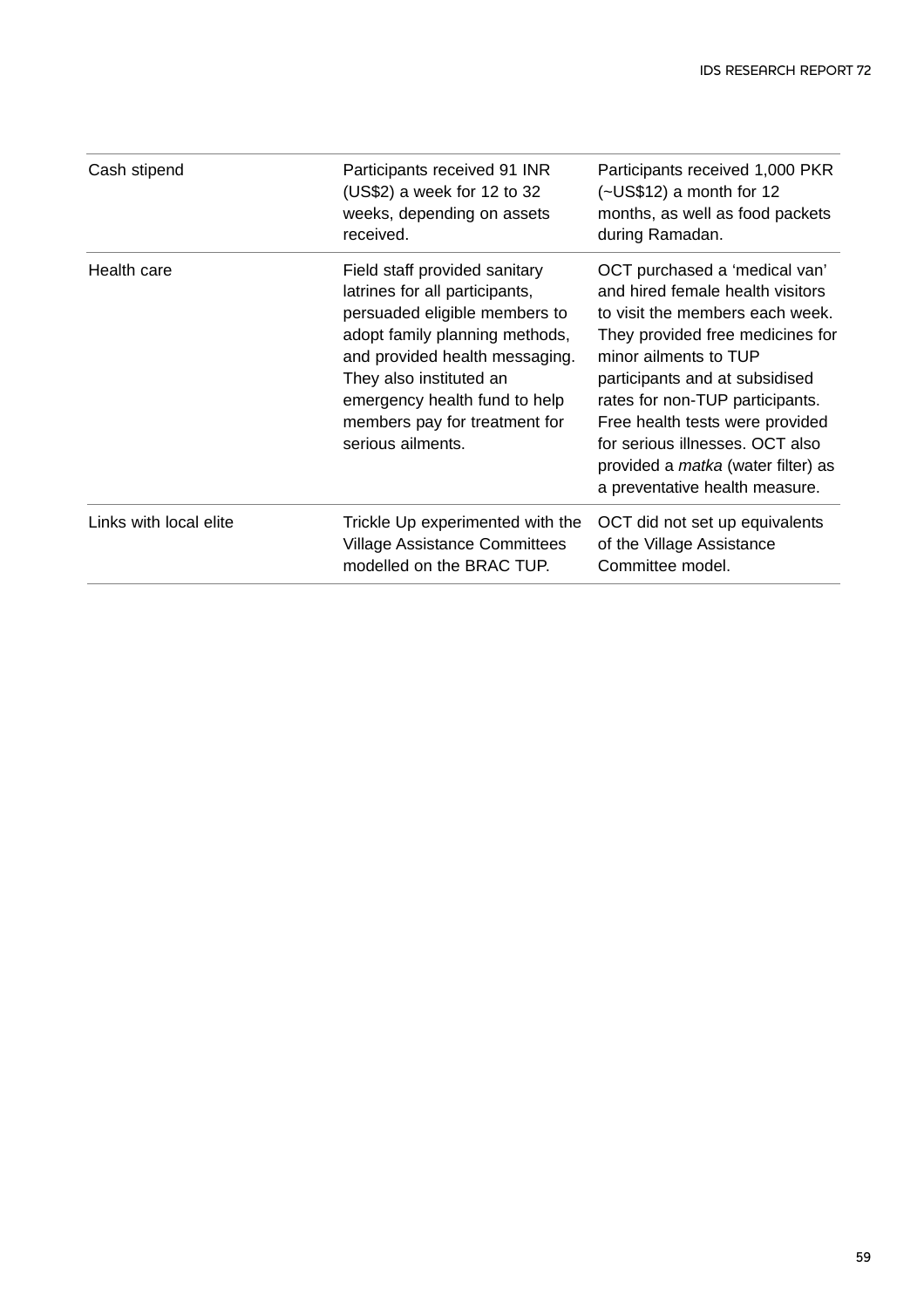# References

Cain, M.; Khanam, S. and Nahar, S. (1979) 'Class, Patriarchy, and Women's Work in Bangladesh', *Population and Development Review* 5.3: 405–25

Hashemi, S. and Umaira, W. (2011) *New Pathways for the Poorest: The Graduation Model from BRAC*, Centre for Social Protection IDS Research Report 10

Huda, K.; Rahman, S. and Guirguis, C. (2006) 'Social Capital and what it Represents: The Experience of the Ultra Poor in Bangladesh', *Journal of Power* 1.3: 295–315

Kabeer, N. (2010) 'Women's Empowerment, Development Interventions and the Management of Information Flows', *IDS Bulletin* 41.6: 105–13

Khuller, V. (1998) 'Integrated Child Development Services: A Critique of Evaluation Techniques', *Economic and Political Weekly* 33.10

Matin, I.; Sulaiman, M. and Rabbani, M. (2008) *Crafting a Graduation Pathway for the Ultra Poor: Lessons and Evidence from a BRAC Programme*, Chronic Poverty Research Centre Working Paper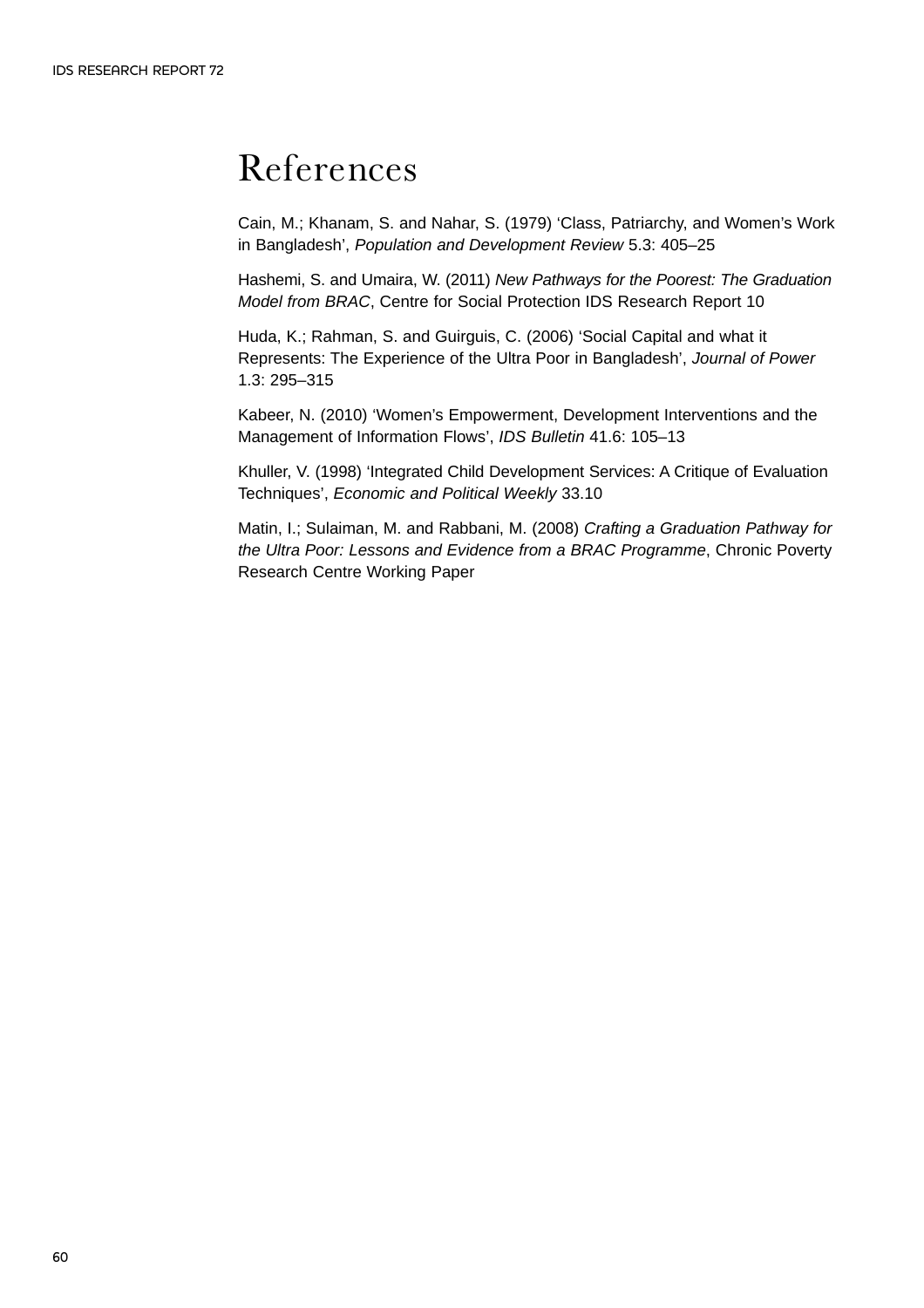### Publications

### **IDS Online Bookshop**

You can browse our catalogue and order publications securely online at www.ids.ac.uk/ids/bookshop

#### **Recent IDS Series Papers**

R. McGee and J. Gaventa, *Shifting Power? Assessing the Impact of Transparency and Accountability Initiatives*, Working Paper 383, November 2011

P. Justino, *Carrot or Stick? Redistributive Transfers versus Policing in Contexts of Civil Unrest*, Working Paper 382, November 2011

P. Justino, M. Leone and P. Salardi, *Education and Conflict Recovery: The Case of Timor Leste*, Working Paper 381, November 2011

E. Douarin, J. Litchfield and R. Sabates-Wheeler, *Poverty, Livelihoods and War Legacies: The Case of Post-War Rural Kosovo*, Working Paper 380, November 2011

P. Justino, *Violent Conflict and Human Capital Accumulation*, Working Paper 379, November 2011

#### **IDS Publications Series**

#### IDS Bulletin

Brings together the latest thinking and research from programmes and events at IDS and presents them in an accessible way for development practitioners, policymakers and researchers.

#### IDS Working Papers

Present work in progress and interim results from a range of research projects.

#### IDS Practice Papers

Academically-rigorous papers aimed at programme and policy managers.

#### IDS Research Reports

Final reports of major research projects conducted through IDS.

#### IDS Development Bibliographies

Present annotated literature guides and an overview essay on specific development themes.

All IDS academic papers are peer reviewed by one internal and one external reviewer.



For mail order sales and subscription details please contact: IDS Communication Unit Institute of Development Studies Brighton BN1 9RE, UK

Tel: +44 (0) 1273 915637 Fax: +44 (0) 1273 621202 E-mail: bookshop@ids.ac.uk Web: www.ids.ac.uk/ids/bookshop